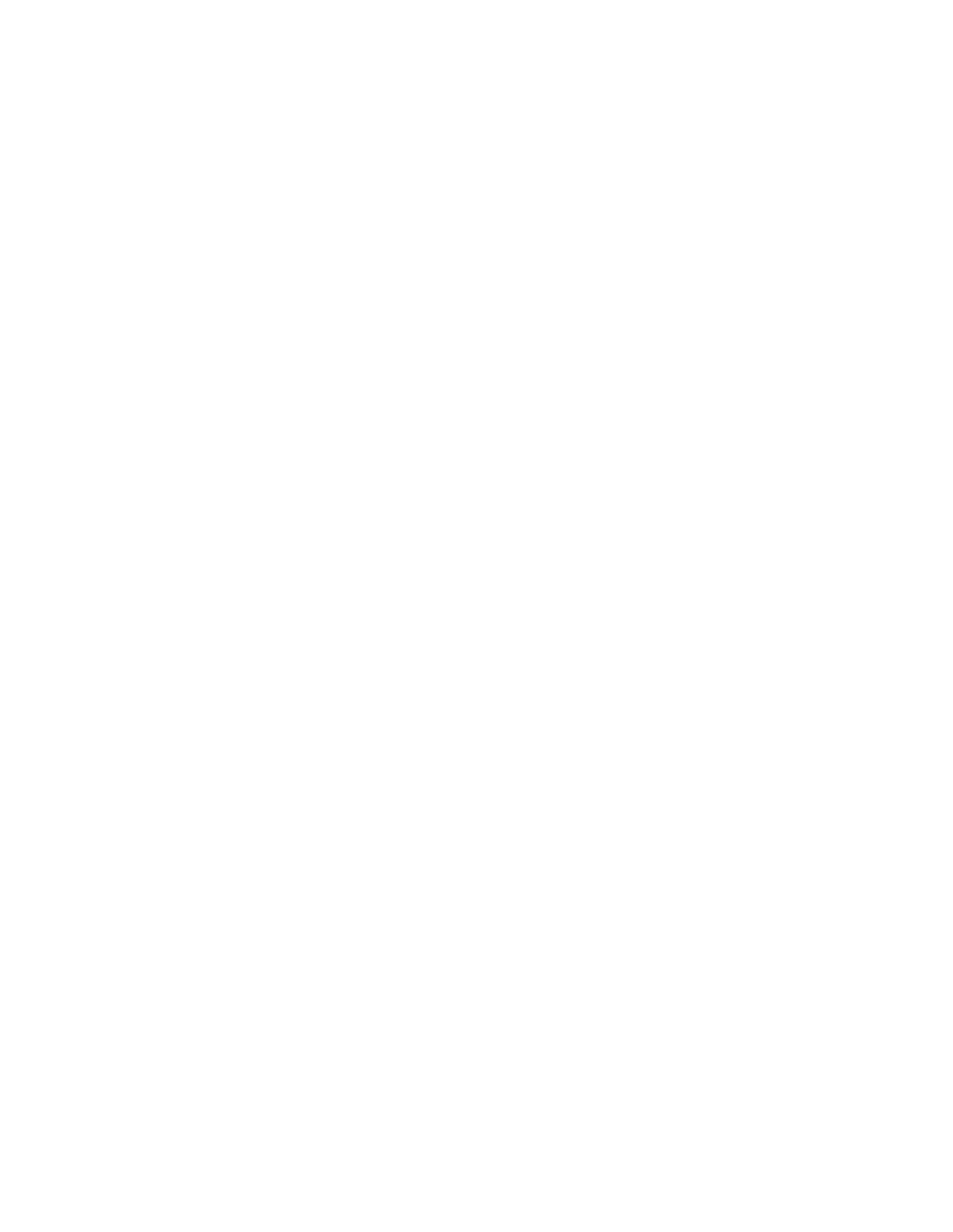# **TABLE OF CONTENTS**

| $\mathsf{I}$ .                                                             | Introduction                                                              | 4  |  |  |  |
|----------------------------------------------------------------------------|---------------------------------------------------------------------------|----|--|--|--|
| Ⅱ.                                                                         | Contacts                                                                  | 5  |  |  |  |
| III.                                                                       | Art in Public Places Sculpture Requirement Overview                       | 6  |  |  |  |
| IV.                                                                        | Which Development Projects are Subject to the Sculpture Requirement?      | 6  |  |  |  |
| ٧.                                                                         | How much is the Sculpture Allocation?                                     | 8  |  |  |  |
| VI.                                                                        | How do Sculpture Approvals Factor into my Construction Schedule?          | 10 |  |  |  |
| VII.                                                                       | What Expenses are Allowed from the Sculpture Allocation?                  | 12 |  |  |  |
| VIII.                                                                      | What are the Requirements for Selecting an Artist?                        | 13 |  |  |  |
| IX.                                                                        | What are the Requirements for Selecting an Art Consultant?                | 15 |  |  |  |
| Χ.                                                                         | What do I Need to Consider When Selecting a Sculpture Site?               | 16 |  |  |  |
| XI.                                                                        | What are the Requirements for Sculpture?                                  | 17 |  |  |  |
| XII.                                                                       | What are the Steps for the Sculpture Application and Approval Process?    | 23 |  |  |  |
| XIII.                                                                      | What are the Steps for Contributing Sculpture Funds in Lieu of Sculpture? | 28 |  |  |  |
| XIV.                                                                       | Who is Responsible for Sculpture Maintenance?                             | 30 |  |  |  |
| XV.                                                                        | Modifications of Properties with Existing APP Sculpture                   | 35 |  |  |  |
| XVI.                                                                       | Donations of Artwork to the City                                          | 36 |  |  |  |
| XVII.                                                                      | Brea's Art in Public Places Advisory Committee                            | 37 |  |  |  |
| 38<br>Appendix A: Visual Arts Laws for Artists and Sculpture Owners        |                                                                           |    |  |  |  |
| Appendix B: Developer Acknowledgment of APP Requirement<br>41              |                                                                           |    |  |  |  |
| Appendix C: Art in Public Places Application Coversheet<br>42              |                                                                           |    |  |  |  |
| Appendix D: Artist's History of Public Art Commissions<br>43               |                                                                           |    |  |  |  |
| Appendix E: Artist Warranties of Title and Originality<br>44               |                                                                           |    |  |  |  |
| Appendix F: Sample Sculpture Budget Breakdown<br>45                        |                                                                           |    |  |  |  |
| Appendix G: Sample Contract of Sale for a Work of Art<br>46                |                                                                           |    |  |  |  |
| Appendix H: Art in Public Places Advisory Committee Review Checklist<br>49 |                                                                           |    |  |  |  |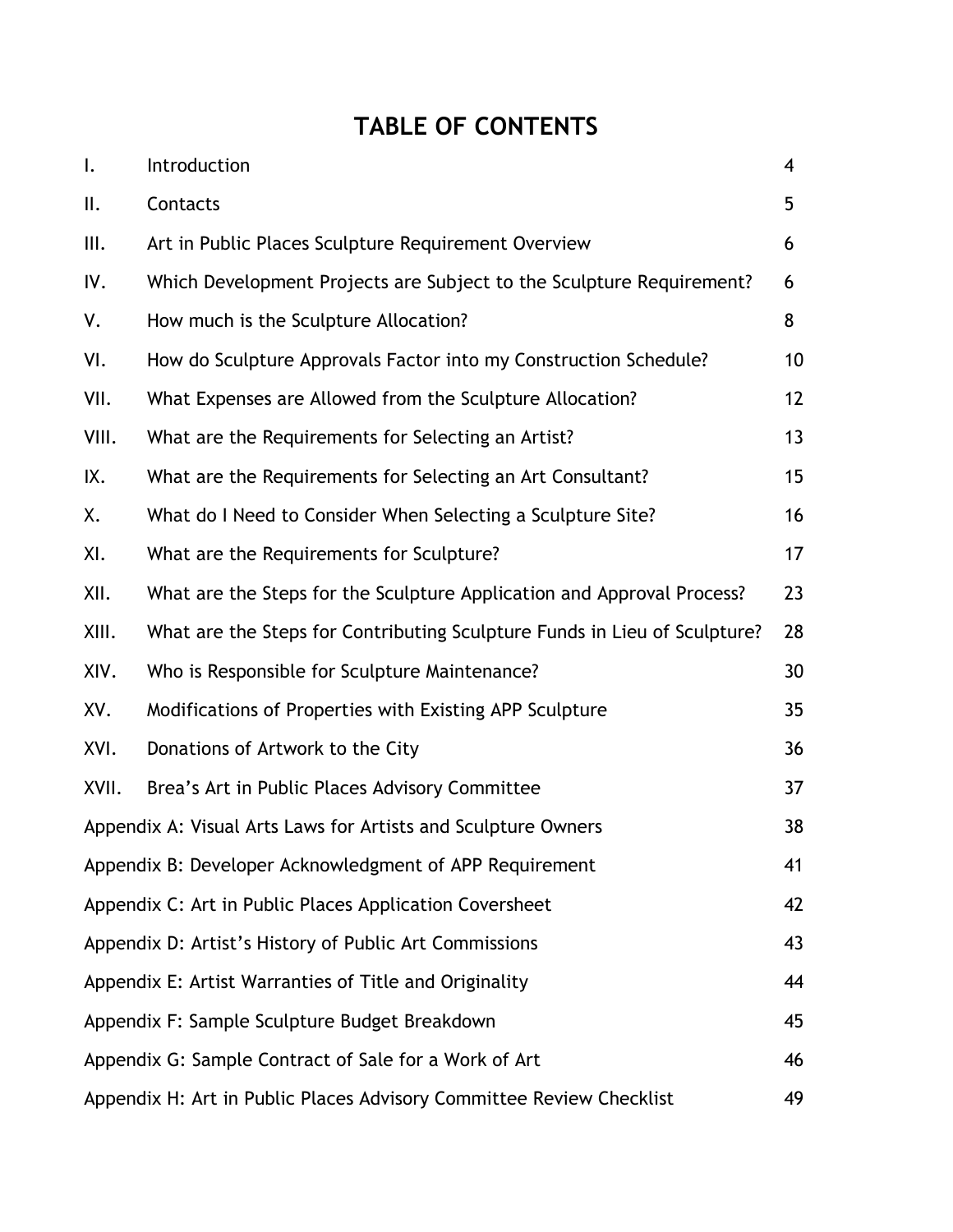# **I. INTRODUCTION**

Created in 1975 by City Council Resolution, Brea's Art in Public Places Program was designed to work with private developers to integrate three-dimensional sculpture throughout the community. The current Art in Public Places Ordinance No. 1050 was adopted by Brea City Council in 2001. The Art in Public Places requirement is part of City of Brea Zoning Code section 20.408.040 subsection C.4. The current the Art in Public Places Policy Manual was adopted by Brea City Council on November 2, 2021 by Resolution No. 20XX-XX.

Goals of Brea's Art in Public Places (APP) Program are:

- A. Distinguish Brea as a special place to live, work, play, and visit.
- B. Strengthen cultural awareness, creativity, and innovative thinking in the community.
- C. Integrate the vision of artists with the perspective of other design professionals into the planning and design of the urban landscape.
- D. Ensure sculptures are visually accessible to every member of the community.
- E. Provide a means to counterbalance what many consider to be the "negative" effects of development (e.g. construction noise, traffic, congestion, and pollution).
- F. Build a diverse collection of permanent outdoor sculpture by qualified artists and ensure the collection is continually maintained.

Public art is an investment in the cultural vitality and economic development of a community. Sculptures can become place-makers, landmarks, and foster culturally dynamic, economically vibrant communities. Sculpture can increase in value, increase property values, and draw visitors and tenants. Brea's Art in Public Places program provides developers a way to make a lasting and visible contribution to the community and mitigate negative impacts of development. Successful projects involve collaborations between developers, artists, public art professionals, property owners, property tenants, and the City.

We hope your experience with Brea's Art in Public Places Program is positive and the result of our collaboration is a memorable work of art. Together, we make Brea an exceptional place to live, work, and visit.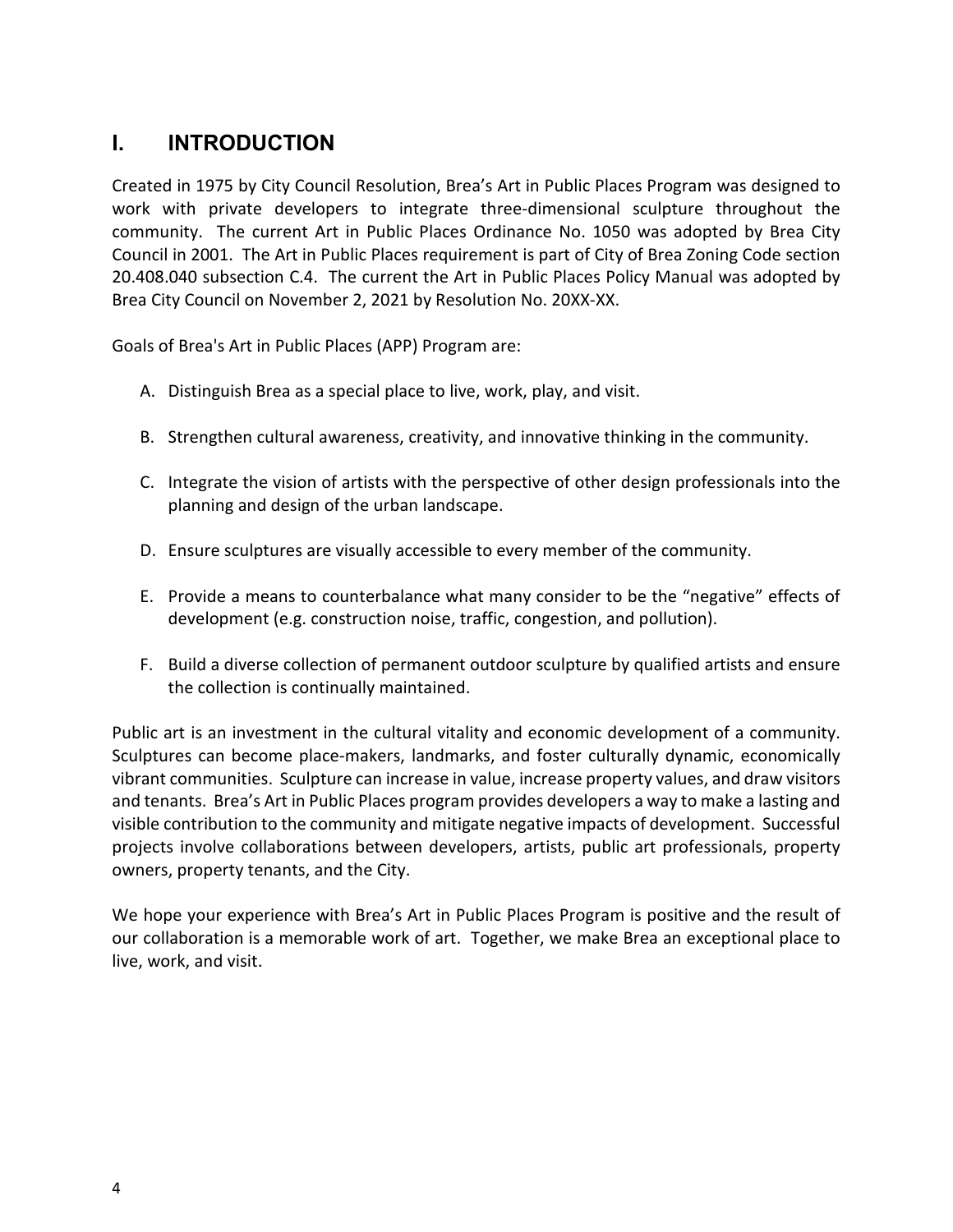# **II. CONTACTS**

The sculpture requirement is overseen by the City's Community Services Department Cultural Arts Division. Certain questions, however, may be better addressed by the City's Planning or Building Division. Below is a short list of topics and contact information for your convenience:

#### **Art in Public Places Program, Cultural Arts Division, Community Services Department:**

Sculpture requirement; site selection; artist qualifications; APP Advisory Committee; sculpture approval process and deadlines; deposit of sculpture funds; sculpture maintenance, conservation, and replacement; APP Sculpture Collection; APP Policy clarification

Phone: 714-671-4452

#### **Planning Division, Community Development Department:**

Non-sculpture related development requirements; new development project lists Phone: 714-990-7674

#### **Building & Safety Division, Community Development Department:**

Building permits for sculpture installation; questions about estimating and calculating the total project building valuation (to calculate the required sculpture allocation) Phone: 714-990-7689

#### **Code Enforcement Division, Community Development Department:**

Notices about compliance with sculpture maintenance or replacement Phone: 714-990-7764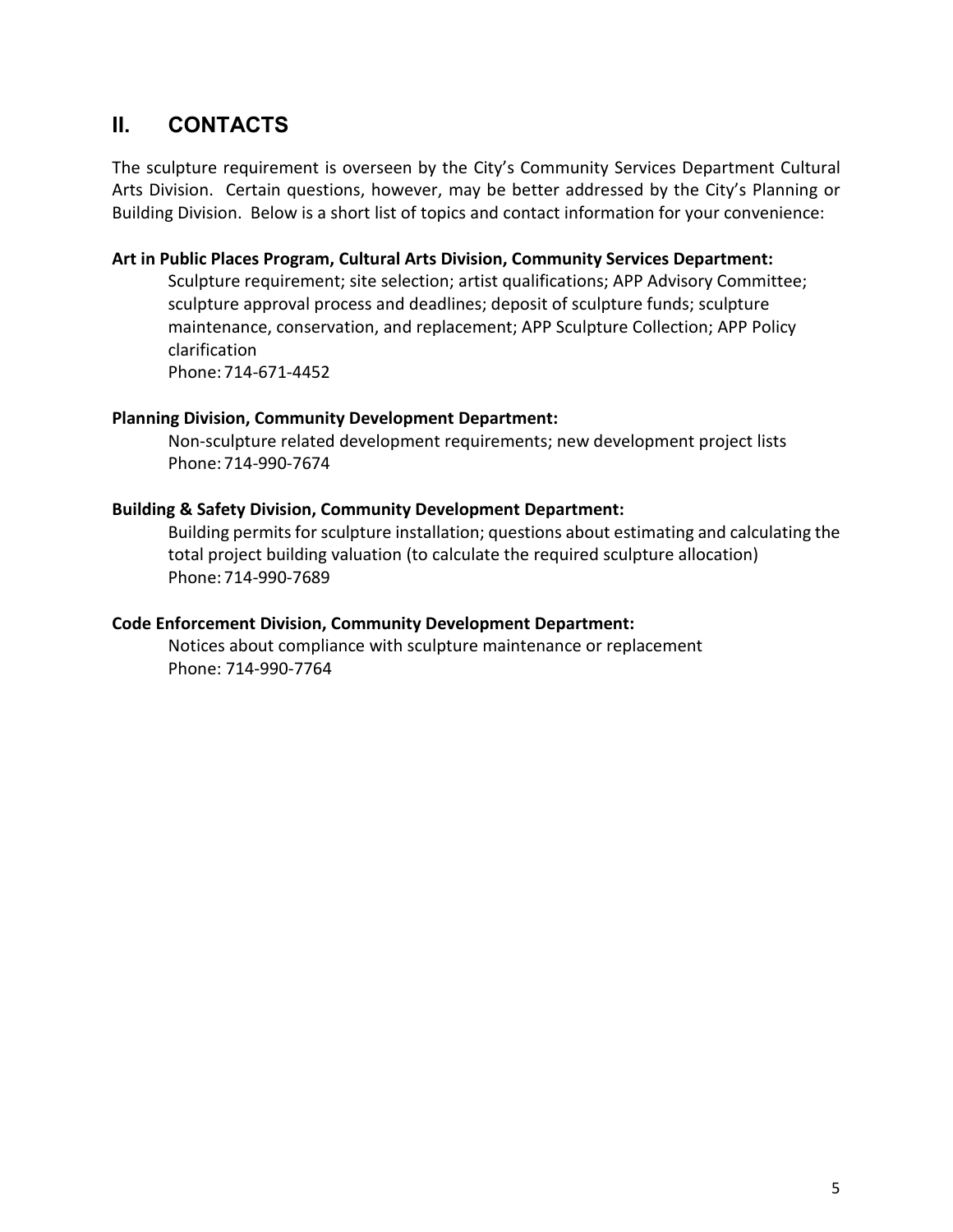# **III. ART IN PUBLIC PLACES SCULPTURE REQUIREMENT OVERVIEW**

Developers subject to the Art in Public Places (APP) requirement must select and install permanent outdoor sculpture at their project site. Development projects with a total project valuation of between \$1,500,000 and \$3,999,999 have the option of contributing sculpture allocation funds to Brea's Art Fund in lieu of installing sculpture at the project site. Development projects with a total project building valuation of \$4,000,000 or more must install sculpture at the project site.

Sculpture applications must be approved by the City. Sculpture ownership is bound by covenant to the property in perpetuity and must be maintained by successive property owners. Alteration or removal of sculpture must be approved by the City. Modifications to properties that may impact approved sculpture may require review and approval by the City.

This Manual provides detailed policy guidelines for sculpture requirements; describes the sculpture approval process; establishes requirements for sculpture ownership, maintenance, and replacement; and outlines the process for sculpture related approvals for modifications to properties with existing APP sculpture.

# **IV. WHICH DEVELOPMENT PROJECTS ARE SUBJECT TO THE SCULPTURE REQUIREMENT?**

All development projects (exemptions below) with a total project building valuation of \$1,500,000 or more are subject to Brea's Art in Public Places sculpture requirement. The total project building valuation (for superstructures) is calculated by Brea's Building and Safety Manager using the International Code Council (ICC) Building Valuation Data table in effect at the time of building permit(s) issuance. Current ICC Building Valuation Data information can be found on ICC's website.

A "development project" consists of:

- All structures included on the Uniform Application (part of Brea's Planning Submittal Process).
- Additional plans submitted to the City within one year of issuance of the Certificate of Occupancy for previously approved projects that result in additional square footage.

Projects are subject to the edition of the APP Policy Manual in effect at the time the first building permit is issued.

Exemptions:

- Residential development projects of four or fewer dwelling units
- Places of worship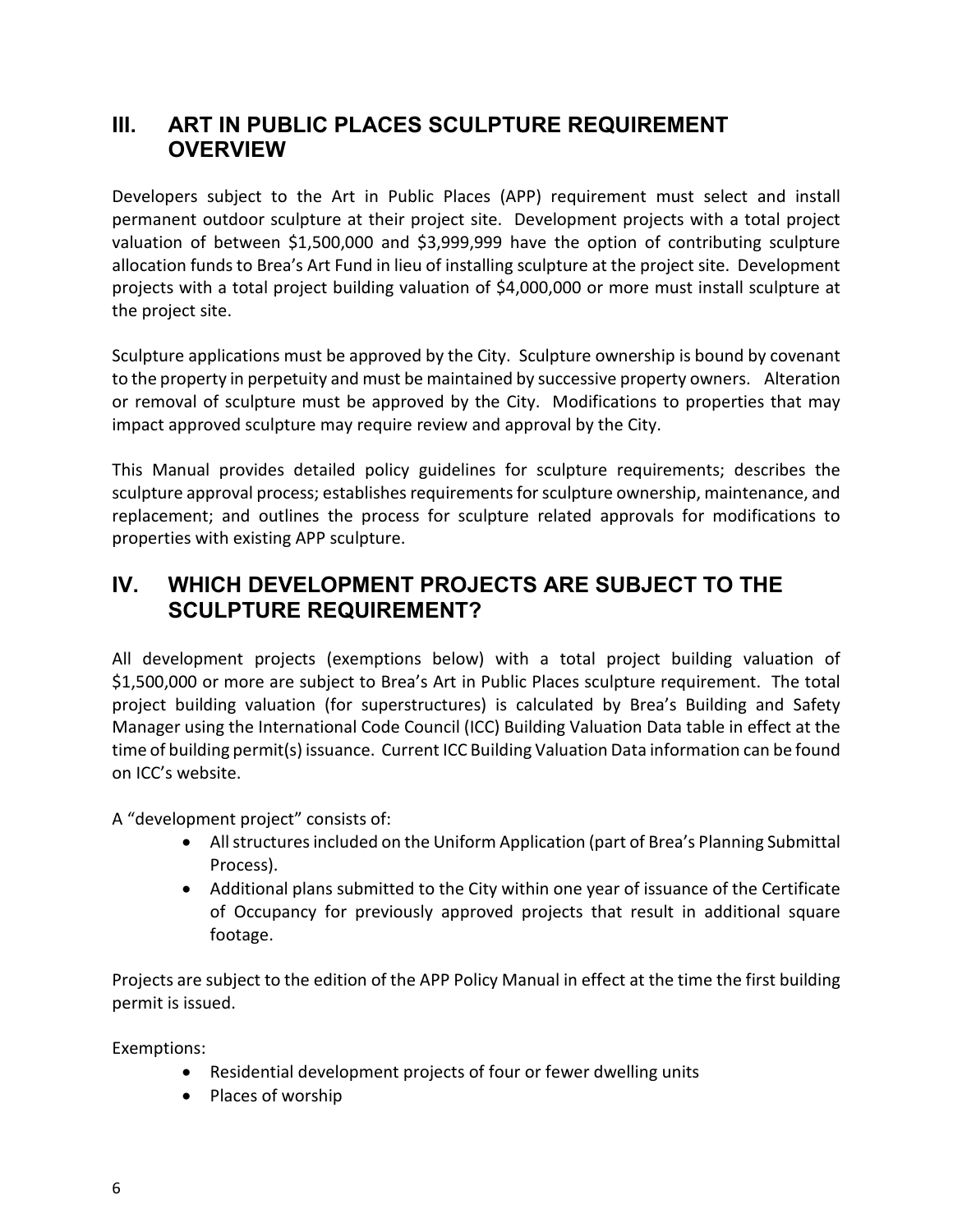• Public facilities constructed by nonprofit organizations [501-(c)(3)] or affordable housing projects are issued an exemption on a case by case basis. Contact the City for more information.

Options for meeting the APP requirement are outlined below. For Phased and Master Planned Development Projects, please see page 8 for special requirements. See page 9 for requirements for Combining Sculpture Funds for Multi-Parcel and Multi-Year Projects.

**A. Development Projects with a Total Project Building Valuation between \$1,500,000 and \$3,999,999**

All development projects with a total project building valuation of between \$1,500,000 and \$3,999,999 are required to:

• Select, purchase, and install permanent outdoor sculpture at the project site that is visible and accessible from public streets

**—OR—**

- Contribute an amount equivalent to the minimum required sculpture allocation (see How Much is the Sculpture Allocation? on page 8) to Brea's Art Fund in lieu of installing on-site sculpture
	- **1. Contribution to Art Fund in Lieu of On-Site Sculpture**

The option to contribute to Brea's Art Fund in lieu of installing sculpture at the project site is available only to projects with a total project building valuation of between \$1,500,000 and \$3,999,999. Contributions to Brea's Art Fund will fund future public art projects on public lands. For details about how to exercise this option, please see What are the Steps to Contribute Sculpture Funds in Lieu of Sculpture? on pages 29-30. For submittal deadlines that may impact your construction schedule, see How do Sculpture Approvals Factor into my Construction Schedule? on pages 10-12.

**B. Development Projects with a Total Project Building Valuation of \$4,000,000 or More**

All development projects with a total project building valuation of \$4,000,000 or more are required to select, purchase, and install permanent outdoor sculpture at the project site that is visible and accessible from public streets.

#### **C. Acknowledgment of Sculpture Requirement**

Developers subject to the sculpture requirement are required to sign and submit the Acknowledgement of Sculpture Requirement (page 42) with part 1 of the sculpture application.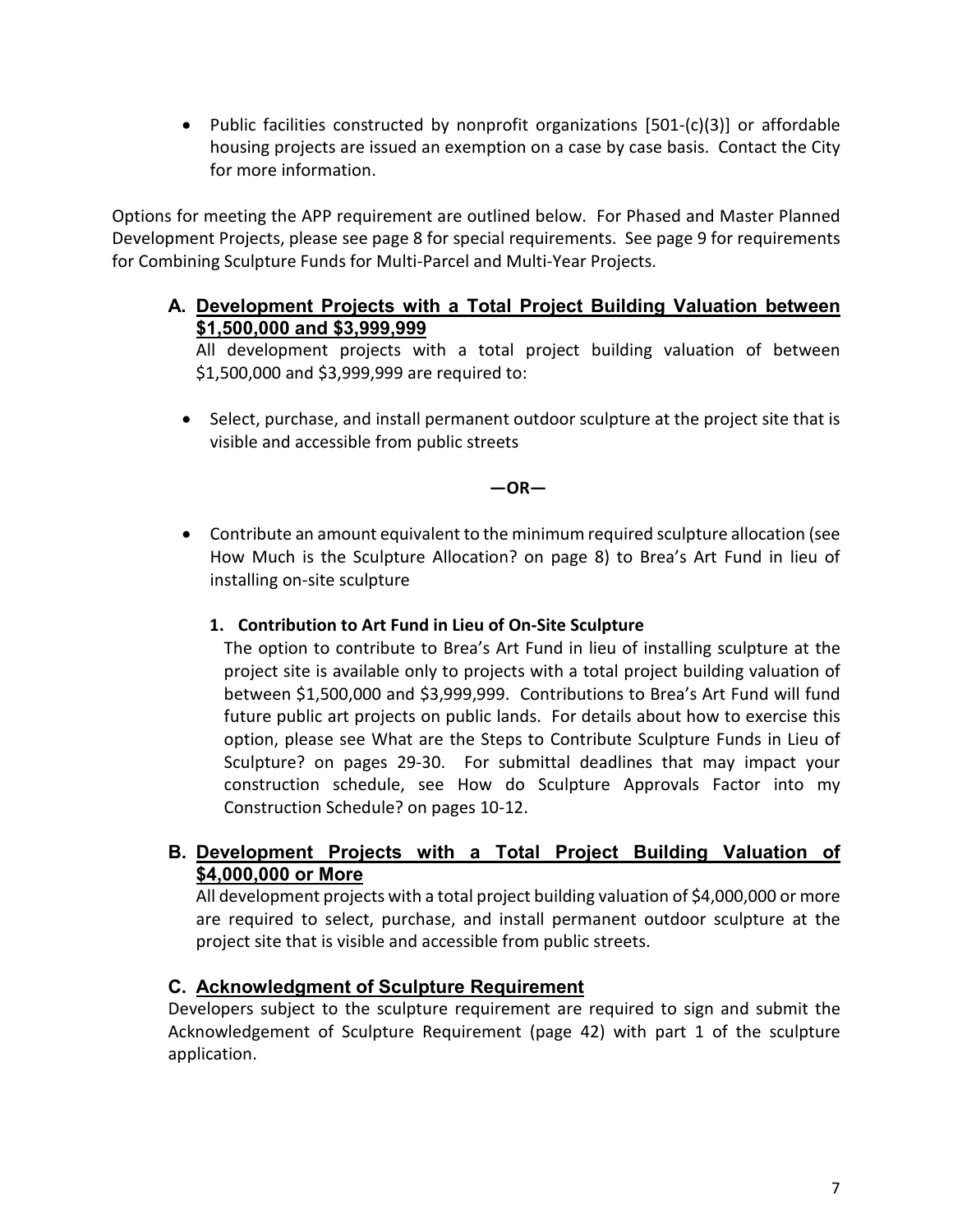## **D. Phased and Master Planned Development Projects**

Any development project that will proceed in phases or with multiple developers or legal partners will require appointment of a lead developer to collaborate with the City to develop a plan to meet the sculpture requirement. Developers of these projects are urged to meet with staff as early in the development process as possible. The plan shall be submitted for review and approval prior to submittal of part 1 of the sculpture application. The plan shall include:

- Identification of a single contact for the sculpture requirement
- Project description (e.g. location(s), uses, future owners/tenants, architectural style, etc.)
- Time line for phases of construction, including a timeframe for sculpture installation
- Plans indicating the location(s) and number of sculptures

# **V. HOW MUCH IS THE SCULPTURE ALLOCATION?**

The required sculpture allocation is calculated as one percent of the total project building valuation based upon the International Code Council (ICC) Building Valuation Data table in effect at the time the building permit for each superstructure is issued. Any additional plans submitted to the City within one year of issuance of the Certificate of Occupancy that result in additional square footage for a previously approved project will increase the sculpture allocation for a project subject to the APP requirement or may trigger the APP requirement if the total project building valuation reaches \$1,500,000.

For custom home developments, the project's total building valuation will be based on an estimate of the total of the homes' market values, based on lot size and the existing housing market. The sculpture allocation will be one percent of the market value as calculated by Brea's Building and Safety Manager.

For Allowable Expenses from the Sculpture Allocation, see page 13. For Verification of Expenses, see page 14.

#### **A. Confirmation of the Sculpture Allocation**

Developers shall submit an estimate of the total project building valuation, including a breakdown of square footage by type of construction and occupancy, with part 1 of the sculpture application or with the contribution to the Art Fund (option available to projects with a total project building valuation of between \$1,500,000 and \$3,999,999 only—see Contribution to Art Fund in Lieu of On-site Sculpture on page 7), whichever is applicable. Developers may request confirmation of the total project building valuation from the Building and Safety Division following issuance of all building permits for structures for a project. The sculpture allocation can only be confirmed by the City following confirmation of the total project building valuation.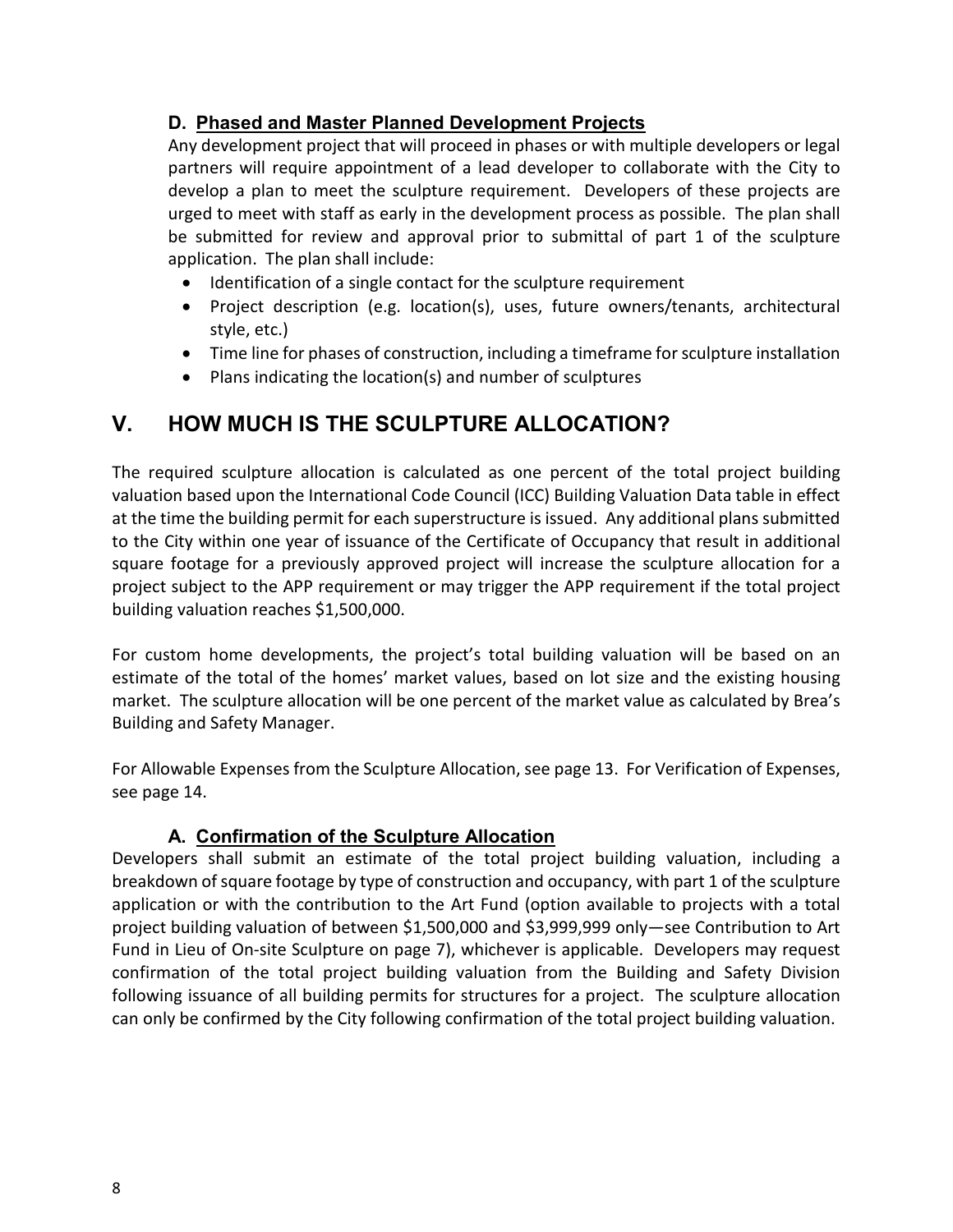## **B. Exemptions**

For some projects, the following two exemptions may apply when calculating the sculpture allocation:

#### **1. First Floor of Parking Structures**

For projects that include parking structures, the square footage of the first floor of the structure will not be included in the calculation of total building valuation used to determine the required sculpture allocation. This is intended to provide a credit for the ground level parking that would otherwise be a parking lot. Any floors with non-parking mixed use will be part of the calculation of the sculpture allocation. No exemptions shall be granted for underground parking or buildings that are combinations of office or retail and parking.

#### **2. Development of Properties with Existing APP Sculpture**

For development projects valued at \$1,500,000 or more on properties with an existing sculpture in which existing buildings will be demolished and new buildings constructed, an artwork credit will be given for previously permitted square footage to account for prior installation of sculpture created under the Art in Public Places program. Credit will only be given for existing sculpture in good condition that was approved by the APP Advisory Committee. Existing sculpture must be in the condition originally intended by the artist and must meet current APP requirements. Credit will not be given for sculpture on the property that does not meet these criteria.

A new sculpture obligation is required for construction of additional square footage with a total building valuation of \$1,500,000 or more.

# **C. Combining Sculpture Funds for Multi-Parcel and Multi-Year Projects**

Should a developer whose project is on multiple parcels or which will proceed in phases wish to combine or "pool" sculpture allocation funds for a single sculpture, the developer shall collaborate with the City to develop a plan that includes all items listed under Phased and Master Planned Development Projects (page 8), as well as the following:

- A statement that addresses how reducing the number of sculptures throughout the development project will benefit future property owners as well as the community at large
- A description of how the maintenance of the sculpture will be funded, whether multiple property owners' associations will be involved, and a plan for how the sculpture maintenance financial obligation will be fairly shared if sculpture is on a partner's property

The plan shall be submitted by the developer(s) and approved by the City prior to submittal of part 1 of the sculpture application. The pooled sculpture allocation for these projects will be an estimate until the building valuations for structures included are confirmed following issuance of all building permits.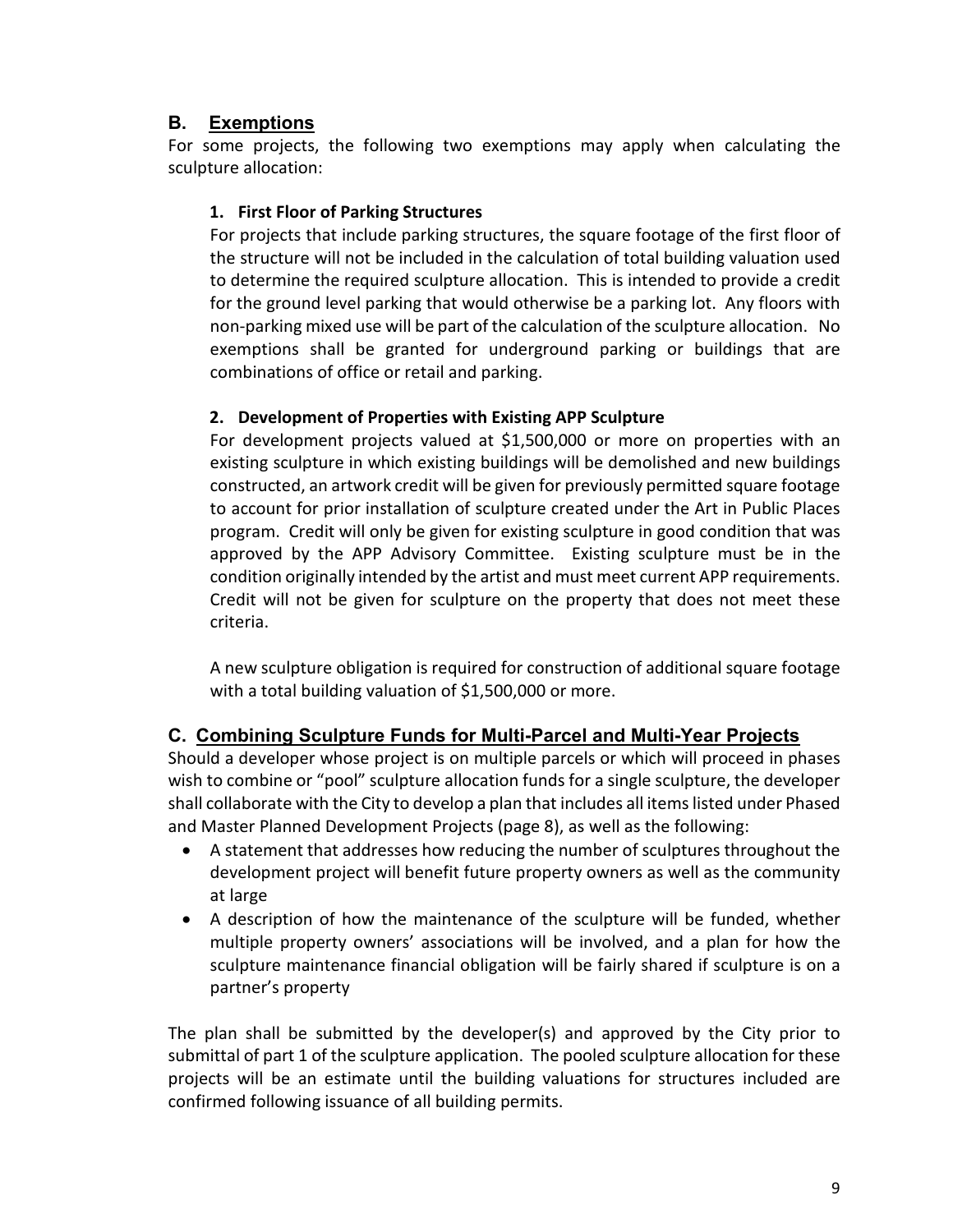# **VI. HOW DO SCULPTURE APPROVALS FACTOR INTO MY CONSTRUCTION SCHEDULE?**

Described below are required sculpture approvals that should be considered when determining construction schedules for projects subject to the APP requirement. Developers are encouraged to meet with staff early in the development process to discuss options relevant to their project for satisfying the APP requirement to ensure the sculpture component proceeds in a timely manner.

For developers who will install sculpture, be aware that the sculpture application is a multi-step process (for details see What are the Steps for the Sculpture Application and Approval Process? on pages 23-28). Each part of the application requires review and approval, which can take up to 30 working days following submittal. Incomplete submittals will delay the process.

For projects with a total project building valuation of between \$1,500,000 and \$3,999,999 who opt to contribute the sculpture allocation to Brea's Art Fund in lieu of installing sculpture at the project site, deadlines also apply that should be considered when determining the construction schedule for a project. Please see below for details.

#### **A. Sculpture Approvals Required Prior to Issuance of Building Permits**

No building permit shall be issued for a structure of a development project subject to the Art in Public Places requirement without satisfaction of the requirements listed below.

#### **1. For Projects Installing Sculpture at the Project Site**

- Meeting with staff (see pages 23-24 for details)
- Submittal of all required materials for Part 1: Project Overview and Artist Qualifications of the sculpture application (pages 24-25)
- Approval of Part 1: Project Overview and Artist Qualifications by the City and, in some cases, the Art in Public Places Advisory Committee
- **2. For Projects Contributing Sculpture Allocation Funds In Lieu of Installing Sculpture** 
	- Submittal of Developers Acknowledgment of APP Requirement (page 42)
	- Submittal of Notification to Contribute Sculpture Funds in Lieu of On-Site Sculpture Installation (see page 29 for details)

## **B. Sculpture Approvals Required within Six Months of Issuance of Building Permits**

For development projects subject to the Art in Public Places requirement, the requirements below must be satisfied within six months of issuance of building permits. Noncompliance will result in the issuance of a stop work notice and the project will be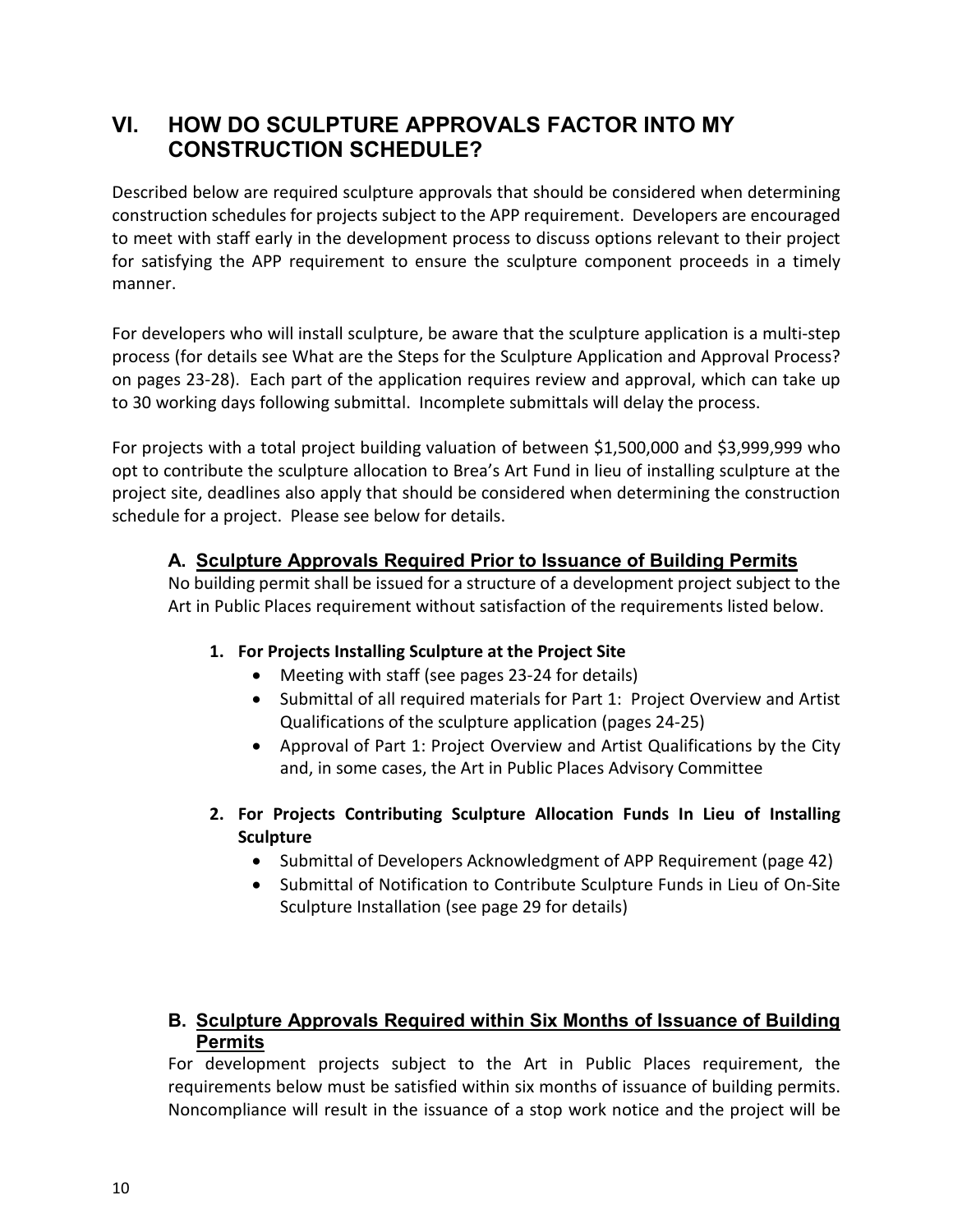subject to administrative penalties and civil remedies per Brea City Code, unless otherwise agreed to by the City.

#### **1. For Projects Installing Sculpture at the Project Site**

- Submittal of all required materials for Part 2: Sculpture Plan (pages 25-26) of the sculpture application
- Scheduling of a meeting date for review and approval of Part 2: Sculpture Plan by Art in Public Places Advisory Committee (Committee review meeting dates are set within 30 working days of submittal of a complete application).

#### **2. For Projects Contributing Sculpture Allocation Funds In Lieu of Installing Sculpture**

- Site Plan
- Breakdown of square footage by type of construction and occupancy
- Contribution of the confirmed sculpture allocation amount to Brea's Art Fund (see Confirmation of the Sculpture Allocation on page 8)

#### **C. Sculpture Approvals Required Prior to Issuance of Certificates of Occupancy**

No Certificate of Occupancy shall be issued for a development project subject to the Art in Public Places requirement without satisfaction of the requirements listed below.

#### **1. For Projects Installing Sculpture at the Project Site**

- Securing a building permit for approved sculpture and related components
- Installation of approved sculpture and fulfillment of all related APP requirements
- Submittal of all required materials for Part 3: Sculpture Inspection and Final Report (pages 26-27) of the sculpture application
- Sculpture inspection by the City
- City approval of Part 3: Sculpture Inspection and Final Report by the City and, in some cases, the Art in Public Places Advisory Committee

If the items above have not been satisfied, developers have the option of depositing sculpture funds in trust with the City to release a Temporary Certificate of Occupancy. Please see below for details.

#### **a. Issuance of Temporary Certificate of Occupancy and Depositing Sculpture Funds in Trust**

In the event all APP requirements have not been satisfied prior to application for a Certificate of Occupancy, a developer may submit a written request to deposit their sculpture allocation in trust with the City for the completion of approved sculpture. Deposit of sculpture funds by a developer shall allow the release of a Temporary Certificate of Occupancy for the project, if approved by the City.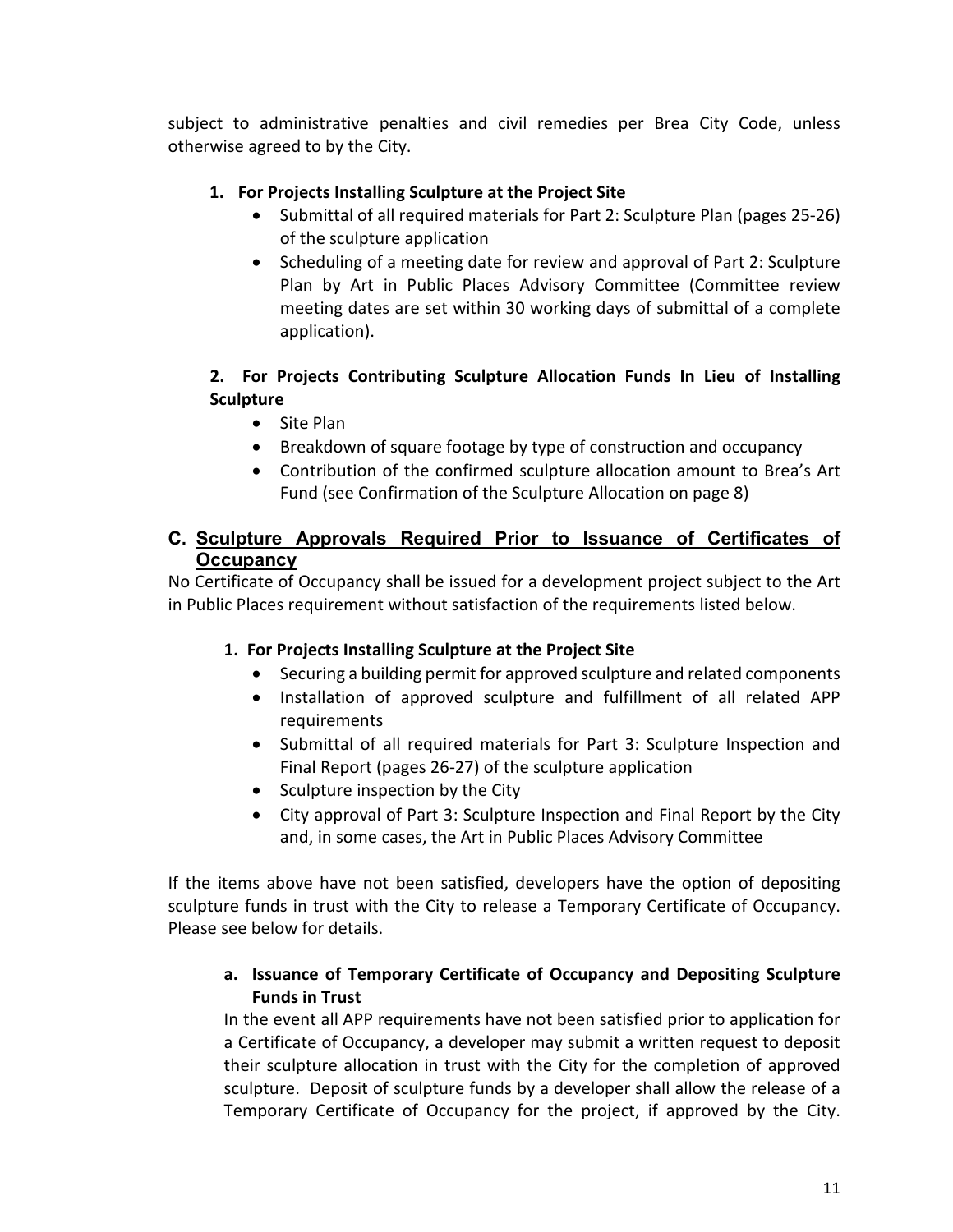Please be aware that requests to deposit sculpture funds to be held in trust with the City may take up to 30 working days to process prior to release of the Temporary Certificate of Occupancy.

Requests to deposit sculpture funds shall include a timeframe for satisfaction of all sculpture requirements and documentation of payments made to date. Following the deposit of sculpture funds, the developer shall submit invoices/requests for payments to artists and related contractors to the City for disbursement from sculpture funds held in trust. Requests for disbursement require approval by the developer; therefore, artists and contractors may not submit invoices directly to the City. Disbursements from funds held in trust will take 10 to 14 working days from receipt of a written request. No interest will be paid on funds held in trust.

If this option is selected, all sculpture requirements must be satisfied within one year of the date of deposit. If all requirements have not been satisfied within one year, the City shall then control the decision-making regarding the funds in trust and completion of the public art project.

This option may be subject to development fees.

- **2. For Projects Contributing Sculpture Allocation Funds In Lieu of Installing Sculpture** 
	- Contribution of any outstanding amount (if applicable) of the confirmed sculpture allocation amount to Brea's Art Fund

# **II. WHAT EXPENSES ARE ALLOWED FROM THE SCULPTURE ALLOCATION?**

Only expenses directly related to the design, fabrication, and installation of sculpture are permitted to be paid from the sculpture allocation. No credit will be given for the value of the sculpture should it be appraised at more than the amount paid by the owner. The appraised value of sculpture cannot be used in lieu of the contract amount paid to the artist for the commission or sale of a sculpture to meet the minimum required sculpture allocation.

# **A. Allowable Expenses from the Sculpture Allocation**

- Artist fees
- Sculpture materials
- Fabrication of the sculpture
- Transportation of the sculpture
- Base, mounting, or pedestal for the sculpture
- Structural engineering for the sculpture
- Building permits for installation of the sculpture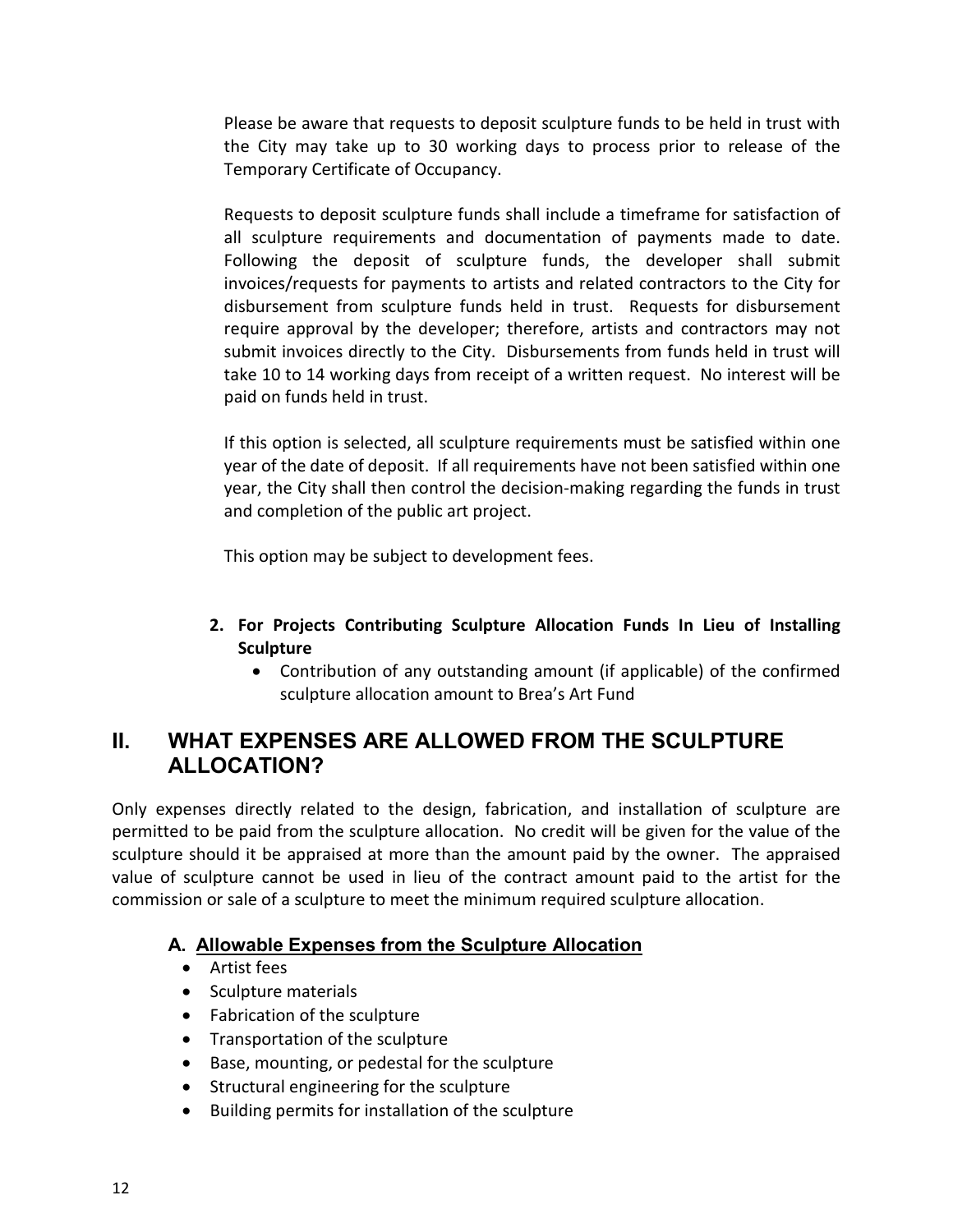- Identification plaque for the sculpture
- Lighting instruments specifically lighting the sculpture
- Installation of the sculpture
- Motors or subterranean equipment directly necessary for installation of the sculpture
- Water related costs for sculpture that includes artist designed water features (restrictions apply, see page 22) not to exceed 30 percent of the sculpture allocation
- Art consultant fees (if applicable) not to exceed a maximum of 20 percent of sculpture allocation (developers may negotiate an hourly rate for an art consultant's services)
- Any fees paid to public art experts (e.g. art conservators, a qualified appraiser, etc.) required by the City or Committee (if applicable)

## **B. Expenses Not Allowed from the Sculpture Allocation**

- Expenses to locate the artist (e.g. airfare for artist interviews, etc.)
- Architect, landscape architect, or other design professional fees
- Sculpture site preparation (e.g. grading, demolition or removal of other items/structures, running electrical to sculpture site, etc.)
- Landscaping around a sculpture
- Items around the sculpture not conceptualized, designed, and fabricated by a qualified artist, including, but not limited to:
	- **Prefabricated water features**
	- Ornamental or decorative items in the area around the sculpture
	- Hardscape and seating
- Utility fees associated with activating electronic or water generated sculpture
- Lighting elements not integral to the illumination of the sculpture
- Publicity, public relations, photographs, educational materials, business letterhead or logos bearing the sculpture's image
- Dedication ceremonies, including sculpture unveilings or grand openings

#### **C. Verification of Expenses**

Developers shall submit a final budget with part 3 of the sculpture application. Sculpture expenses must meet or exceed the required minimum sculpture allocation. The City may request submittal of copies of financial records in a form acceptable to the City's Financial Services Director that document allowable sculpture expenses paid from the sculpture allocation.

# **III. WHAT ARE THE REQUIREMENTS FOR SELECTING AN ARTIST?**

Developers select artists for their projects, which they may do independently or with the assistance of an art consultant. The City does not maintain a list of approved artists. Selected artists must meet the City's qualification requirements described below. Artists' past public sculpture commissions, including the contract amount paid to the artist, will be verified by the City as part of the artist approval process.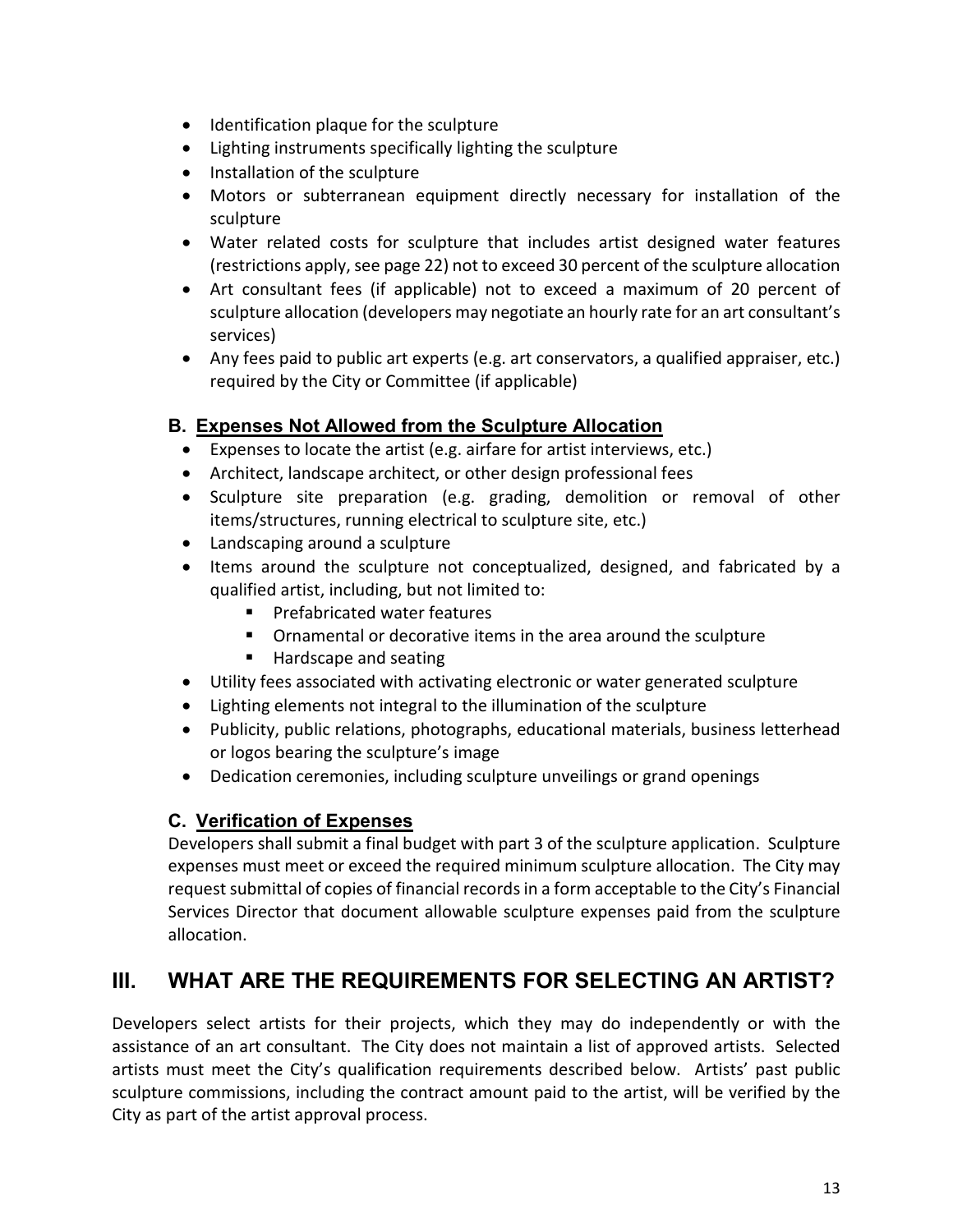# **A. Artist Qualifications**

An artist must be recognized by critics and peers as a professional practitioner of the visual arts. To assess the qualifications of an artist the Committee will consider the following:

- Artist's body of work
- Educational background
- Formal sculpture training
- Past and current large scale (5 feet or larger) outdoor public sculpture commissions
- Sales of work
- Exhibition records
- Publications

Artists must also have experience in the following areas:

- Successfully collaborating with design teams, architects, art consultants, developers, engineers, fabricators, and landscape architects
- Meeting scheduled deadlines
- Negotiating and contracting their work responsibly
- Conceptualizing, designing, fabricating, and installing large-scale outdoor sculpture similar in scope to the proposed sculpture
- The ability to demonstrate long-term outdoor durability of selected materials

Artists shall have the experience and expertise to create site specific sculpture after consideration of contextual issues related to the development project site, including:

- Architectural style
- Future use and users of the development project
- The community
- The proposed sculpture in terms of its placement within APP Collection

#### **1. Verification of Artist's Past Public Sculpture Commissions**

Artists must be able to verify the value of the proposed sculpture based on previous and current public sculpture commissions. A list of past comparable commissions or sculptures sold (e.g. similar in scope, materials, size, etc. to the proposed sculpture) shall be submitted with part 1 of the sculpture application. The list of past commissions shall document amounts paid for similar sculptures by the artist that progressively increase toward or exceed the commission amount for the proposed sculpture.

Current contact information for past commissions is required for value verification. Incomplete or inaccurate information may cause delays in the approval process. The City may request additional records documenting past commission amounts paid, including but not limited to, sales contracts, invoices, and cancelled checks. Gallery list prices or asking prices of works are not necessarily comparable.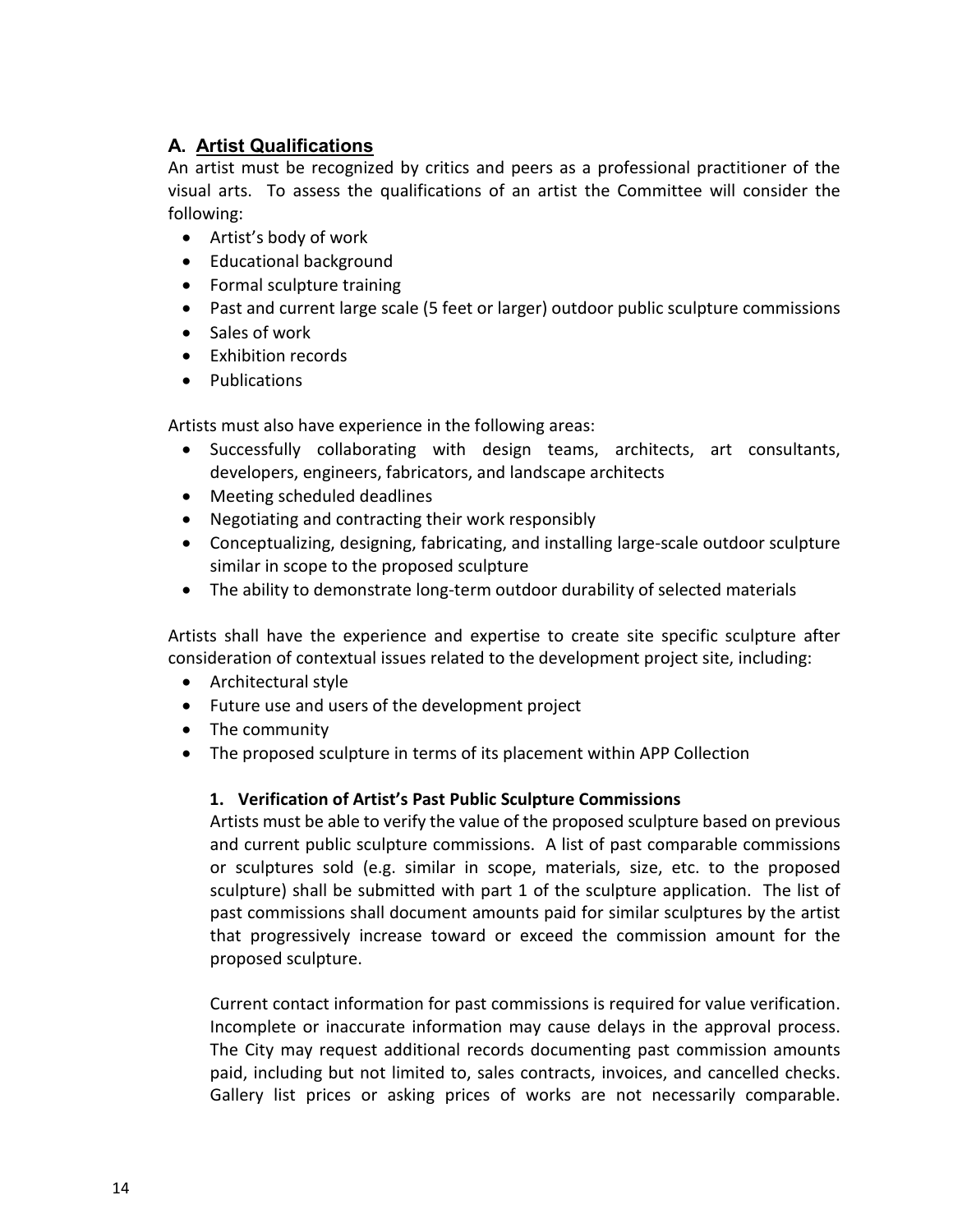Therefore, gallery list prices and asking prices are not acceptable for value verification of the proposed sculpture.

If the value of the proposed sculpture cannot be verified based on the information submitted, the City may choose, at its sole discretion, to have the artist's proposal and/or other completed works appraised by a qualified art appraiser. This expenditure shall be counted toward the total sculpture allocation and shall be borne by the developer. The appraised value of sculpture cannot be used in lieu of the contract amount paid to the artist for the commission or sale of a sculpture to meet the minimum required sculpture allocation. Please see What Expenses are Allowed from the Sculpture Allocation? on page 12-14 for more information.

#### **2. Contracts**

Developers shall submit an unsigned copy of the contract with the artist with Part 1 of the sculpture application. Developers and artists may choose to modify their contracts following feedback received after review by the City. The final contract with the artist shall include the Comprehensive Maintenance Plan (pages 20-21). Following approval by the City, the developer shall submit a copy of the final signed contract with part 2 of the sculpture application.

# **IV. WHAT ARE THE REQUIREMENTS FOR SELECTING AN ART CONSULTANT?**

Developers have the option of hiring a qualified, experienced public art consultant to facilitate artist selection, manage the sculpture application process, manage sculpture installation, and ensure all APP requirements have been satisfied. Submittal of an art consultant's current résumé is required with part 1 of the sculpture application. Only fees paid to qualified art consultants will be allowed. Developers may negotiate an hourly rate with art consultants. Art consultant fees are not to exceed 20 percent of the sculpture allocation.

Selected art consultants must meet the following qualification requirements:

- Recognition as a professional in the field of public art by peers and other design professionals
- Educational background and training in public art
- Paid experience consulting for public art projects similar in scope to the proposed sculpture
- Expertise about public artists, installation requirements, public art approval processes, and management of the sculpture installation process
- Experience responsibly negotiating their work, the work of artists, and artist's contractors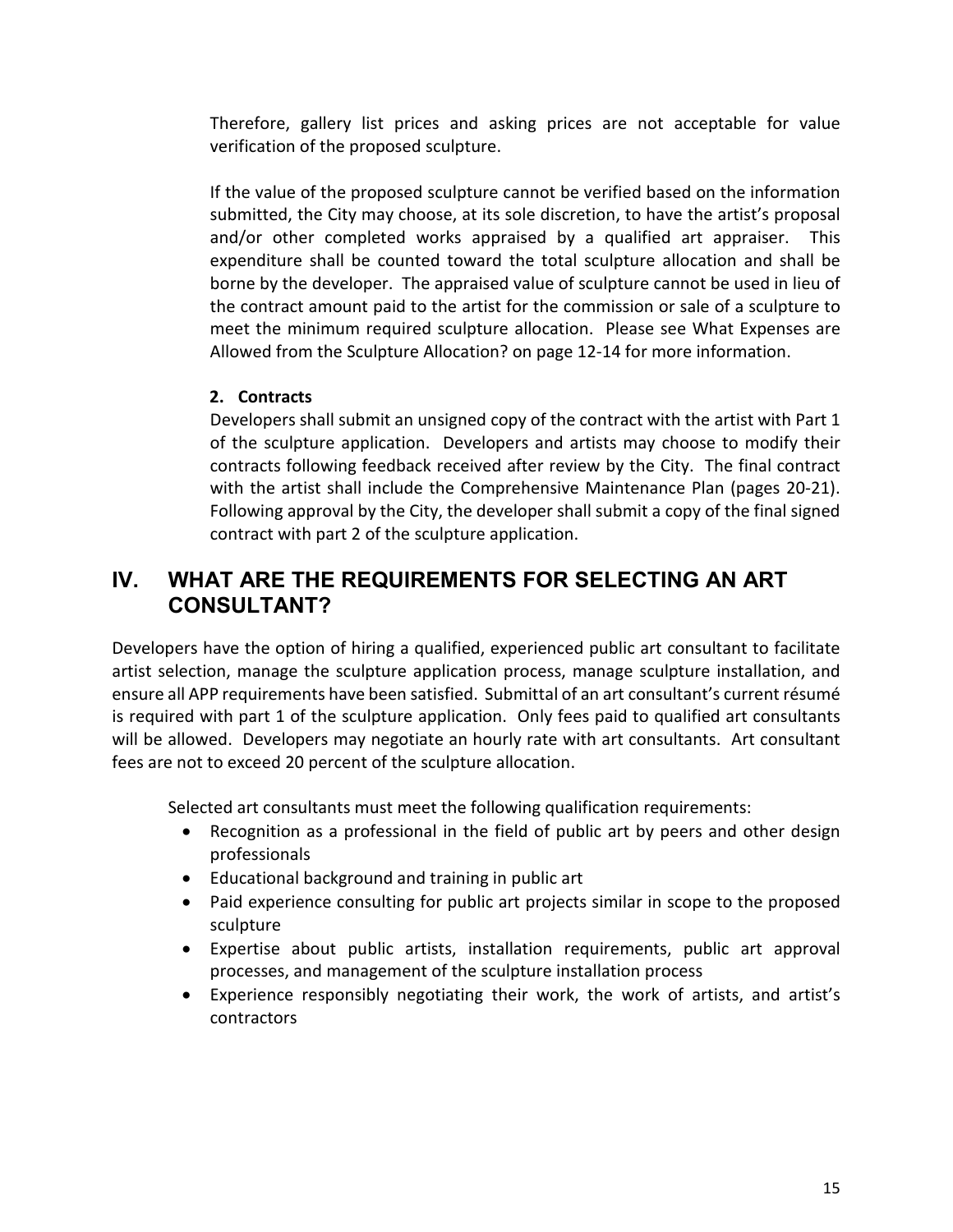# **V. WHAT DO I NEED TO CONSIDER WHEN SELECTING A SCULPTURE SITE?**

Every development site is different, so selecting a location for sculpture will vary based on the design, use, and other features of the project site. Developers shall determine the location for sculpture that is most appropriate for their project. There are, however, several requirements that must be satisfied when selecting the sculpture location.

# **A. Visibility**

One of the goals of the program is to ensure sculptures are visually accessible to every member of the community. Therefore, visibility to the general public is a key criterion in approval of sculpture location. The location of the sculpture is to be indicated on the project's site plan.

Sculpture is to be:

- Located outdoors at the project site
- Easily visible to both motorists and pedestrians
- Not greater than 50 feet from a public street
- Sculpture may not be placed near: signage (temporary or permanent—see details below), sign walls, bus benches, utility boxes, electrical/telephone poles, mail boxes, or items (either on or off the property) that may impede the public's view or diminish the aesthetic value of the sculpture

Exceptions will be considered by the City for large open or enclosed high-traffic public areas, such as shopping malls, which may request to place their sculpture(s) in an interior public location. Submittal of a written request for an exception to the requirement is required. The request shall be submitted with part 1 of the sculpture application and include a description of how the exception meets the spirit and intent of the program.

# **B. Signage**

Lettering, symbols, and/or signage are not permitted upon the sculpture or its foundation except as intended by the artist. Permanent or temporary signage of any type is not permissible on or within proximity of the sculpture. This includes the foreground, background, or adjacent areas of the sculpture. Signage should not distract or diminish the aesthetics of the sculpture when the public views the work from the most accessible vantage points (e.g. intersections, entryways). The Committee will review signage plans with part 1 of the sculpture application and may ask the applicant to provide alternative locations should the signage interrupt the public's view.

Exceptions for signage within proximity of sculpture for certain development projects, such as in-fill and mixed use, will be considered by the City on a case by case basis. If such an exemption is needed for the project, please contact staff as early as possible in the development process to discuss the specifics of the project. Submittal of a written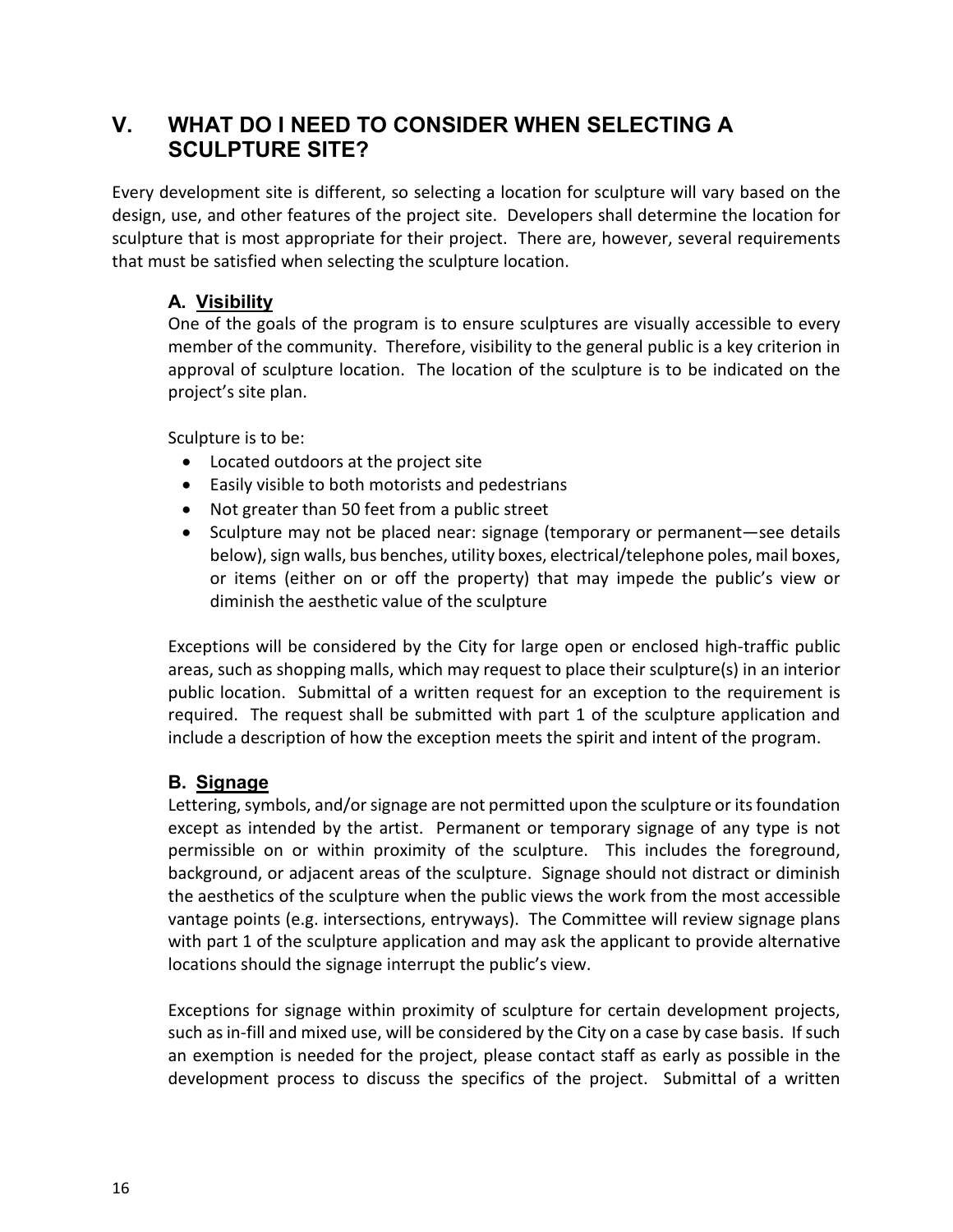request for an exception to the requirement is required. The request shall be submitted with part 1 of the sculpture application.

# **C. Landscaping**

The sculpture and base shall be well integrated with the surrounding softscape and hardscape. The artist shall collaborate with the landscape architect to develop a landscape plan suitable for the area surrounding the sculpture, as well as areas approaching the sculpture to ensure a clear view of the sculpture. Long term maintenance (e.g. avoiding trees/shrubs that attract birds that leave guano, dripping sap, present/future height impacting view of sculpture, etc.) should be considered when selecting plant material. Native and drought resistant plants are encouraged. Please contact the City's Planning Division (page 5) for additional landscaping requirements.

The Committee will review all landscape and irrigation plans and ask the applicant to provide alternatives should the landscaping interrupt the public's view or negatively impact the long-term maintenance of the sculpture. A landscape plan shall be included with part 2 of the sculpture application.

# **D. Irrigation**

All sprinklers and irrigation devices shall be directed away from the sculpture to prevent damage. An irrigation plan shall be included with part 2 of the sculpture application.

# **E. Easements/Encroachments**

The developer is responsible for ensuring the proposed sculpture site is available and appropriate for permanent installation of large-scale sculpture. Any permission needed due to Orange County Transit Authority (OCTA), County, or City easements or encroachments must be arranged prior to submittal of the proposed sculpture site with part 1 of the sculpture application.

# **VI. WHAT ARE THE REQUIREMENTS FOR SCULPTURE?**

Sculptures are conceptualized and designed by qualified artists. The following requirements and related art application submittals were developed to help ensure proposed sculpture meets the goals of the program.

# **A. Artistic Expression and Innovation**

Artists shall demonstrate how proposed sculpture will effectively engage the public, and invite a "second look." Works engaging to the public are often described as thought provoking, inspiring, entertaining, clever, whimsical, powerful, reflective or symbolic. Innovation and originality are encouraged and expected. The proposed sculpture should contribute to the diversity of the existing APP Collection. Information about Brea's APP Collection and photos of sculptures in the Collection can be found on the City's website.

Sculptures shall be well integrated with the architecture or style of the development project. Future use and users of the project shall also be considered. Sculptures should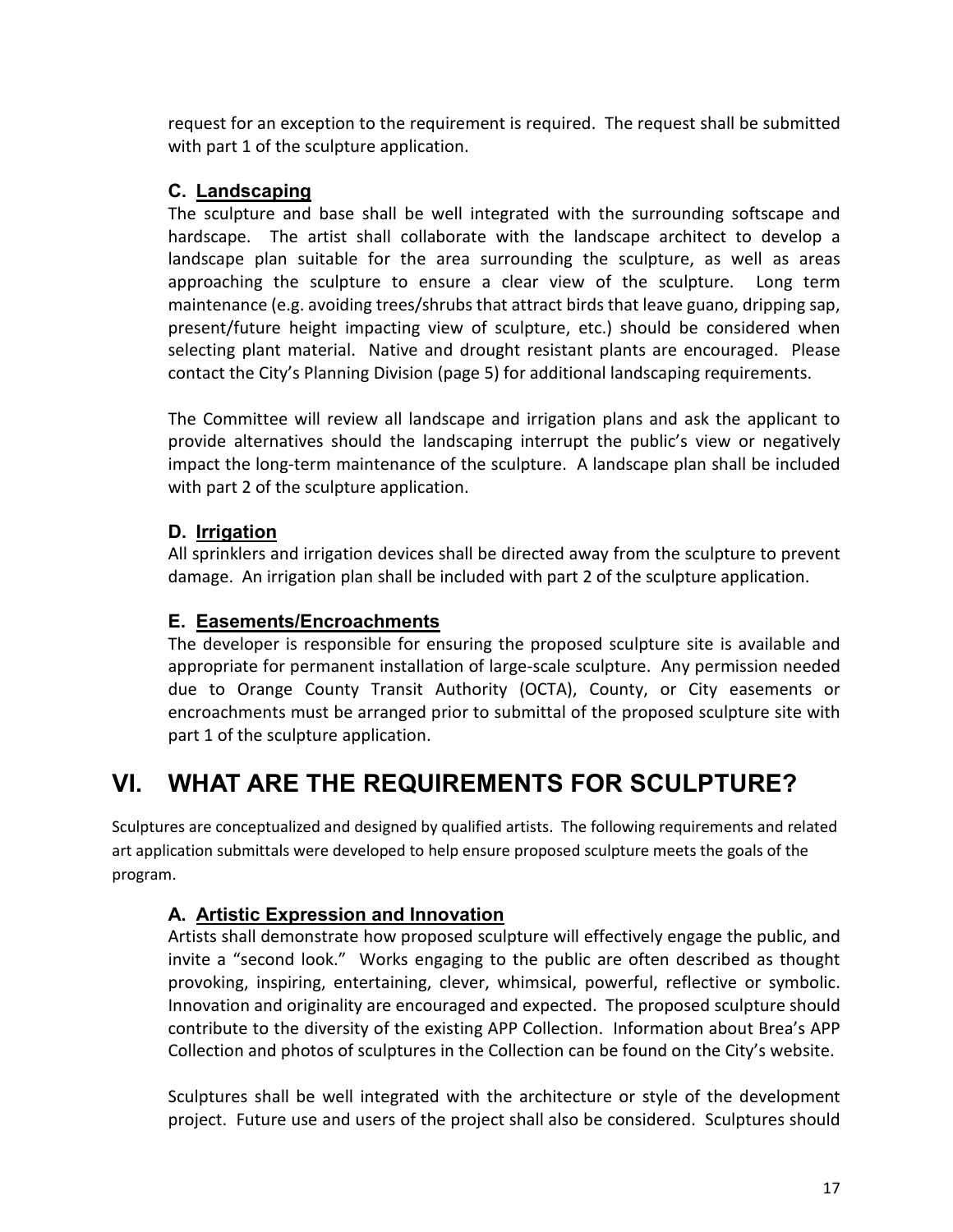be appropriate in scale, material, form, and content to the social and physical environments.

The Committee takes interest in the artist's creative thought process in relationship to the specific development project. Therefore, existing works are not encouraged. The following will be considered by the Committee:

- Expressive properties (mood, feeling, message, symbolism)
- Formal properties (balance, emphasis/dominance, repetition/rhythm, unity, form/shape, texture, color)
- Relation of the proposed sculpture to the artist's body of work
- Context (response to site, architectural style, use of project, community, APP Collection)
- Artist's collaboration (when applicable) with other design professionals, the art consultant(s), the developer(s), and any resulting impact on the conceptualization and design of the proposed sculpture

#### **B. Scale and Content**

Sculpture must be three-dimensional and monumental in scale (excluding base). Monumental is defined as 5 feet or larger in one dimension. Sculpture not traditionally classified as singular, discrete objects and "three-dimensional sculpture" (such as environmental artwork), are not acceptable. Below are examples of types of sculpture that would not be approved by the Committee. This list is not comprehensive, but is provided for illustrative purposes.

#### **1. Examples of Unacceptable Sculpture**

- Decorative or ornamental pieces that are not conceptualized, designed, and fabricated by a qualified artist, such as: "off the shelf" decorative items, like garden sculpture; historical markers or bells; bell towers; obelisks; architectural ornamentation or enhancements; art as advertisements or commercial signage mixed with imagery; and busts or statuary memorials are generally not encouraged and will be subject to additional review criteria (see page 36, Donations of Artwork to the City).
- Mass produced reproductions or replicas of original works of art. Exceptions are signed sculptures by the original artist for reproduction (edition limit: five).
- Functional equipment, which may be considered part of an amenities package such as benches, chairs, fountains (for water feature requirements, see page 22), etc. except as conceptualized, designed, and fabricated by a qualified artist.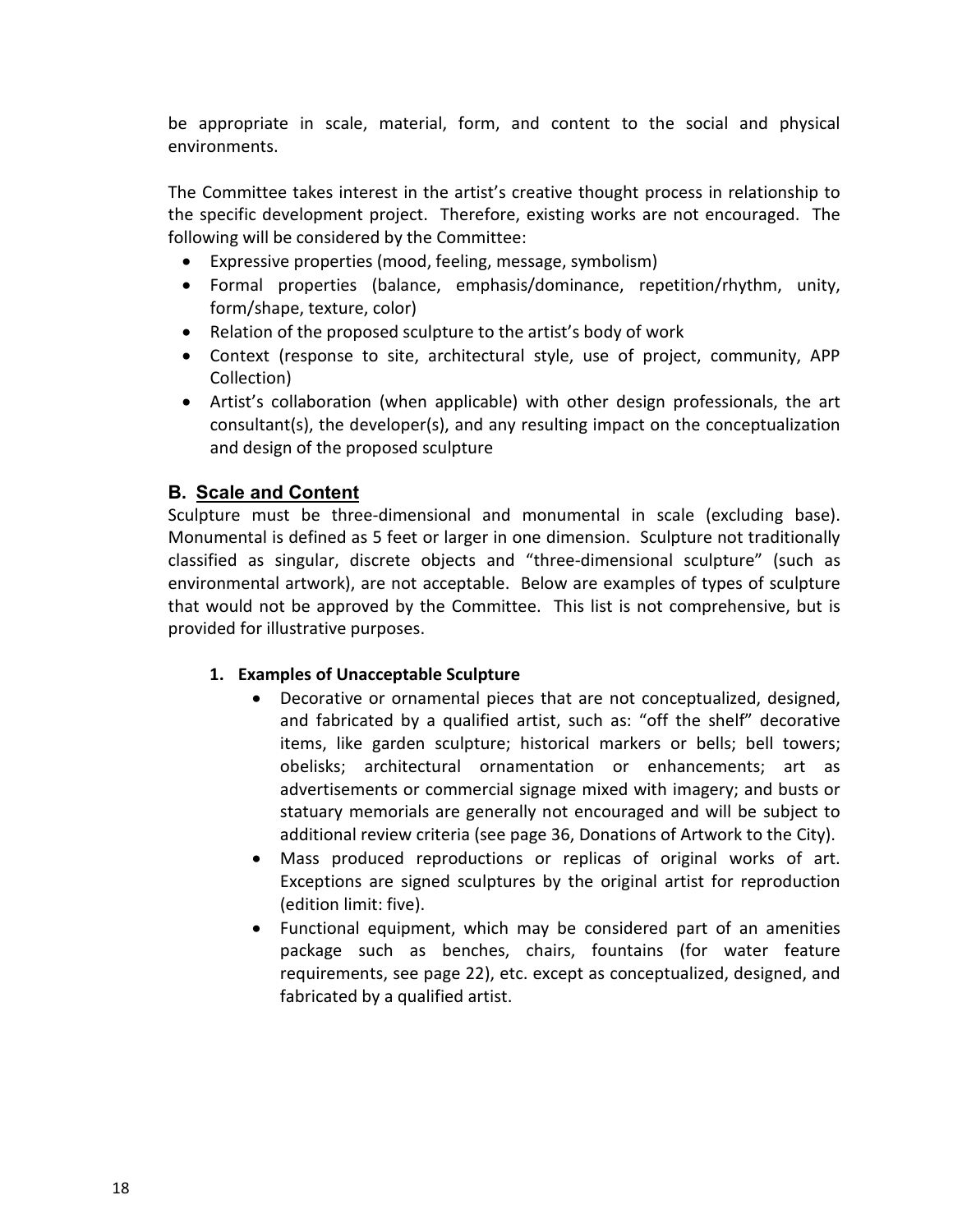## **C. Materials**

Sculptures are to be constructed of durable, long-lasting materials that are able to withstand permanent outdoor display and require low levels of maintenance.

#### 1. **Recommended materials:**

- Stainless steel
- High-grade aluminum
- Hard stone

#### **2. Materials needing special consideration:**

- Bronze
- Cor-ten steel
- Wood
- Soft stone (e.g. alabaster)
- Resins/Composites
- Fiberglass
- Rebar will not be acceptable for internal support of sculpture.

If applicants opt to submit a proposal for a sculpture made from materials listed as "not recommended," the applicant must demonstrate the long-term durability and suitability for permanent outdoor display with a low level of maintenance. Other materials not listed may be considered if use in permanent outdoor sculpture can be documented and durability for permanent outdoor display can be demonstrated.

#### **D. Permanence and Durability**

Artists must be able to clearly demonstrate the quality, craftsmanship, and durability of their sculpture. Substantial consideration shall be given to:

- Permanence and weathering
- Structural and surface integrity and stability
- Resistance against theft and vandalism
- The probability of excessive maintenance and repair costs

Rust proof materials must be used. Artists will be asked to provide a breakdown by percentage of metal alloys for bronzes. Thickness and grade/quality of steel works will be reviewed for rust proof durability. Artists shall ensure materials, armature, and connection points (including nuts, bolts, and other metal fixtures) that will be in contact with each other do not produce oxidation and rust. Additional documentation verifying the durability of materials may be requested as part of the approval process.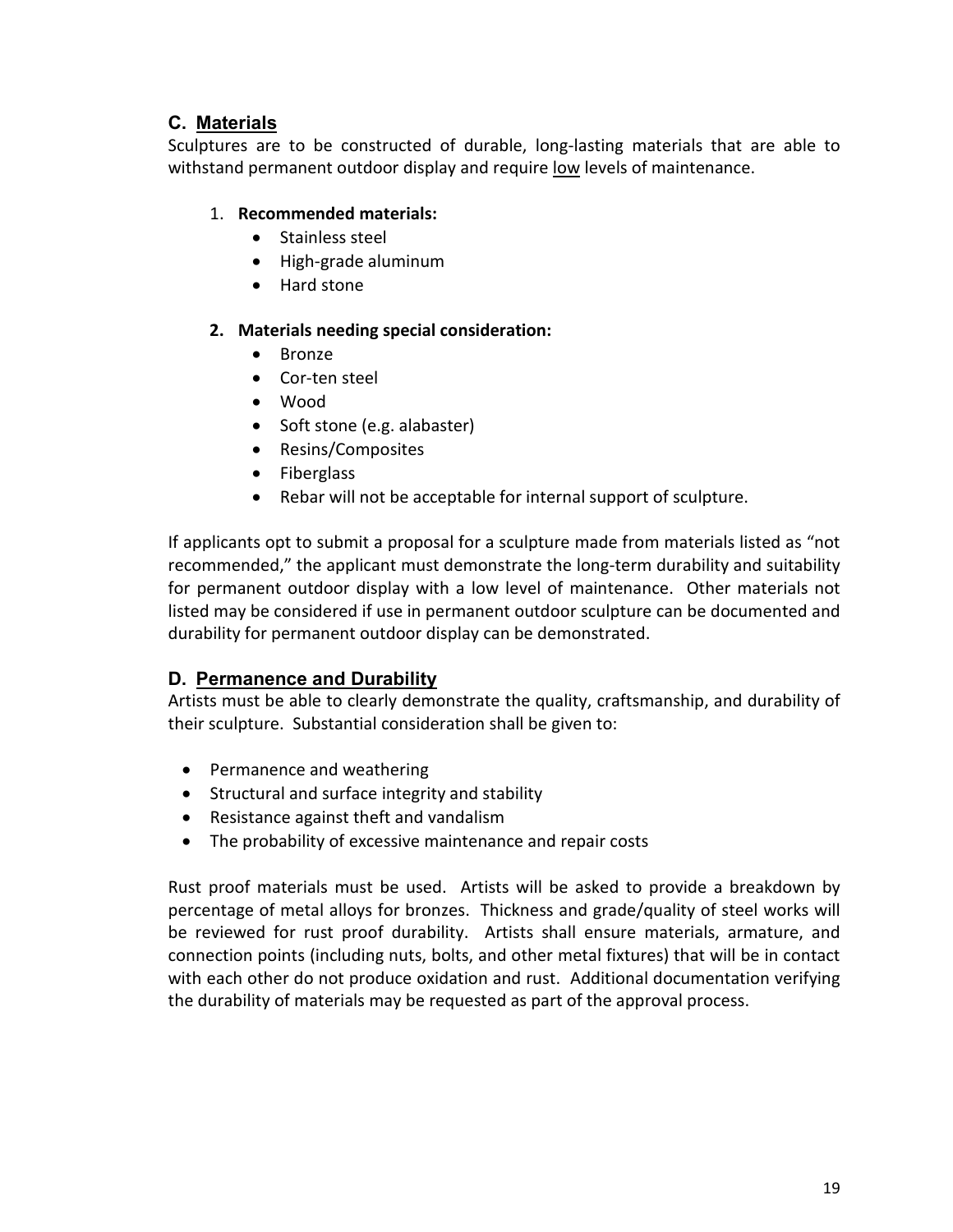#### **E. Maintenance**

Artists should consider the cost and feasibility of long-term maintenance for their sculpture and are urged to use the lowest maintenance options available. Sculpture that includes materials that require frequent upkeep or replacement will not be approved.

#### **1. Comprehensive Maintenance Plan**

A Comprehensive Maintenance Plan shall be included in the Covenants, Conditions, and Restrictions (CC&R) or other legally binding covenant (see Recordation of Sculpture Ownership and Maintenance Obligation on page 21) for the project and submitted with part 2 of the sculpture application. The artist's contract shall specify the timeframe during which the artist will perform maintenance or repairs (typically one year).

The Comprehensive Maintenance Plan shall include:

- Methods of cleaning, including the type of cleaning agent(s) and tools to be used (be specific); how to apply cleaning agents, wax, or other materials; number of coats and drying time; whether the work can be performed by a general maintenance service or must be performed by a professional art conservation service
- Frequency and cost estimates (current) for short term and long-term maintenance, including labor, parts, and refinishing/repainting/repatinization, etc.
- Materials, finishes, sealants, manufacturers' parts cut sheets, brands and mixes of pigment, color samples, bolts, and other materials
- Lighting plan, lighting instrument cut sheets, wattage and type of bulb, timer cut sheets (if applicable)
- Fabricator, foundry, manufacturer, and subcontractor (as applicable) contact information, websites/email addresses, and addresses
- Sculpture designs/plans (if applicable)
- Availability and source for molds, replacement parts, motors, etc. (if applicable) and current costs
- Instructions for removal, crating, and transportation, if necessary, for short term or long-term maintenance (note: removal must be approved by the City)
- Description of vandal and theft resistance measures

Sculpture shall be cleaned on the property where the sculpture is permanently installed unless otherwise agreed upon by the City. The City prohibits removing sculpture from the site for any reason without explicit authorization (see Temporary Removal of Sculpture, page 33, and Relocation or Permanent Removal of Sculpture, pages 33-35).

Artists are urged to consider the environmental impact of the fabrication of their sculpture and the materials used and seek options with the least impact available.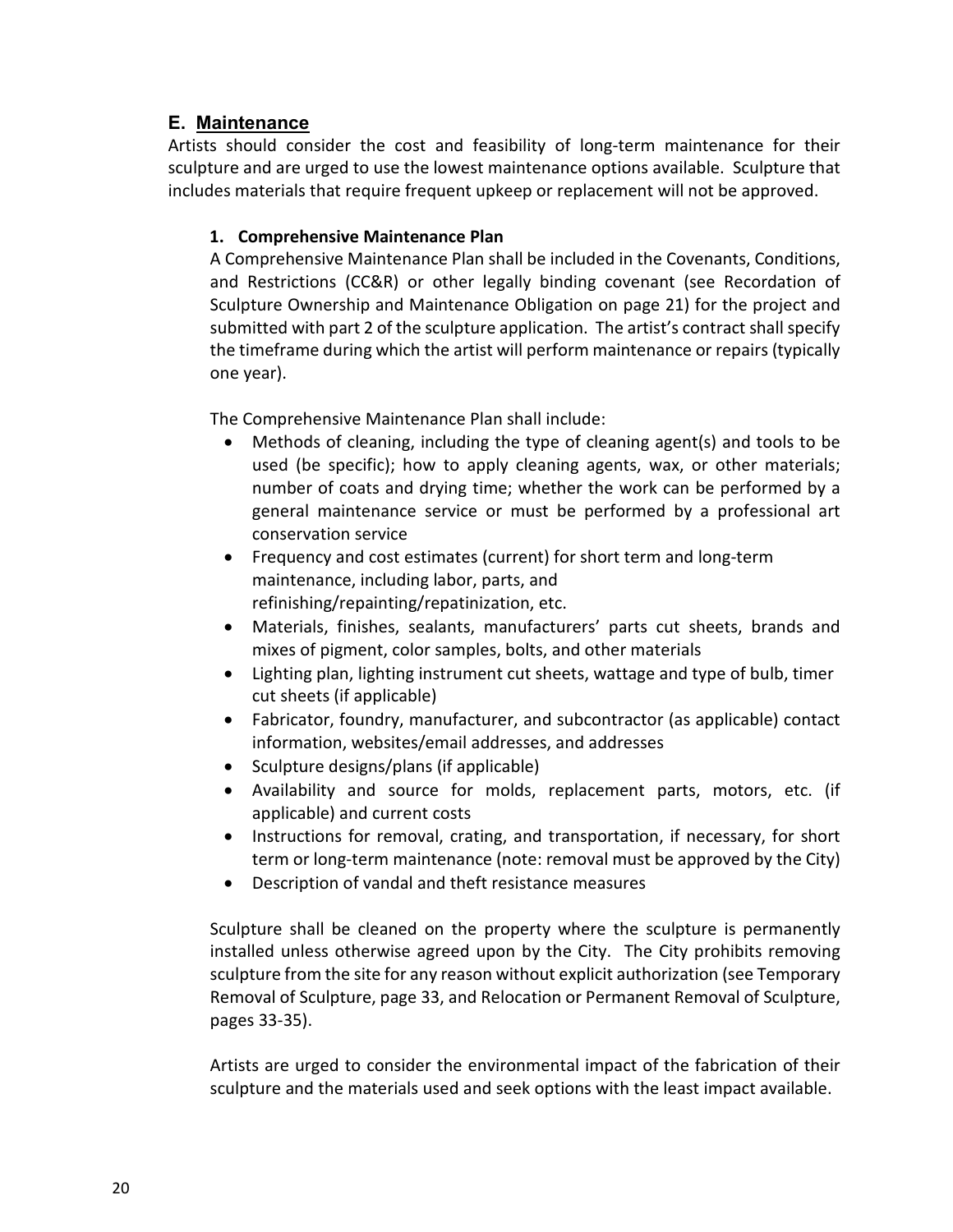## **F. Recordation of Sculpture Ownership and Maintenance Obligation**

Developers are required to file a covenant, CC&R, or other form reasonably approved by the City Attorney (as applicable to the project) binding on successors to title to the subject property. The document shall include:

- Sculpture ownership requirements (pages 30-35)
- The Comprehensive Maintenance Plan (pages 20-21)
- The source of funding for ongoing maintenance or replacement of the sculpture

A draft of the document shall be submitted with part 2 of the sculpture application. A copy of the recorded covenant or CC&R shall be submitted with part 3 of the sculpture application.

#### **G. Public Liability and Safety**

Sculpture will be displayed along major public streets. Sculpture must not disrupt traffic or create unsafe conditions or distractions to motorists and pedestrians that may expose the City or property owner to liability. Consideration should be given to sharp or protruding edges that may pose a danger to pedestrians. Attention should also be given to durability and ability to withstand weight, as property owners are held responsible for repairs resulting from persons climbing, sitting, or otherwise damaging the sculpture.

#### **H. Artist Warranties of Title and Originality**

The artist shall sign the Artist Warranties of Title and Originality (page 45) attesting to authorship of the sculpture, which shall be submitted with part 3 of the sculpture application.

#### **I. Multiple Editions**

Sculpture that is not unique must be an edition of five or fewer. If the proposed sculpture is one of multiple editions, the applicant shall include the edition number of the piece and provide the location of all other editions. To maintain the value of the proposed work, similar editions may not be publicly displayed within a 50-mile radius of the Brea project site without approval of the Art in Public Places Advisory Committee.

#### **J. Water Features and Fountains**

Water feature sculpture or sculpture requiring water, must be conceptualized and designed by an approved, qualified artist in order to be considered. The sculpture must stand on its own should the water cease to function properly. There must be a demonstrated collaboration between the artist and the water feature design company.

Water related costs, such as pump and pool construction, will be evaluated by the Committee for consideration as part of the overall sculpture allocation. Developers are welcome to exceed the minimum required sculpture allocation to construct a water feature. However, water features will not be accepted in lieu of the Art in Public Places sculpture requirement. No more than 30 percent of the total sculpture allocation may be utilized for artist designed water-related costs.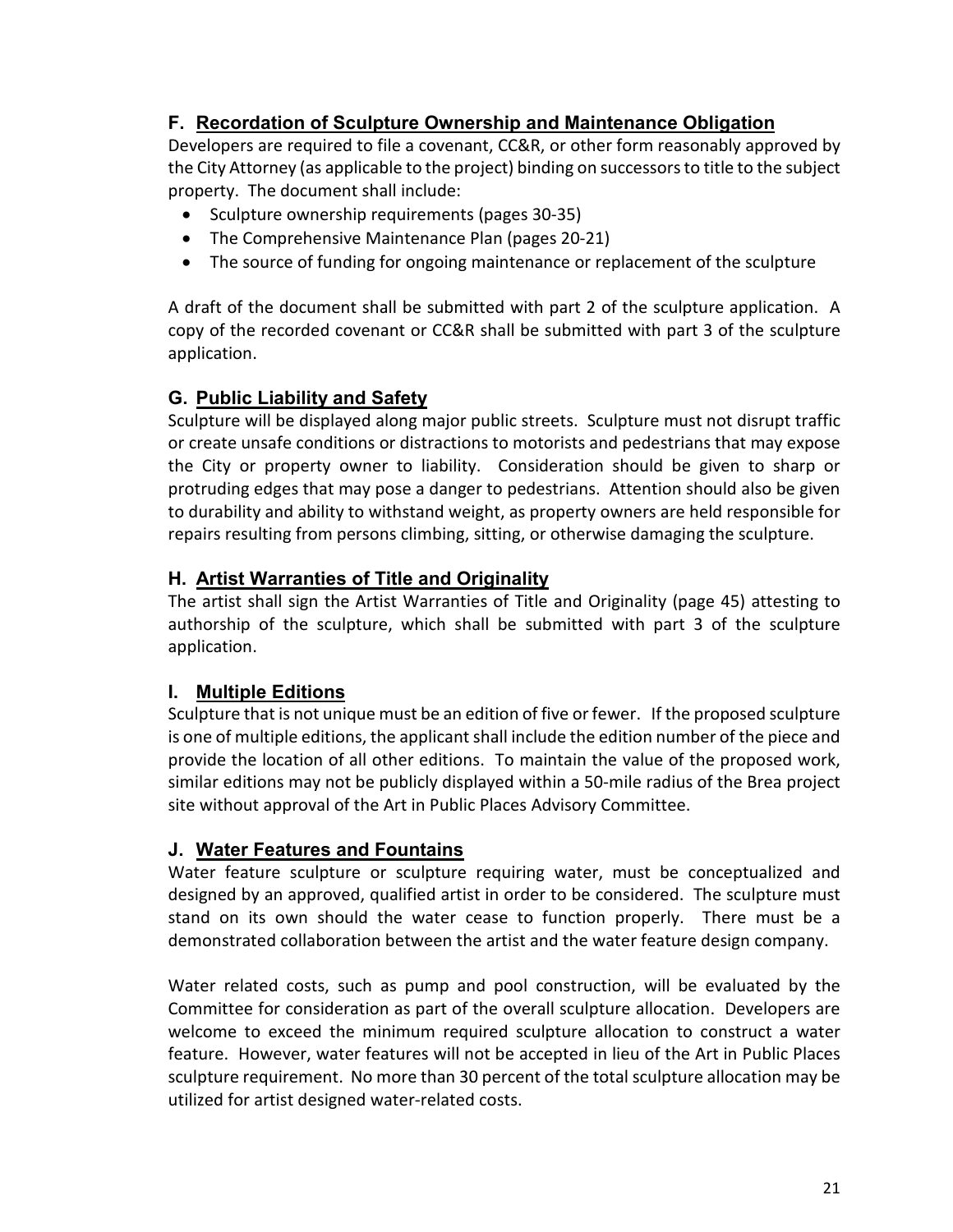#### **K. Kinetic Sculpture**

Artists must demonstrate that kinetic sculpture will move as intended. Artists shall clearly define the type, degree, and frequency of movement, as well as what to expect under a variety of conditions (e.g. the amount of wind needed for a wind sculpture, what to expect under average wind conditions in Brea, etc.). Should the sculpture cease to move, the artist must demonstrate that the sculpture will stand on its own. Input from related experts may be requested by the City and/or Committee to confirm the artist's design and selected materials will move as the artist intends.

# **L. Lighting and Electrical**

Artists are to provide a lighting plan indicating the location of lighting instruments, the type of instrument (manufacturer cut sheets), and wattage and type of bulb with part 2 of the sculpture application.

Sculpture shall be lit from dusk to dawn. Lighting and electronic elements not integral to the sculpture will not be included as part of the sculpture allocation. Review of lighting instruments and other electrical components may be required as part of the building permit process for installation of the sculpture.

Artists are urged to select energy efficient lighting instruments, bulbs, and timers.

#### **M. Sculpture Base, Structural Engineering, and Building Permits**

Sculpture is to be permanently secured to the base. A licensed professional engineer must approve and certify the installation plans as structurally sound, safe, and durable. Installation plans approved by a licensed professional engineer shall be submitted with part 2 of the sculpture application. The base shall house only the sculpture, identification plaque, and lighting instruments for the sculpture. A building permit is required for the installation of all sculptures and related lighting components.

#### **N. Identification Plaque**

Sculpture shall be identified by a permanent plaque approximately 8 inches x 8 inches. The artist shall designate the plaque location, which shall be permanently installed, using theft-resistant techniques, in a ground location near the sculpture or on the base and list at least the following:

- Sculpture title
- Artist's name
- Installation Year

The Committee must approve any additional plaques that may be requested.

#### **O. Public Art Expert and Community Input**

For some proposed sculpture, input by third party experts (e.g. engineers, art conservators, etc.) may be requested by the City or the Committee. The Committee may also request input from the community at large. The expense for these services is to be borne by the developer and cannot be credited toward the sculpture allocation.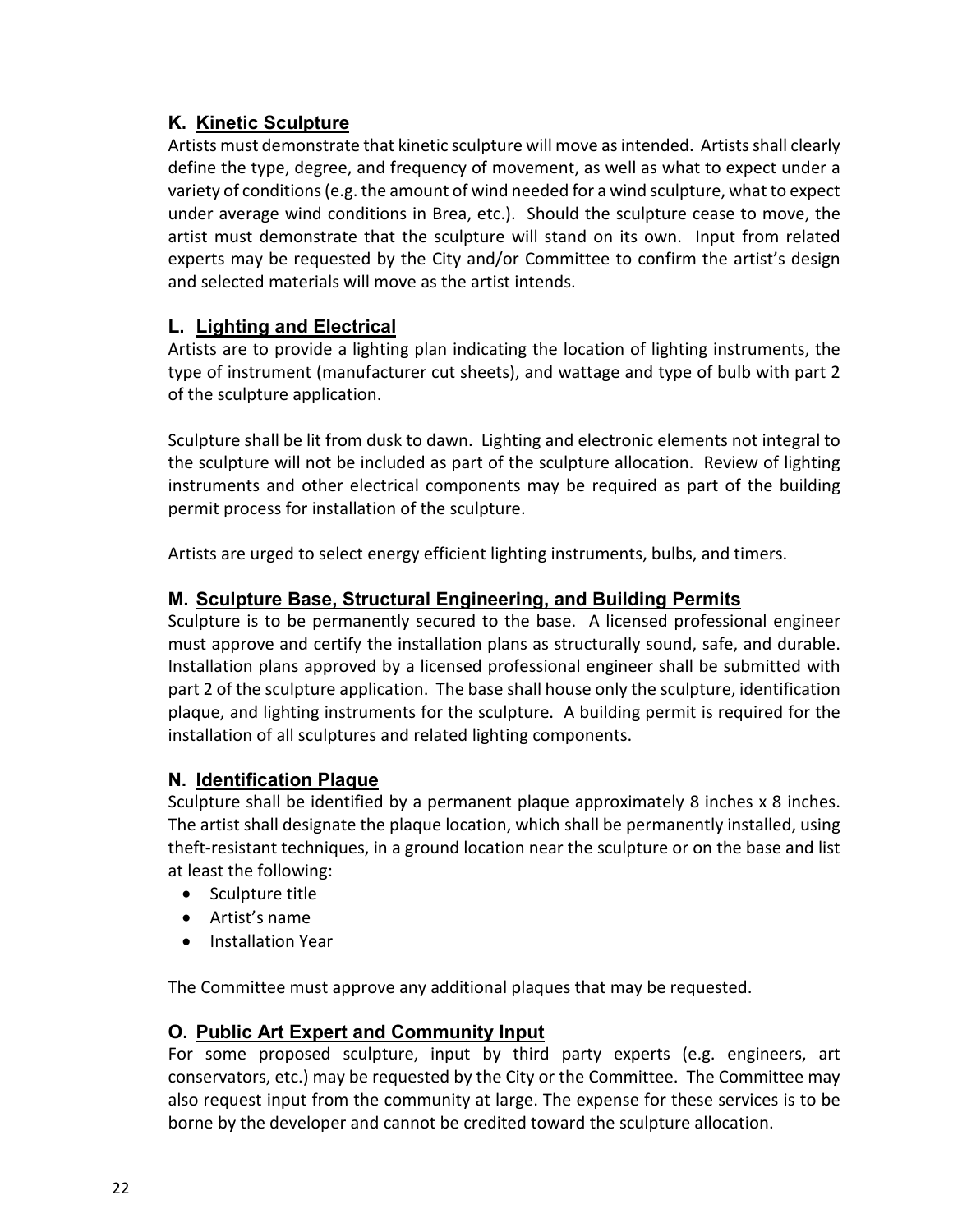#### **P. Unveiling Plans**

The developer shall contact the City of Brea's Cultural Arts Division regarding any unveiling or dedication ceremonies for the sculpture. An unveiling or dedication is optional. In the event the developer chooses to conduct an unveiling or dedication, City staff shall, upon request, provide the developer with an invitation list of City Council Members, Commissioners, Art in Public Places Advisory Committee members, and other appropriate guests. City staff shall work with the developer to promote press opportunities and public interest in the sculpture. The expense for these plans is to be borne by the developer and cannot be credited toward the sculpture allocation.

# **VII. WHAT ARE THE STEPS FOR THE SCULPTURE APPLICATION AND APPROVAL PROCESS?**

Below are descriptions of submittals and approvals required for each step of the sculpture approval process. For the required submittals for developers of projects with a total project valuation of between \$1,500,000 and \$3,999,999 who opt to contribute sculpture allocation funds in lieu of installing sculpture at the project site, see What are the Steps to Contribute Sculpture Funds in Lieu of Sculpture? on pages 29-30.

#### **A. Meeting with APP Staff**

Developers shall contact Art in Public Places staff as early as possible in the development process to schedule a meeting to discuss Art in Public Places requirements, the sculpture application process, the Committee approval process, and their development project. This meeting is required prior to submittal of part 1 of the sculpture application and prior to issuance of building permits.

#### **B. Submittal of Sculpture Application Materials**

The sculpture application process includes submittal of a three-part application. Developers are encouraged to meet with staff to review application materials prior to formal submittal to ensure all requirements have been met. City staff reviews all materials submitted and advises the developer of any incomplete items.

Review and approval of each part of the sculpture application will take up to 30 working days. If any items are found incomplete, the review period will not begin until all outstanding items are received.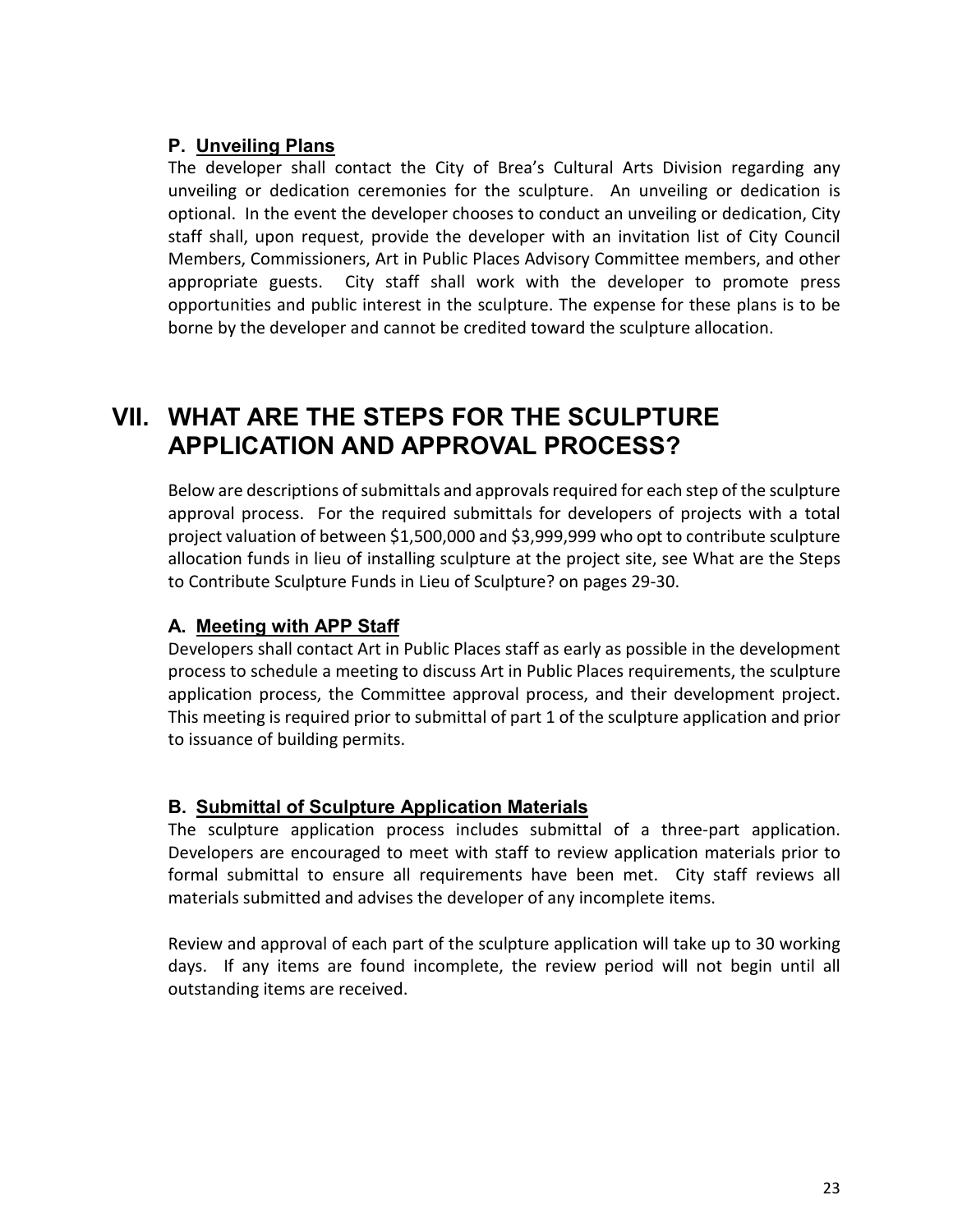#### **1. Sculpture Application Part 1: Project Overview and Artist Qualifications**

Part 1 of the application requires administrative review and approval by the City upon receipt of all required materials. Committee review and approval may be necessary for some development projects, such as phased and master planned projects or for projects with special circumstances (e.g. Requests for Exceptions to Sculpture Requirements, page 27). Approval is required prior to issuance of building permits for the project, unless otherwise agreed to by the City.

Submittal of two hardcopies of application materials is required. In the event Committee review and approval are required, nine hardcopies of the application materials will be required. The Committee review meeting will be scheduled within 30 working days of receipt of a complete application packet. For ease of use, please include a table of contents, page numbers, and titles for each section of the application materials.

#### **a. Required Submittals for Part 1 of the Sculpture Application**

- 1. Art in Public Places Application Coversheet (appendix C, page 43)
- 2. Developer signed copy of Developer Acknowledgement of APP Requirement (Appendix B, page 42)
- 3. Description of the development project, including architectural style, use, location, architectural renderings, location indicated on a map (e.g. Google maps)
- 4. Site plan (to scale) indicating the proposed location of the sculpture
- 5. Photographs of proposed sculpture site taken from different perspectives (e.g. approaching site from major streets, ingress/egress of proposed sculpture site)
- 6. Signage plan for area around proposed sculpture site
- 7. Breakdown of square footage by type of construction and occupancy and developer's estimate of the sculpture allocation
- 8. Artist's current résumé
- 9. Completed Artist's History of Public Sculpture Commissions (page 44) (if contact information is incomplete or erroneous, the application will be returned as incomplete)
- 10. Photos, descriptions, and locations of past works (corresponding to Completed Artist's History of Public Sculpture Commissions; additional works of similar scope and materials may also be included)
- 11. Other collateral (reviews, critiques, articles) of artist's past works
- 12. Unsigned copy of the contract with the artist
- 13. Art consultant's current résumé (if applicable)

#### **2. Sculpture Application Part 2: Sculpture Plan**

Developers must submit all required items for part 2 of the sculpture application and schedule the Committee review meeting within six months of issuance of building permits. Noncompliance will result in the issuance of a stop work notice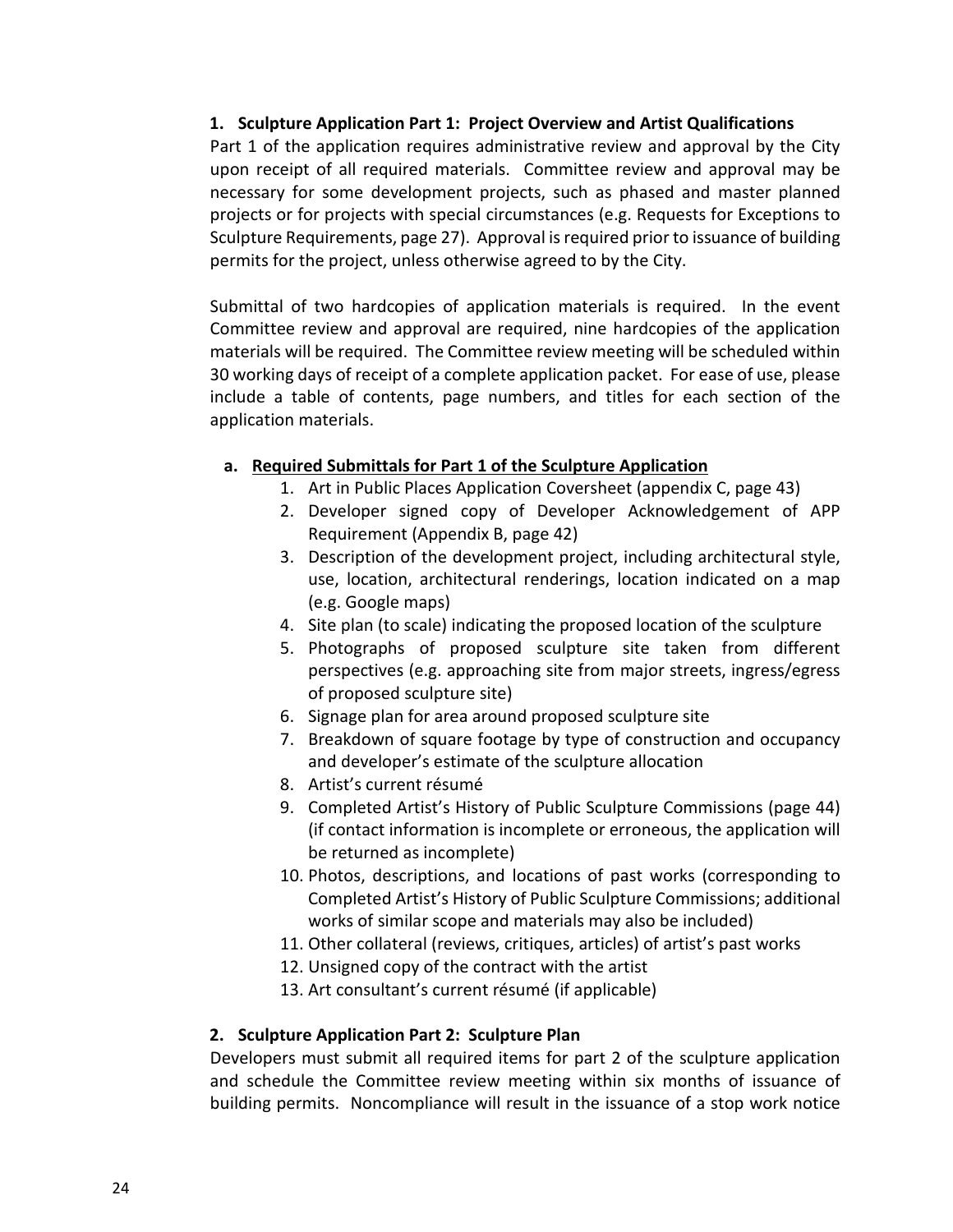and the project will be subject to administrative penalties and civil remedies per Brea City Code, unless otherwise agreed to by the City.

Developers are encouraged to meet with staff to review application materials prior to submittal. Submittal of nine hard copies of the application materials is required. For ease of use, please include a table of contents, page numbers, and titles for each section of the application materials. Approval of part 2 of the sculpture application is required prior to issuance of the building permit for the sculpture.

#### **a. Required Submittals for Part 2 of the Sculpture Application**

- 1. A copy of the Part 1: Project Overview & Artist Qualifications (above), as approved
- 2. Artist Warranties of Title and Originality (page 45), signed by the artist
- 3. Artist's rendering of proposed sculpture
- 4. Maquette of proposed sculpture (if available—may be brought to presentation)
- 5. Rendering of proposed sculpture in situ clearly showing the sculpture in relation to the site/building, as the public at ground level would see it (additional perspectives approaching from major streets, ingresses/egresses are also helpful)
- 6. Distance between sculpture and public street
- 7. Physical description of the proposed sculpture, including dimensions, materials, finishes, and percentage breakdown of metal alloys
- 8. Samples of materials and finishes
- 9. Edition number and locations of other sculptures in the series (if applicable)
- 10. Artist statements addressing:
	- a. Concept/vision of the sculpture
	- b. How the proposed sculpture fits within the body of the artist's work
	- c. The context of the proposed sculpture relative to the development project site, including architectural style, future use and users of the development project; the community; and the overall APP Collection
- 11. Landscape plan and irrigation plan (including placement, direction, and type of sprinklers)
- 12. Lighting plan indicating the placement and direction of lighting
- 13. Lighting instrument cut sheets and type and wattage of bulbs
- 14. Sculpture installation plan, including armature description/materials; base description, design, materials, finishes, dimensions; and description of connection points and materials to be used for all connectors (e.g. bolts)
- 15. Licensed professional engineer's approval of installation plans
- 16. Projected Sculpture Allocation Budget
- 17. Signed copy of artist's contract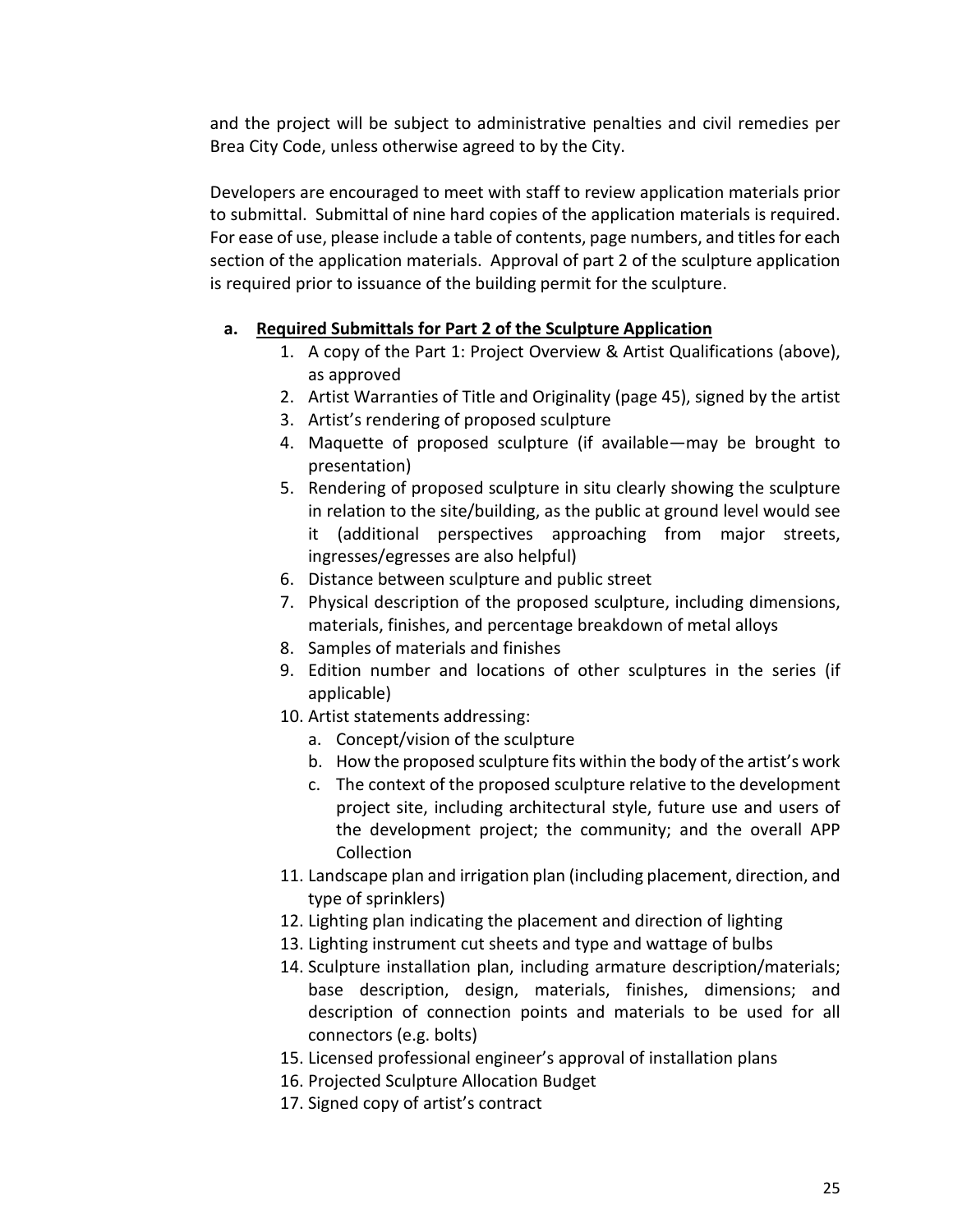- 18. Comprehensive Maintenance Plan (pages 20-21)
- 19. Draft of the CC&R or other covenant (whichever is applicable) to be filed with the county describing sculpture ownership responsibilities and the maintenance funding source (see Recordation of Sculpture Ownership and Maintenance Obligation on page 21)
- 20. Target date for installation
- 21. Unveiling or dedication plans (if applicable)

#### **3. Part 3: Sculpture Inspection and Final Report**

Administrative review and approval by the City of part 3 of the application is required prior to issuance of Certificates of Occupancy for projects subject to the APP requirement, unless otherwise agreed to by the City. Submittal of two hard copies of the application materials is required. Documentation of allowable sculpture allocation expenses may be requested by the City as part of the verification of expenses process (see Verification of Expenses, page 14). For some development projects, Committee review and approval may necessary. In those cases, submittal of nine hard copies of the application materials is required.

If the sculpture has not been installed and part 3 of the sculpture application has not been submitted and approved prior to the need for the project's Certificate of Occupancy, the developer has the option of depositing their sculpture allocation in trust with the City in order to obtain a temporary Certificate of Occupancy pending satisfaction of all APP requirements (for Issuance of Temporary Certificate of Occupancy and Depositing Sculpture Funds in Trust, page 12). It may take up to 30 working days for approval of the request to deposit sculpture funds in trust to obtain a temporary Certificate of Occupancy.

#### **a. Required Submittals for Part 3 of the Sculpture Application**

- 1. Request for Sculpture Inspection
- 2. Finalized Sculpture Allocation Budget
- 3. Final executed copy of the CC&R or covenant (whichever is applicable) as recorded with County Recorder describing the sculpture ownership obligation, maintenance funding source, and approved Comprehensive Maintenance Plan

#### **C. Art in Public Places Advisory Committee Review**

The Art in Public Places Advisory Committee is the formal body responsible for reviewing and approving proposed sculpture and ensuring Art in Public Places proposals meet program requirements. The Committee sculpture application review check-list can be found on pages 50-52. Please see pages 37-38 for a full description of the Committee and its responsibilities.

Developers, along with their art consultants (if applicable) and artists, shall present application materials and be prepared to answer questions at the Committee sculpture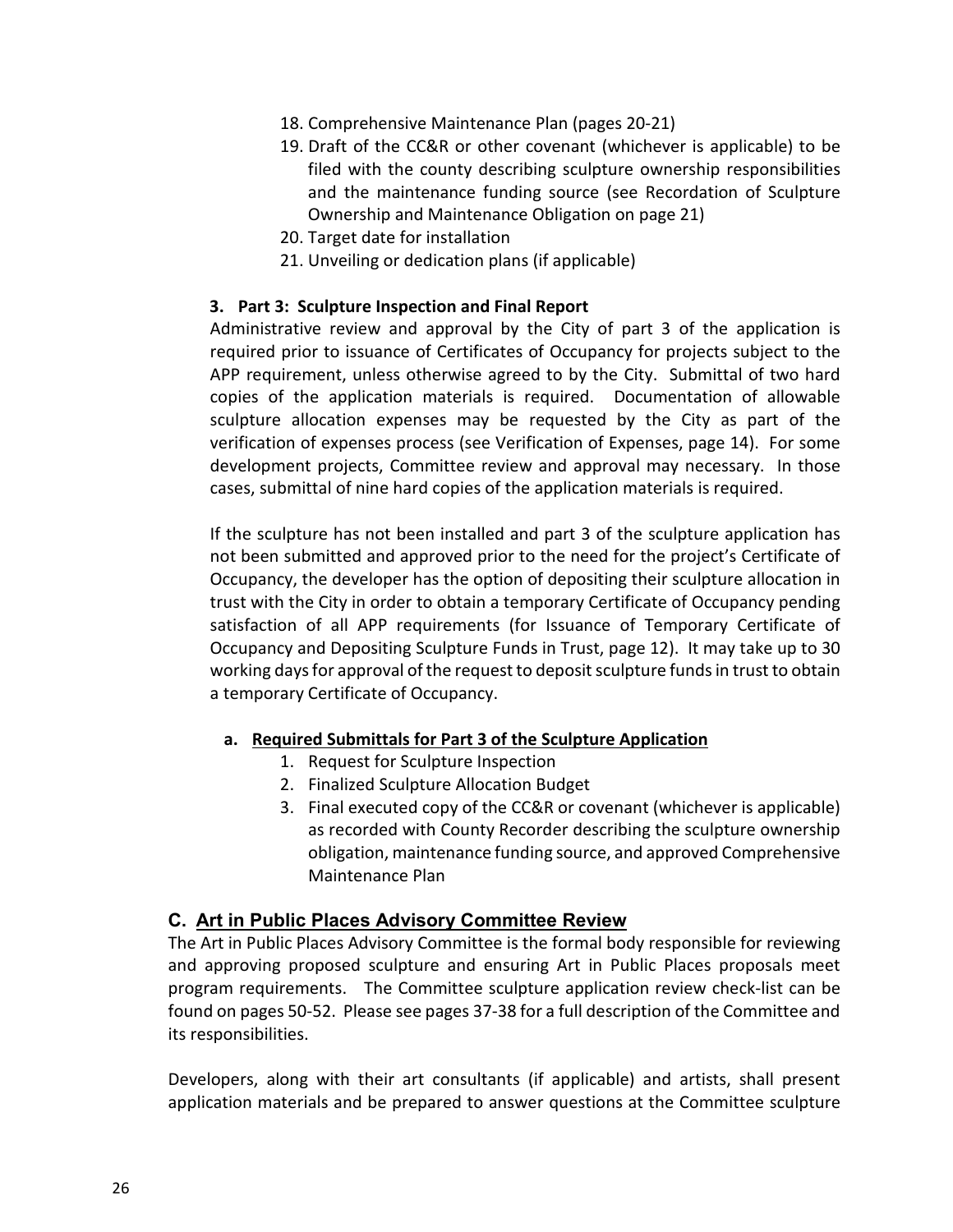application review meeting. It is important for the developer to be present at the meeting to receive the Committee's comments and suggestions should the application not be approved in full. The Committee retains the right to ask the developer, artist and/or art consultant to provide further information or demonstrate how the sculpture application meets the review criteria prior to giving their final decision. It may be necessary to reconvene the meeting at a later date to review a revised application.

#### **1. Scheduling the Committee Review**

Following submittal of required application materials (see What Are the Steps for the Sculpture Application and Approval Process? pages 23-28), staff will notify the developer of the date, time, and location of the Art in Public Places Advisory Committee review meeting. Committee review and approval is required for part 2 of the sculpture application and may be required for parts 1 and 3 of the sculpture application in some circumstances, such as requests for exceptions to any APP requirements. Developers will be advised by staff of whether parts 1 and 3 will require review and approval by the Committee. The Committee shall meet within 30 working days of the date all application materials are submitted in their complete form.

#### **2. Requests for Exceptions to Sculpture Requirements**

Exceptions to Art in Public Places Program requirements are rarely granted and when given, are granted for only highly compelling reasons. Developers wishing to request an exception to an APP requirement are advised to discuss this with staff as early in the project planning process as possible, as delays in the sculpture approval process may affect a project's construction timeframe (see How Do Sculpture Approvals Factor into My Construction Schedule? on pages 10-12). All such requests must be made in writing, must include documentation describing the reason for the request, and must address how the proposal still meets the spirit and intent of the Art in Public Places Program. Requests for exceptions to APP requirements shall be reviewed and approved by the City and/or Art in Public Places Advisory Committee, which can take up to 30 working days.

#### **D. Notification and Follow-Up**

The developer shall be notified in writing of the Committee's decision within 14 working days of the review meeting. If the sculpture is approved, any outstanding items must be submitted prior to installation of the sculpture. If the sculpture application is not approved, the reason(s) for denial will be noted, including possible modifications or additions that could lead to approval. Should the developer and/or artist modify their sculpture application, it may be resubmitted to the Committee for reconsideration, and the Committee will reconvene to review modified sculpture application materials within 30 working days of submittal. Staff will notify the developer of the date, time, and location of the Committee review meeting.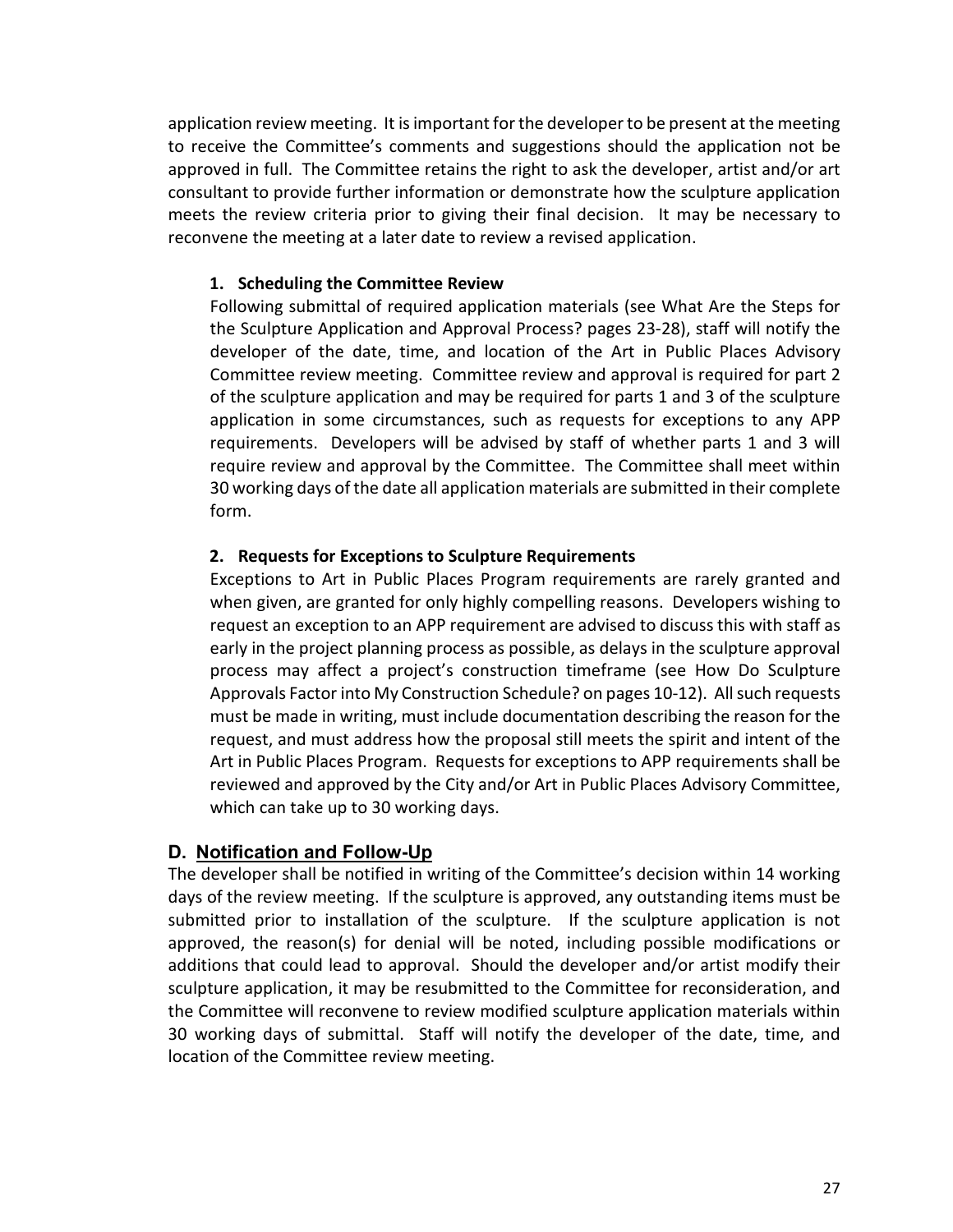#### **1. If the Sculpture Application Is Not Approved**

If one part or all of the sculpture application is not approved, developers have the following options:

- Accept the Committee's recommendations and make the requested modifications.
- Select a different artist to create a new design and begin the sculpture application process again.
- Appeal the Committee's decision to the Cultural Arts Commission (See Appeal Process below).
- Submit a final appeal to the Brea City Council, if the Cultural Arts Commission does not approve the initial appeal (See Appeal Process below).

#### **2. The Appeal Process**

The developer must file a written appeal with the Cultural Arts Commission within 14 working days of notification of the Art in Public Places Advisory Committee's decision. The City does not grant an unlimited number of appeals. All items being appealed should be addressed in the written appeal. Upon filing an appeal, the Director of Community Services shall set the hearing date and time and notify the applicant. The Cultural Arts Commission will receive the original application, written reports, and the appeal request. The Commission may affirm, reverse, or modify in whole or in part any Committee decision or requirement. Brea City Council shall only review appeals which are denied by the Cultural Arts Commission. A written appeal to the Brea City Council must be filed with the City Clerk within 14 working days of the Commission's decision. Brea City Council's decision shall be final and conclusive.

# **VIII. WHAT ARE THE STEPS FOR CONTRIBUTING SCULPTURE FUNDS IN LIEU OF INSTALLING SCULPTURE?**

The option to contribute to Brea's Art Fund in lieu of installing sculpture at the project site is available to projects with a total project building valuation of between \$1,500,000 and \$3,999,999. Funds contributed to Brea's Art Fund will be used for future public art projects on public lands. This option is voluntary and no interest will be paid on sculpture allocation funds contributed that are returned to developers for any reason. Following contribution of the total sculpture allocation amount, the APP requirement will be deemed satisfied by the City unless additional plans increasing the square footage of the project are submitted within one year of issuance of the Certificate of Occupancy (see Which Development Projects are Subject to the Sculpture Requirement on pages 6-8).

For developers of eligible development projects who wish to exercise this option, steps and relevant deadlines are described below.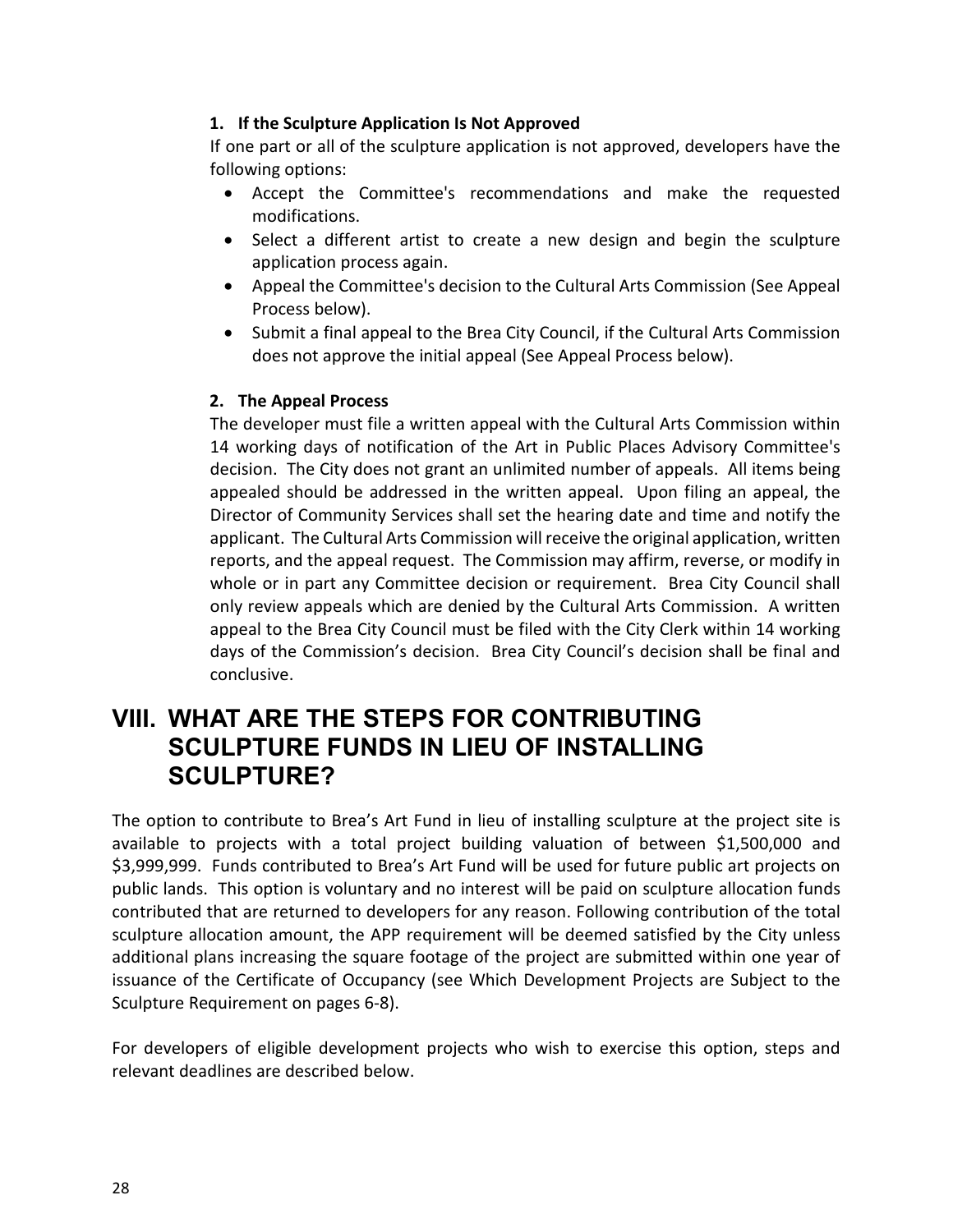## **A. Step 1: Notification to Contribute Sculpture Allocation Funds**

For eligible development projects who wish to contribute sculpture allocation funds in lieu of installing sculpture, the following items must be submitted prior to issuance of building permits, unless otherwise agreed to by the City:

- 1. Developer Acknowledgment of APP Requirement (page 42)
- 2. Notification to Contribute Sculpture Funds in Lieu of On-Site Sculpture Installation

Eligible developers must submit a written notification, signed and dated by the developer(s) of the project, signifying their wish to contribute the full amount of the required sculpture allocation for the project in lieu of installing sculpture at the project site. The notification must include a statement acknowledging that the sculpture allocation amount contributed to meet the Art in Public Places requirement for the project is subject to change should any additional plans be submitted to the City within one year of issuance of the Certificate of Occupancy that result in additional square footage for the previously approved project. The notification must also include a statement acknowledging that no interest will be paid on sculpture allocation funds returned for any reason.

#### **B. Step 2: Confirmation of Sculpture Allocation Amount**

Prior to contributing the total sculpture allocation amount for a project to Brea's Art Fund, developers must confirm the total project building valuation. Requests for confirmation of the total project building valuation may be submitted following issuance of building permits for all structures of a project (see Confirmation of the Sculpture Allocation on page 8). Submittal of following items is required:

- 1. Site plan for the project
- 2. Breakdown of square footage by type of construction and occupancy for the project
- 3. Request to confirm the total project building valuation

# **C. Step 3: Contribution of Sculpture Funds**

The items below must be submitted within six months of issuance of building permits, unless otherwise agreed to by the City. Noncompliance will result in the issuance of a stop work notice and the project will be subject to administrative penalties and civil remedies per Brea City Code.

1. Contribution in an amount equivalent to the total sculpture allocation for the project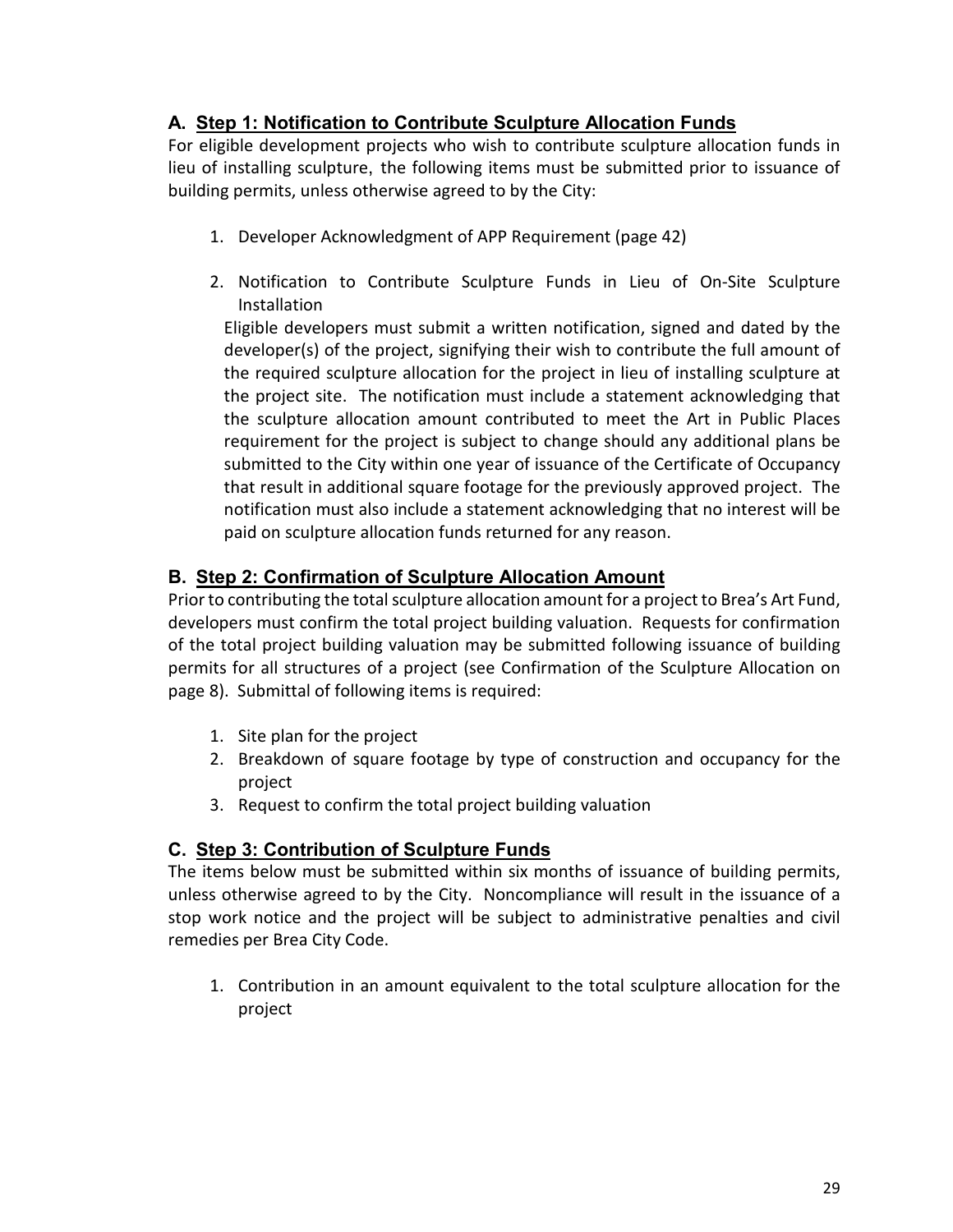#### **D. Step 4: Contribution of Outstanding Sculpture Allocation Funds (if applicable)**

If, for any reason, the total sculpture allocation amount has not been contributed to Brea's Art Fund within six months of issuance of building permits, any outstanding amount must be contributed prior to issuance of the Certificate of Occupancy.

# **IX. WHO IS RESPONSIBLE FOR SCULPTURE MAINTENANCE?**

Sculpture is installed by developers and is to remain on the property in perpetuity. Property owners and their successors in interest are legally responsible for maintaining their sculpture in the condition intended by the artist as approved by the City and are responsible for replacing the sculpture should it be damaged beyond repair, destroyed, or stolen.

The Cultural Arts Commission or its designee shall inspect each sculpture for damage or maintenance concerns. Property owners will be informed of the results of inspections, including needed maintenance or repair. Property owners will be subject to Code Enforcement action for failure to comply with the maintenance requirements of this program.

## **A. Sculpture Ownership Responsibilities**

Property owners shall complete needed maintenance, restoration, repairs, etc. within 30 days of notification by the City, unless otherwise agreed to by the City. Property owners shall notify the City when needed maintenance has been completed. Staff will inspect the sculpture to ensure all APP maintenance requirements have been satisfied. Maintenance not completed within this timeframe is subject to Code Enforcement action and may delay future issuance of building permits or Certificates of Occupancy, unless otherwise agreed to by the City.

#### **1. Ongoing Maintenance**

Sculpture shall be maintained according to the artist's instructions provided in the Comprehensive Maintenance Plan, including, but not limited to recommended frequencies for:

- Cleaning
- Waxing
- Repainting (if applicable)
- Replacement of parts

The following conditions must be maintained at all times:

- Sculpture and base are clean and damage free
- Landscape, hardscape, signage (permanent or temporary), etc. do not interfere with or detract from the view of the sculpture
- Sprinkler spray is directed away from sculpture
- Water, electronic, and kinetic sculptures are in good working order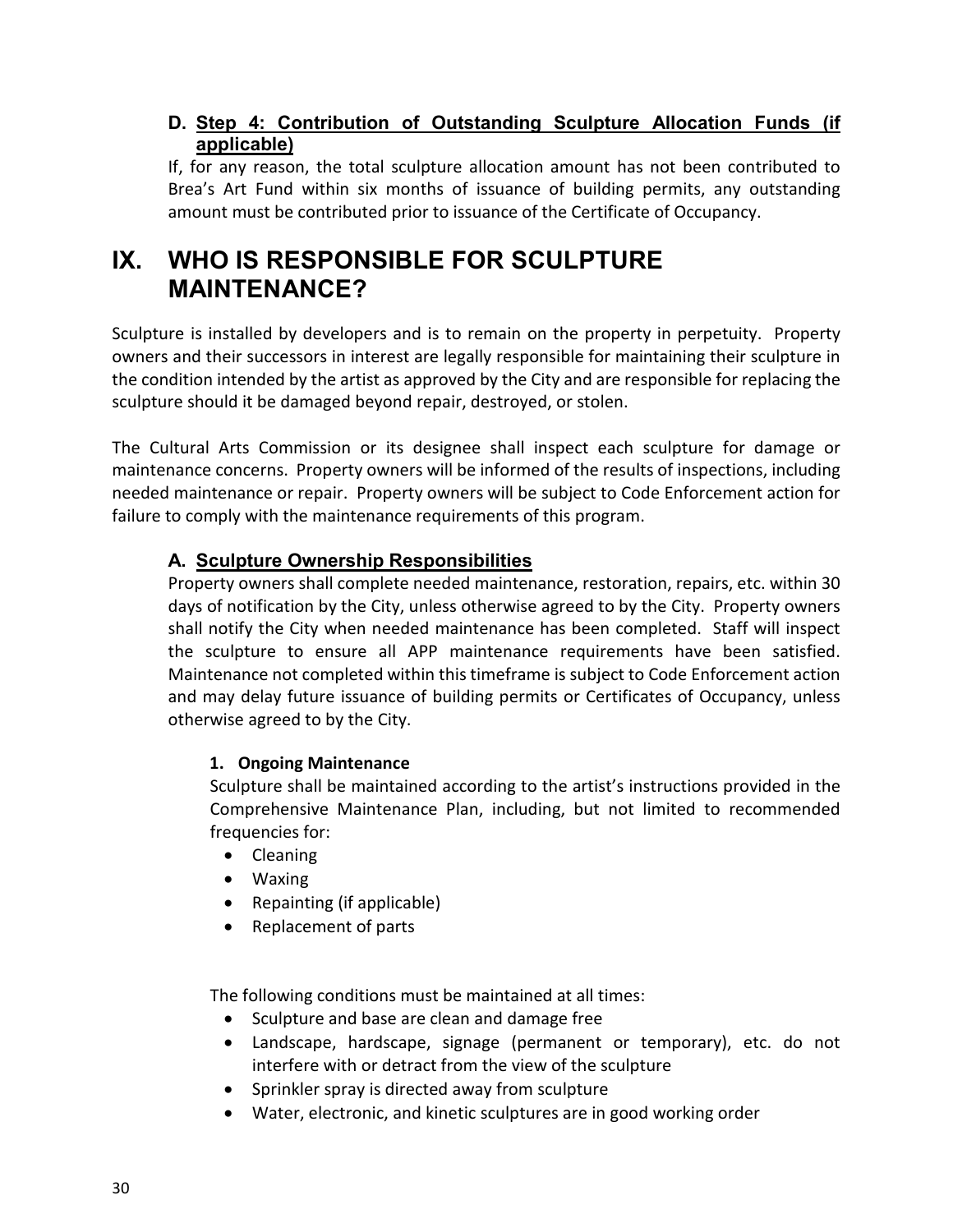- Sculpture is lit according to the approved lighting plan during evening and nighttime hours
- Lighting fixtures used to illuminate sculpture are in good working condition and meet all current safety standards
- Sculpture identification plaques remain in the location designated by the artist or are replaced according to City requirements if damaged or stolen
- Sculpture shall be cleaned on the property where the sculpture is permanently installed, unless agreed upon by the City. The City prohibits removing sculpture from the site for any reason without explicit, written authorization.

#### **a. Funding of Maintenance**

Developers and/or property owners are required to establish and maintain a source of funding to maintain the sculpture on a routine and permanent basis. The sculpture maintenance funding source is to be described in the Covenants, Conditions, and Restrictions (CC&R) or covenant filed with the County (see Recordation of Sculpture Ownership and Maintenance Obligation, page 21).

#### **b. Sculpture Insurance**

Public sculpture must remain permanently installed at the site as a condition of project approval, as stated in the CC&R, or in a recordable agreement, binding on successors to title to the subject property. In the event a sculpture is damaged, destroyed, or stolen, the property owner is legally responsible for repairing or replacing the sculpture (see Replacement of Sculpture page 35). The City urges sculpture owners to insure their sculpture for the replacement value, not for the purchase price, as sculpture often increases in value over time.

#### **2. Repairing or Restoring Damaged Sculpture**

The property owner is responsible for repairing sculpture in the event of damage and/or vandalism. Damaged sculpture shall be repaired as closely as possible to the original approved sculpture. If repair or restoration is needed, the original artist must be given first refusal on repairs for a reasonable fee. If the original artist is not available or is unwilling to perform the required repairs for a reasonable fee, the owner shall make arrangements for repairs with a reputable art conservator or other qualified professional. Property owners are encouraged to obtain several bids from qualified professionals.

The owner shall submit, in writing, the plan to repair or restore a sculpture, which shall include a description of repairs, timeframe for repairs, and a target date for completion. Property owners shall notify the City once repairs and/or restoration are complete. Sculpture will be inspected by staff to ensure all APP requirements have been satisfied. If temporary removal of a sculpture is necessary to complete repairs or restoration, please see Temporary Removal of Sculpture, page 33, for additional requirements.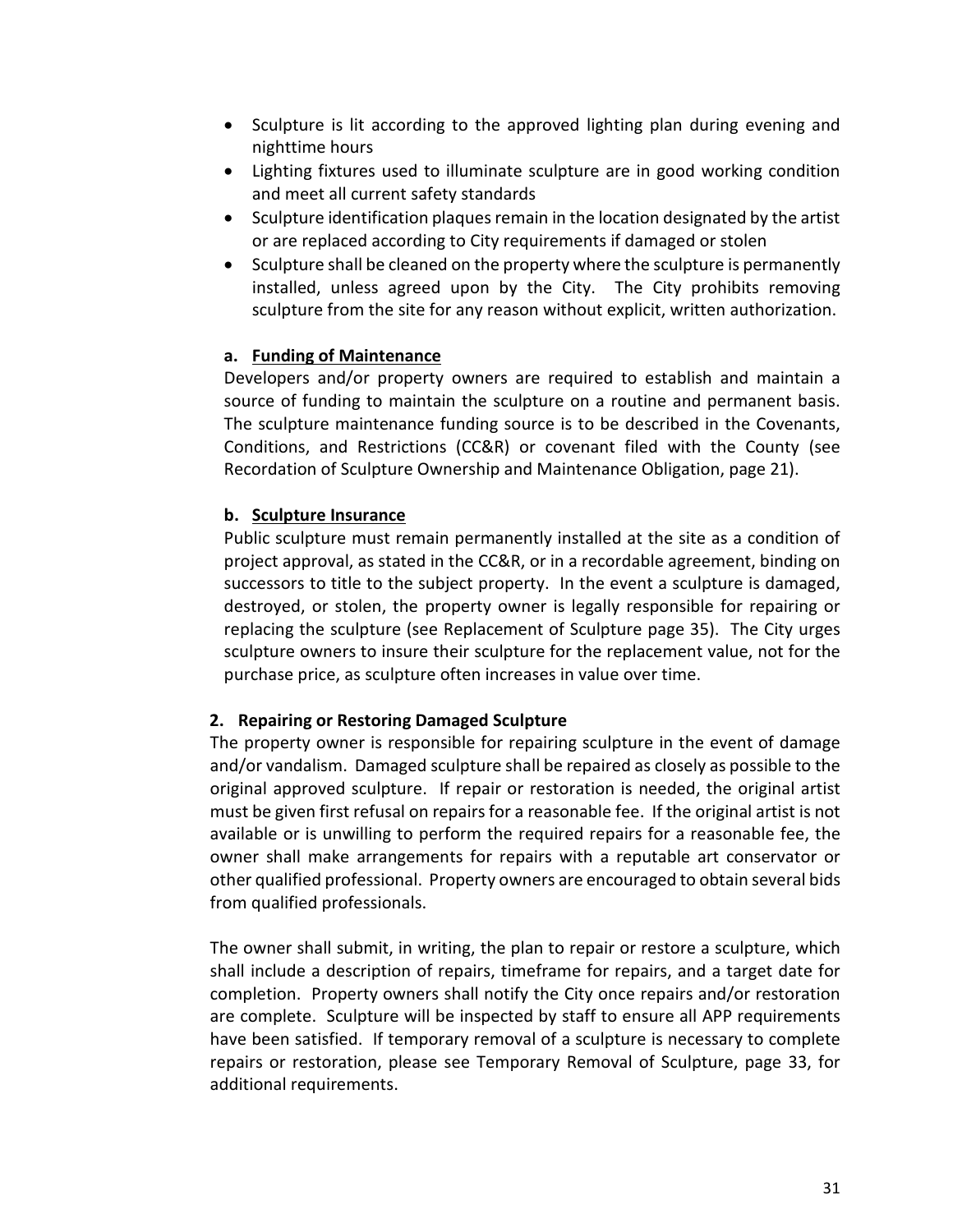Repairs shall be completed within 60 days unless otherwise agreed to by the City. Repairs not completed within this timeframe shall be subject to Code Enforcement action and may delay issuance of future building permits, Certificates of Occupancy, or other City related approvals**.**

#### **3. Modification of Sculpture**

Alteration of a sculpture affects the artist's rights and has serious legal consequences for property owners (see Appendix A, Visual Arts Laws for Artists and Sculpture Owners pages 39-41). Sculpture owners wishing to modify or alter a sculpture may not do so without legal written consent from the original artist describing specific changes to which the artist has agreed, who will perform the modification, and any related changes to the maintenance plan.

Any changes agreed to by the artist must be submitted for consideration and approval by the Art in Public Places Advisory Committee. Requests for modification of sculpture must be made in writing and include an explanation for the changes, the artist's consent, and a timeframe for completion. If a sculpture owner is unable to locate the artist or the artist's estate (if the artist is deceased), owners should submit an explanation of steps taken to locate the artist and/or the artist's estate, and submit this with the request for modification of the sculpture.

The City may request submittal of additional items depending upon the nature of the modification. Alteration of sculpture is only approved for the most compelling reasons. Requests for the modification of sculpture may take up to 30 working days for review and approval by the Committee.

Property owners shall notify the City once approved modifications are complete. Sculpture will be inspected by staff to ensure all APP requirements have been satisfied. Approved sculpture modifications must be complete within 60 days of approval unless otherwise agreed to by the City. Approved modifications not completed within this timeframe shall be subject to Code Enforcement action and may delay issuance of future building permits, Certificates of Occupancy, or other City related approvals**.**

#### **4. Temporary Removal of Sculpture**

The temporary removal of a sculpture requires City approval and is only granted for compelling reasons, such as sculpture restoration or risk of damage to a sculpture due to construction on the property. Requests for temporary removal of sculpture must be made in writing and submitted for review and approval by the City, which may take up to 30 working days. The request shall include the following:

- An explanation for the request
- Plan for restoration/repairs (see Repairing or Restoring Damaged Sculpture, page 32)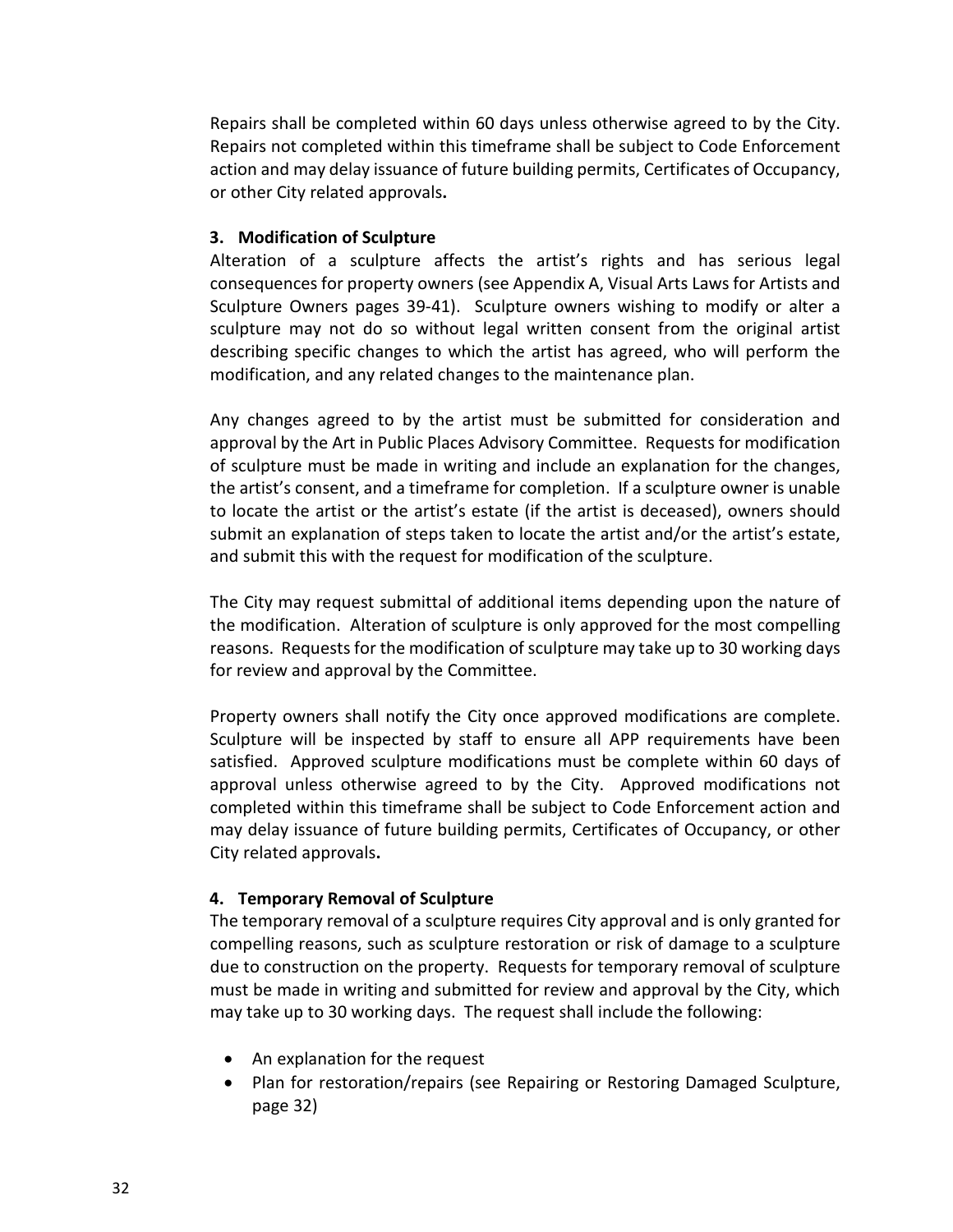- A timeframe for reinstallation, including date of removal and date for reinstallation
- A plan for safe removal and secure storage of the sculpture

If approved, sculpture must be reinstalled by the date indicated for reinstallation in the request. Sculpture owners shall notify the City when the sculpture has been reinstalled. Sculpture will then be inspected by the City to ensure all APP requirements have been met. Sculpture owners who do not reinstall their sculpture within the approved time frame will be subject to Code Enforcement action and may also delay issuance of future building permits, Certificates of Occupancy, or other City related approvals, unless otherwise agreed to by the City**.**

#### **5. Relocation or Permanent Removal of Sculpture**

The indefinite removal of a sculpture from permanent display affects the artist's rights and has serious legal consequences for the property owner (see Appendix A, Visual Arts Rights Laws for Artists and Sculpture Owners, pages 39-41). Sculpture owners wishing to relocate or permanently remove a sculpture may not do so without legal written consent from the original artist and approval by the City. The City will not authorize permanent removal of public sculpture except under the most extenuating circumstances.

Requests must be made in writing, include the artist's written consent, and a plan with a timeframe for relocation or replacement (see Replacement of Sculpture, page 35). If a sculpture owner is unable to locate the artist or the artist's estate (if the artist is deceased), owners should submit an explanation of steps taken to locate the artist and/or the artist's estate, and submit this with the request for relocation or removal of the sculpture.

Requests for relocation or removal of sculpture must be submitted to the Art in Public Places Advisory Committee for their consideration and approval, which may take up to 30 working days. Incomplete submittals may delay the approval process.

Below is a list of items to be submitted for Committee consideration of plans for relocation or permanent removal of sculpture. As circumstances vary, the City may request submittal of additional items.

- An explanation for the request
- The artist's written consent, including the artist's approval for permanent removal or relocation to a new site and any related modifications to the sculpture or sculpture site as originally approved by the City, such as a new base, new lighting plan, landscaping, etc.
- If unable to locate the artist or the artist's estate (if deceased), an explanation of the steps taken to locate the artist and/or estate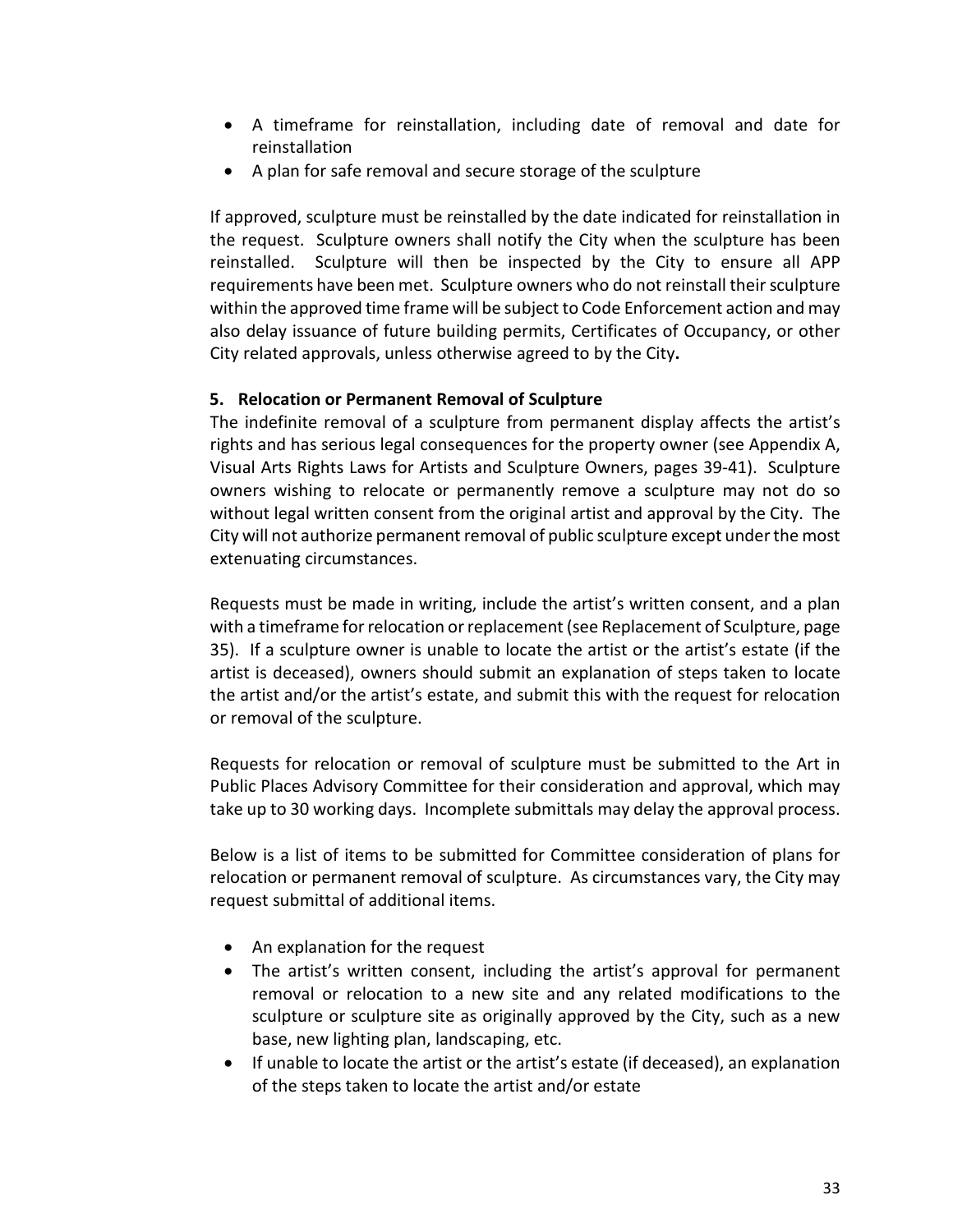- Plans for how the sculpture will be removed without damage and plans for secure storage of the sculpture
- Current maintenance costs, source of ongoing funding, and future maintenance costs and funding source (if applicable)
- Draft of amended CC&R or covenant to be filed with the County reflecting sculpture ownership and maintenance (see Recordation of Sculpture Ownership and Maintenance Obligation, pages 19-20) should the relocation of the sculpture result in a change in sculpture ownership and ongoing maintenance funding (if approved, final executed copy must be submitted to the City prior to reinstallation)
- Plan and time line for reinstallation
- Budget for reinstallation and unsigned copies of any relevant contracts (signed copies must be submitted to the City if approved)
- Any sculpture application items relevant to reinstallation of the sculpture in the new location (e.g. site plan, installation plans approved by a licensed professional engineer, lighting plans, landscape/irrigation plans, etc.)

If approved, relocated sculpture must be reinstalled by the date for reinstallation indicated in the request or shall be subject to Code Enforcement action. Sculpture owners shall notify the City when the sculpture has been reinstalled. Sculpture will be inspected to ensure all APP requirements have been satisfied. Sculpture owners who do not reinstall their sculpture within the approved time frame will be subject to Code Enforcement action and may delay issuance of future building permits, Certificates of Occupancy, or other City related approvals, unless otherwise agreed to by the City. If approval is given for permanent removal of sculpture, a new sculpture that meets all current APP requirements must be installed as a replacement (see Replacement of Sculpture below).

#### **6. Replacement of Sculpture**

In the event the sculpture is destroyed, damaged beyond repair, stolen, or otherwise removed from the site, the property owner shall notify the City in writing as soon after the event as possible. Property owners shall replace the sculpture with a sculpture that complies with all Art in Public Places requirements in effect at the time of replacement. The property owner shall submit sculpture application materials (see What Are the Steps for the Sculpture Application and Approval Process? on pages 23-28 for more information), along with documentation that the artist or, if deceased, his or her estate, has been notified about the destruction/theft of his or her sculpture, for review and approval by the Art in Public Places Committee. Review and approval may take up to 30 working days. Incomplete application packets will delay the approval process.

The multi-step sculpture application, approval, and replacement process shall be completed within one year of sculpture removal/theft unless otherwise agreed to by the City. Property owners who do not replace approved sculpture within the 12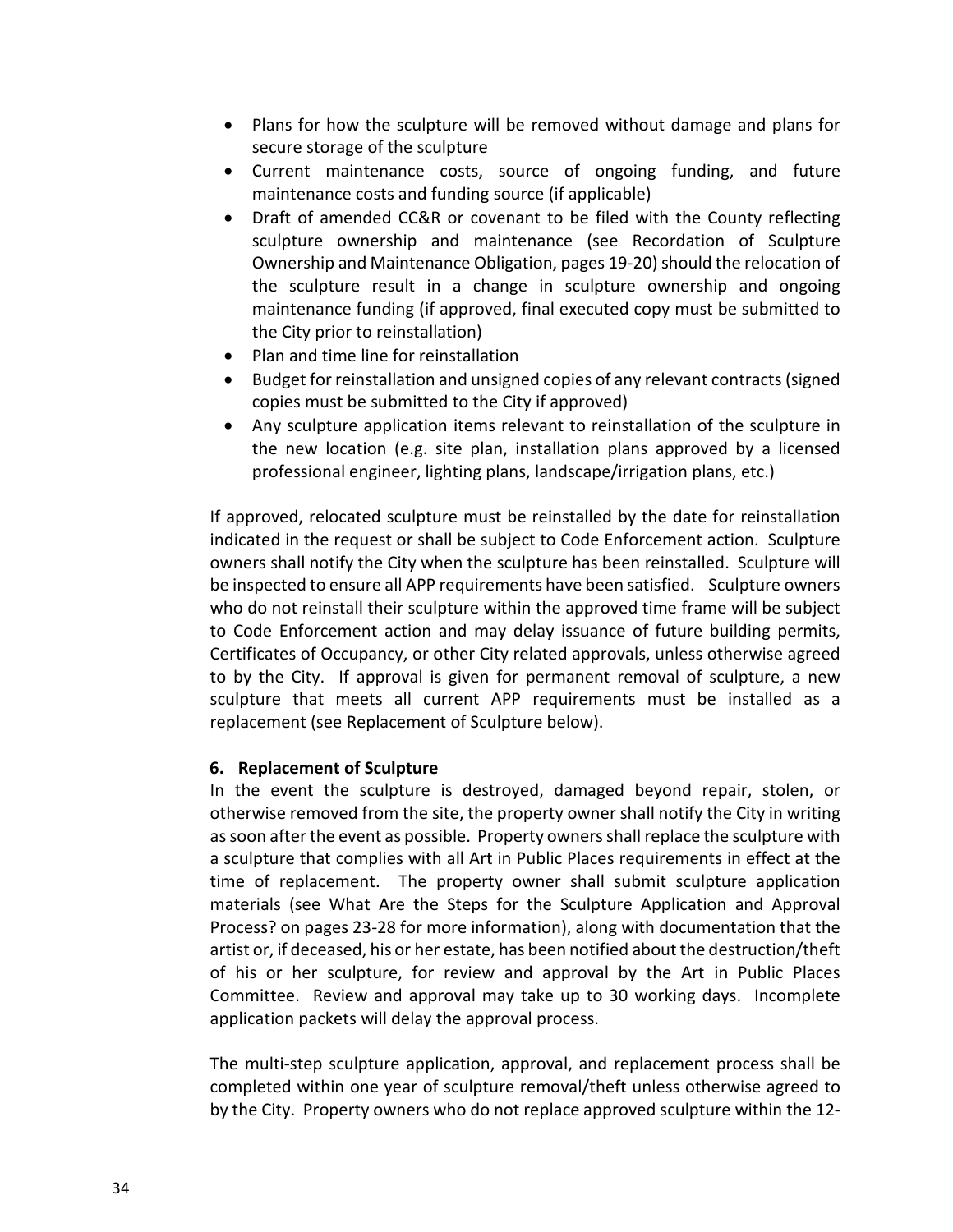month timeframe will be subject to Code Enforcement action and may delay future issuance of Building Permits, Certificates of Occupancy, or other City approvals for the property.

The minimum required allocation for the replacement sculpture can be calculated in two ways: the fair market appraisal value of the sculpture when it was in good condition prior to damage or destruction as determined by a qualified fine art appraiser or the sculpture allocation calculated when the sculpture was commissioned adjusted for inflation, as calculated by Brea's Administrative Services Director. Art insurance is highly recommended for sculpture.

# **X. MODIFICATIONS OF PROPERTIES WITH EXISTING APP SCULPTURE**

## **A. Construction on Properties with Existing Sculpture**

Because of the variety of types of construction and possible ways it may impact existing sculpture, the City urges property owners with existing sculpture on their properties to meet with staff early in the planning process. Art in Public Places staff is available to discuss sculpture requirements as they relate to your proposed project. Even smaller construction projects such as the addition of permanent signage within proximity of a sculpture may require City and/or APP Committee review and approval to ensure changes to the property meet APP requirements.

Property owners should review requirements described in this manual prior to initiating construction on their property. Depending on the nature of the changes to your property and potential impact on the sculpture, approvals by the City may be required prior to issuance of building permits or Certificates of Occupancy. At minimum, construction occurring on properties with existing sculpture would require an applicant to submit a letter to City staff explaining the impacts of construction and efforts to be taken to protect the art piece. At maximum, construction occurring on properties with existing sculpture would require applicants to submit Parts 1, 2, and/or 3 of the submittal (as outlined on pages 24-26), as determined applicable by City staff.

For development of properties with existing APP sculpture in which existing sculpture will be demolished and new construction adds square footage, see Development of Properties with Existing APP Sculpture, page 9.

#### **B. Subdivisions of Properties with an Existing Sculpture**

Property owners who wish to subdivide a parcel in which an existing Art in Public Places sculpture is located must submit a plan for the sculpture ownership and maintenance to the City for review and approval prior to subdivision. The City may request additional items depending on the nature of the proposed subdivision and possible impact on the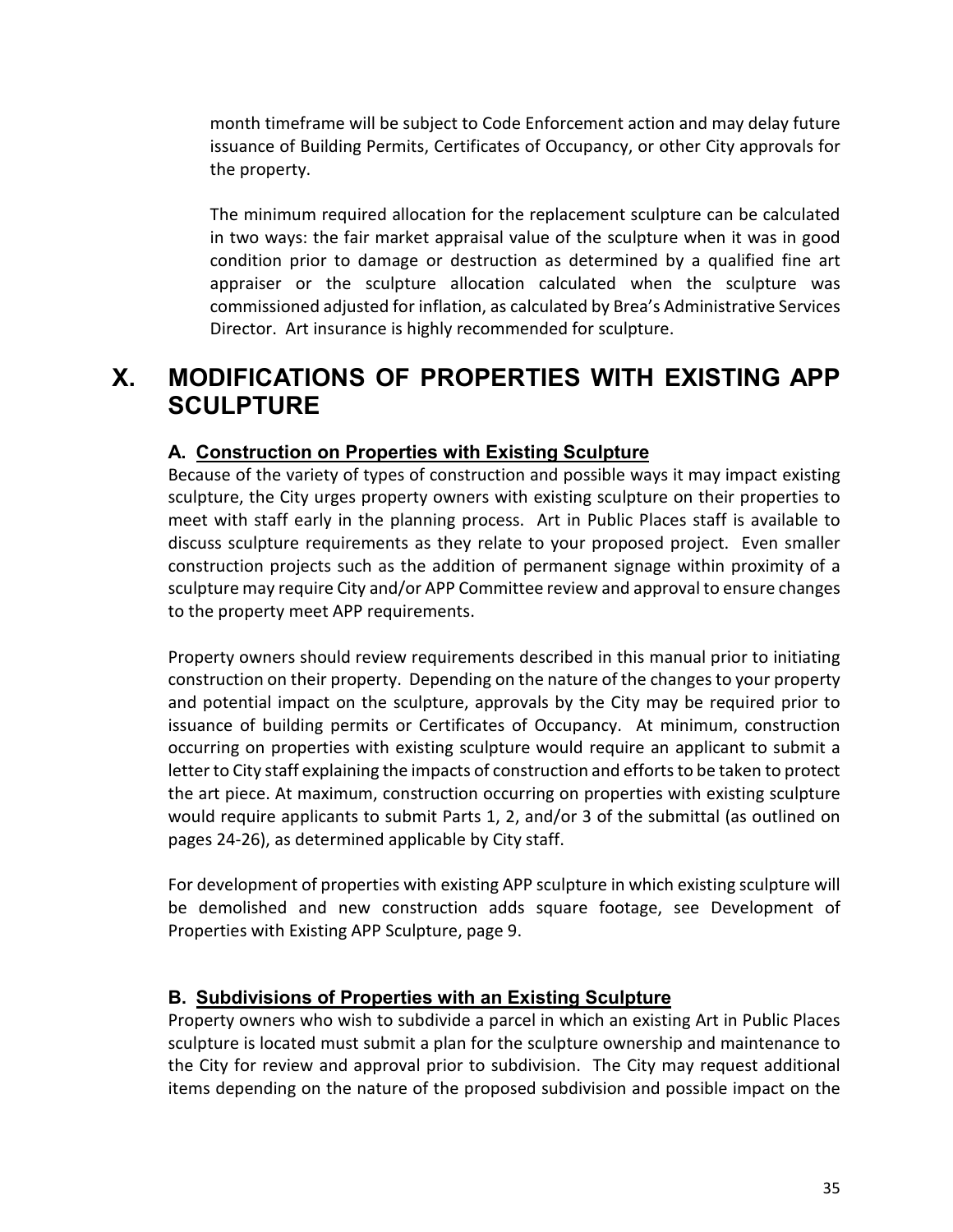sculpture. Some requests may require review and approval by the Art in Public Places Advisory Committee. Review and approval may take up to 30 working days.

The subdivision plan shall include the following:

- The location of the sculpture, current ownership contact information, and current sculpture maintenance funding source
- A map showing the current parcel and a map showing the proposed subdivision
- Documentation that the current sculpture owners and new proposed owners (if applicable) have approved any changes in sculpture ownership that may result from the subdivision and any changes in the sculpture maintenance funding source
- A draft of new covenant or CC&R (whichever is applicable) reflecting sculpture ownership, maintenance obligation, and funding source (see Recordation of Sculpture Ownership and Maintenance Obligation, page 21-22)
- Following approval, the property owner shall submit a copy of the recorded covenant or CC&R reflecting the addition of requirements for sculpture ownership and the artist's maintenance instructions

# **XI. DONATIONS OF ARTWORK TO THE CITY**

Individuals, businesses, and/or groups wishing to donate artwork of any style, size, or medium, with an estimated value over \$5,000 shall provide a written request setting forth their offer to the Cultural Arts Commission. The Commission shall use established review criteria to evaluate the proposed work of art, artist, and proposed location. Other considerations may include costs to the City (e.g. transportation, installation, insurance, routine maintenance, and long-term conservation) and the impact of the donation on existing art programs (e.g. number of existing donations by the same artist).

In addition to the established review criteria, donations of memorials shall be reviewed based on the following:

- Does the memorial represent broad community values?
- Does the significance of the person(s) or event being memorialized have a timeless quality and make a statement to future generations?
- Is there some specific geographic justification for the memorial being placed at the proposed location?

If the donation is an outdoor sculpture or is a proposal to create an outdoor sculpture for display on public property (e.g. Brea Civic & Cultural Center, Brea Community Center, City parks), the proposal shall first be referred to the Art in Public Places Advisory Committee, then to the Cultural Arts Commission. Proposals which are denied by the Cultural Arts Commission may be appealed to City Council. Formal gifts presented to the City Council by government contacts and sister cities shall only be reviewed according to this procedure at the sole discretion of City Council.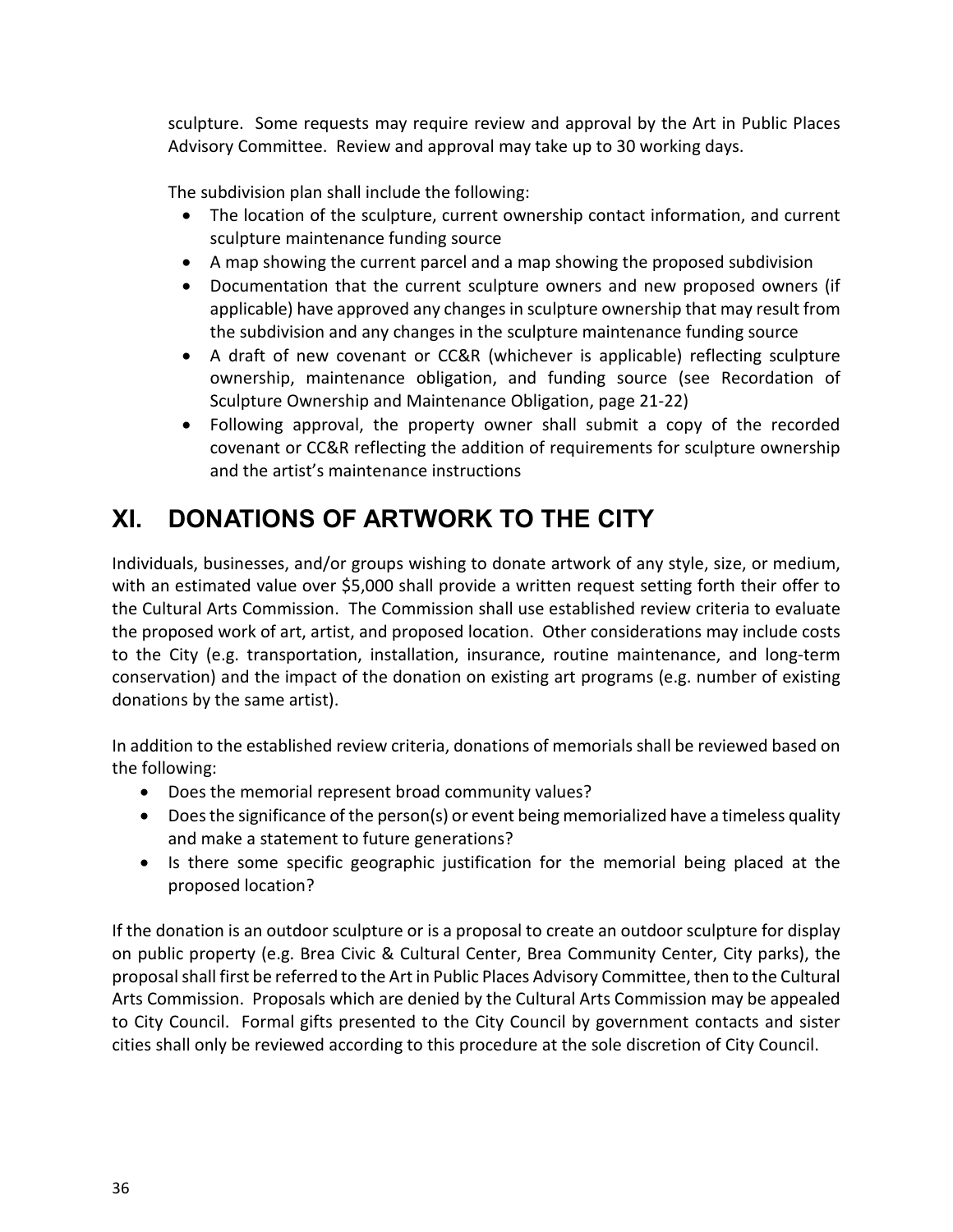# **XII. BREA'S ART IN PUBLIC PLACES ADVISORY COMMITTEE**

#### **A. Responsibilities**

The Art in Public Places Advisory Committee is the formal body responsible for reviewing all sculpture applications in order to ensure compliance with the Art in Public Places program criteria, as established by City Ordinance. Responsibilities include attending all public sculpture review meetings, exercising judgment that is fair and consistent with policy guidelines, advising the Cultural Arts Commission and the City Council on all public art related issues, and upholding the reputation and integrity of the Art in Public Places Program and the City of Brea. The Committee meets on an as needed basis.

The Committee consists of:

- A member of the City Cultural Arts Commission appointed by the Chair of the Cultural Arts Commission
- A member of the City Planning Commission appointed by the Chair of the Planning Commission
- A member of the Parks, Recreation and Human Services Commission appointed by the Chair of the Parks, Recreation and Human Services Commission
- Four City Council appointed representatives who have a passion for the Art in Public Places Program and are Brea residents.

# **B. General Eligibility Criteria**

- Brea Resident
- Enthusiastic commitment to the betterment of the community
- Oriented toward service to people and sensitive to their needs
- Must understand the relationship with the City Council and the Committee's role as an extension of the Council
- Able to demonstrate education, experience and commitment in the visual arts, including sculpture

#### **C. Length of Term**

Each member is appointed for a term of two years, commencing with appointment at the first Commission meeting of the calendar year. Upon term expiration, the Cultural Arts Commission, Planning Commission and Parks, Recreation and Human Services Commission will appoint members to the Art in Public Places Committee, following appointment of new Commission members. Recruitment for the four member-at-large positions is posted bi-annually in alternating years and the Mayor and City Council review all applications in January for appointment and reappointment.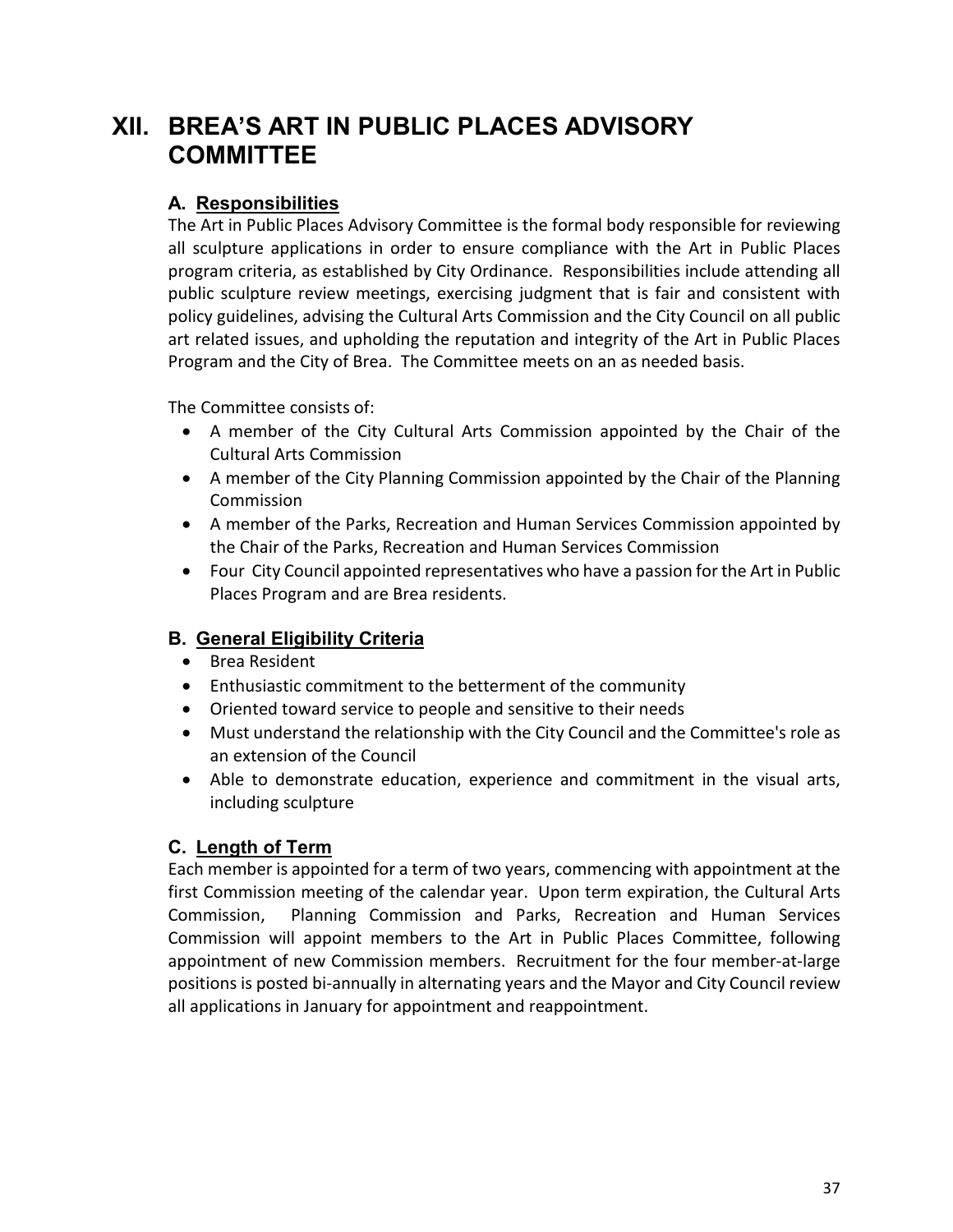# **Visual Arts Laws for Artists and Sculpture Owners**

Several federal and state laws protect the rights of visual artists and art owners. The following is only a partial listing. For more details, the City recommends that the artist and/or owner consult a lawyer specializing in visual art and copyright laws. NOTE: The laws and codes cited in this Appendix are subject to change without prior notice.

#### **I. 1980 California Art Preservation Act**

California Civil Code Section 987 et seq. applies to artwork sold or created after 1980. The Civil Code states that no person except the artist can deface, mutilate, alter or destroy a piece of art. "...The physical alteration, or destruction of fine art, which is an expression of the artist's personality, is detrimental to the artist's reputation and therefore have an interest in protecting their works of fine art against any alteration or destruction."

#### **II. Visual Artists Rights Act of 1990**

The Visual Artists Rights Act of 1990 (VARA) 17 USC Sections 101, 106A, 107, 113, 301, 411, 412, 501, 506, amends copyright law providing new rights for visual artists for artworks sold or created after June 1, 1991. The rights contained in the law extend for the life of the artist. The legislation creates a uniform, national standard for protecting visual artists' rights. It provides a mechanism for the visual artist to claim authorship of a work he or she created, as well as to prevent the use of his or her name on a work he or she did not create. The bill makes clear that this right includes the right to publish a work anonymously or under a pseudonym. The artist also has a right to demand that his or her name be removed from a work in the event of a distortion, mutilation, or other modification of the work to which the artist has not consented, and is prejudicial to his or her honor or reputation. In addition, the Act provides for a legal course of action to allow an artist under specified circumstances to prevent the destruction, distortion, mutilation, or modification of a work of visual art. In any such action, the artist has the burden of establishing that the alteration of the work is harmful to his or her professional honor or reputation.

#### **A. Works Covered**

The Visual Artists Rights Act of 1990 is limited only to "work of visual art," defined as a painting, drawing, print, or sculpture existing in a single copy or in a limited edition of 200 copies or less. The copies of a limited edition must be signed and consecutively numbered by the artist. In the case of multiple casts, carved or fabricated sculpture, the work must be a limited edition of 200 or less, be consecutively numbered by the artist, and bear the signature or "other identifying mark" of the artist.

The destruction of a work of recognized stature by an intentional act or an act of gross negligence is a violation of the artist's right and would subject the person destroying the work to suit for damages by the artist.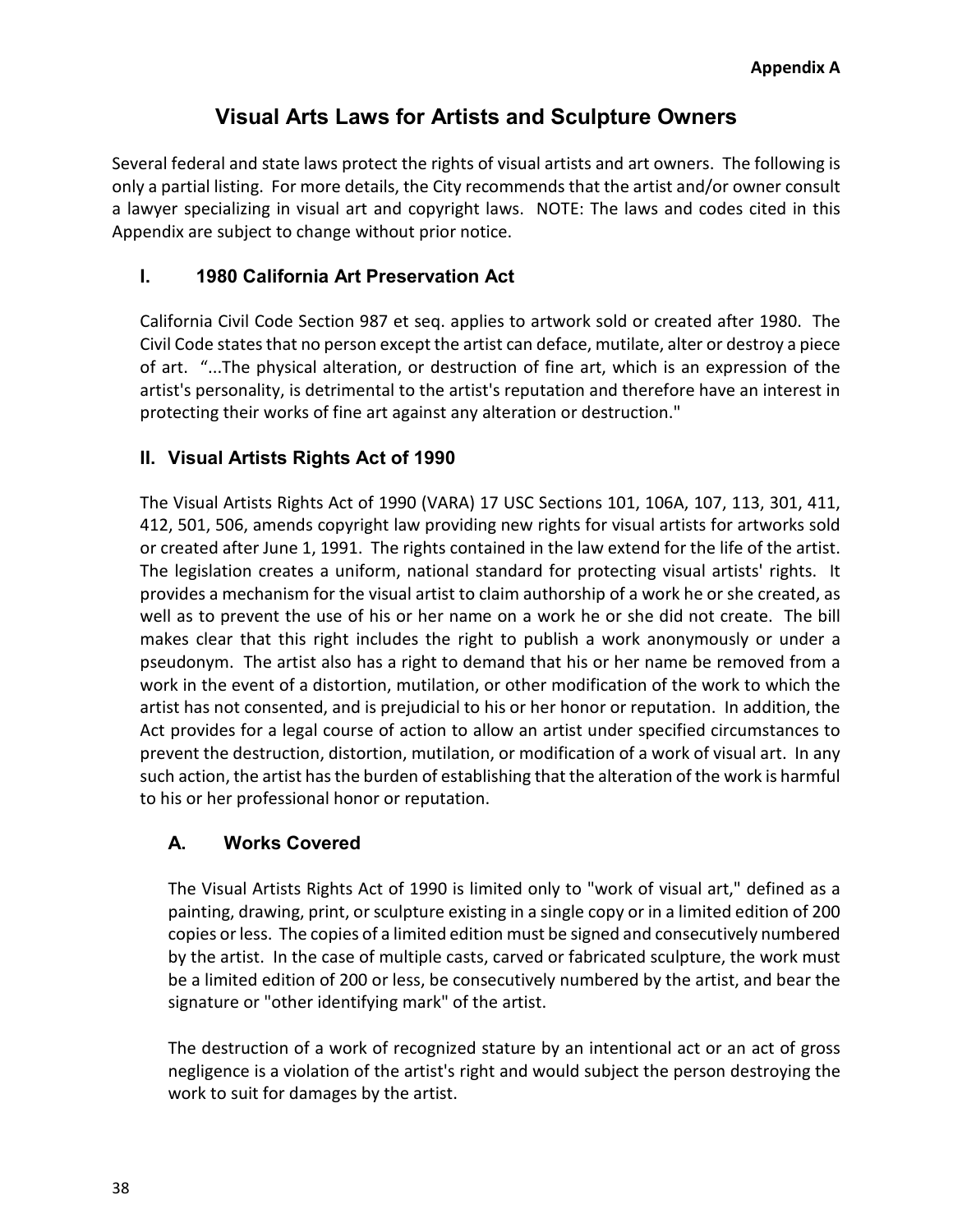This law states several exceptions to the artist's rights. First, a modification of a work that is a result of the passage of time or the inherent nature of the materials is not actionable. Second, the modification of a work that is the result of conservation or the public presentation of the work including lighting and placement is not actionable unless the modification of the work is caused by gross negligence.

If a work was created prior to the effective date, the rights under the statute apply if title to the work has not been transferred prior to the effective date.

# **B. Transfer and Waiver**

Only the artist has the rights created by VARA 1990. No rights may be transferred under this Act. Rights may be waived if the artist agrees to waive his/her rights in writing. In the case of a joint work, a waiver made by one artist waives the rights for all artists of the joint work. The transfer of ownership of a copy of a work of visual art does not constitute a waiver of rights.

# **C. State Law Preemption**

The Visual Artists Rights Act attempts to create a uniform national standard with respect to the rights of integrity and attribution. Therefore, the Act preempts or extinguishes all legal or equitable rights that are equivalent to the rights conferred by the Visual Artists Rights Act. This general rule of preemption is subject to three important exceptions. First, the Act does not preempt rights, which are not equivalent to the rights contained in the bill; for example, California's resale royalty statute would not be preempted by this Act. Second, the statutes, which extend rights beyond the life of the artist, are not preempted by this Act. Finally, this Act does not preempt a cause of action arising from undertakings commenced before the effective date of the statute.

# **D. Remedy**

Like copyright infringement, an artist who seeks to assert his or her rights under the statute may do so by filing a lawsuit in federal court. An artist may seek an injunction to claim authorship or disclaim false authorship of a work or to prevent distortion, mutilation or destruction of a work as outlined above. If the distortion, mutilation or destruction has already occurred, the artist can sue for damages. The artist can either establish the actual damage to his or her honor or reputation or claim the statutory damages of up to \$10,000. If the artist prevails in court, the judge may also order the defendant to pay the artist's attorney fees.

# **E. Removal of Visual Art from Buildings**

1. If a work of visual art has been incorporated or made part of a building in such a manner that removal of the work would cause the destruction, distortion, mutilation or other modification of that work, the rights shall not apply if the artist consented to the installation of the work in the building before the effective date of the law. In addition, these rights shall not apply if the artist and the building owner have executed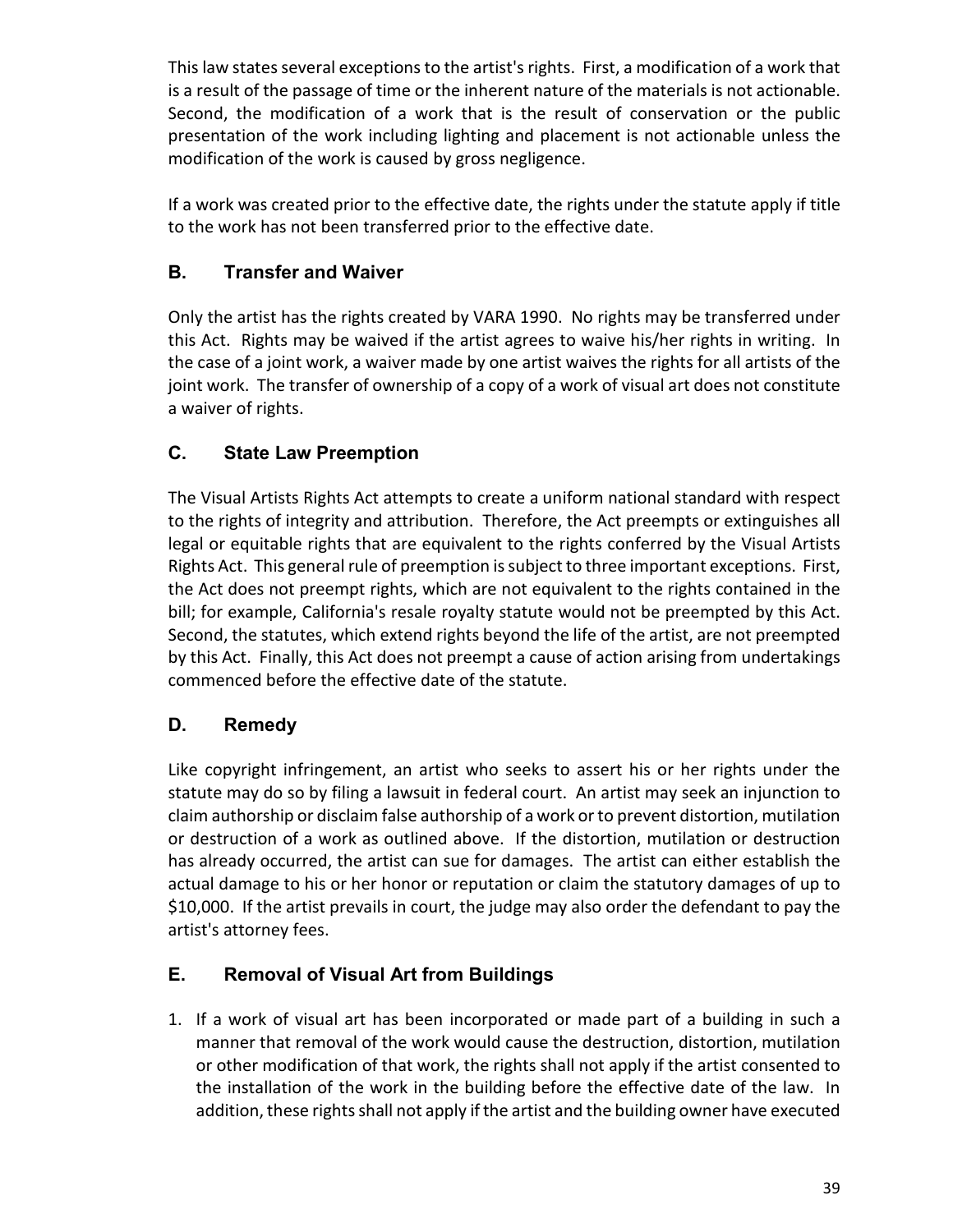a written statement that installation of work may subject the work to destruction, distortion, mutilation, or other modification, by reason of its removal.

- 2. If the owner of building wishes to remove a work from a building and the work can be removed without its destruction, distortion, etc., the artist's rights will apply but there are exceptions. The right will not apply if the owner has notified the artist, in writing, that he or she intends to remove the work, and the artist has failed to respond to the owner's notice that the artist must either remove the work or pay for its removal within ninety days after receiving the owner's written notice. The written notice must be sent by registered mail to the artist at his or her most recent address. If the work is removed at the artist's expense, title to that copy of the work belongs to the artist.
- 3. In order to give the artist the practical opportunity to remove works which have been incorporated into buildings, the Register of Copyrights has established a system or records whereby the artist of work that has been incorporated in or made part of a building can record his or her identity and current address. This system provides the artist with the opportunity to update his/her personal information. In addition, the system provides the owners of buildings with the opportunity to record evidence of their efforts to comply with the law.

#### **F. Relevant Codes**

A copy of the law can be found: Federal Code; Visual Rights Act of 1990, 17 USC Sections 101, 106A, 107, 113, 301, 411, 412, 501, 506. Materials written above were excerpted from "Congress Passes Visual Artists Rights Act," National Artists Equity, autumn 1990.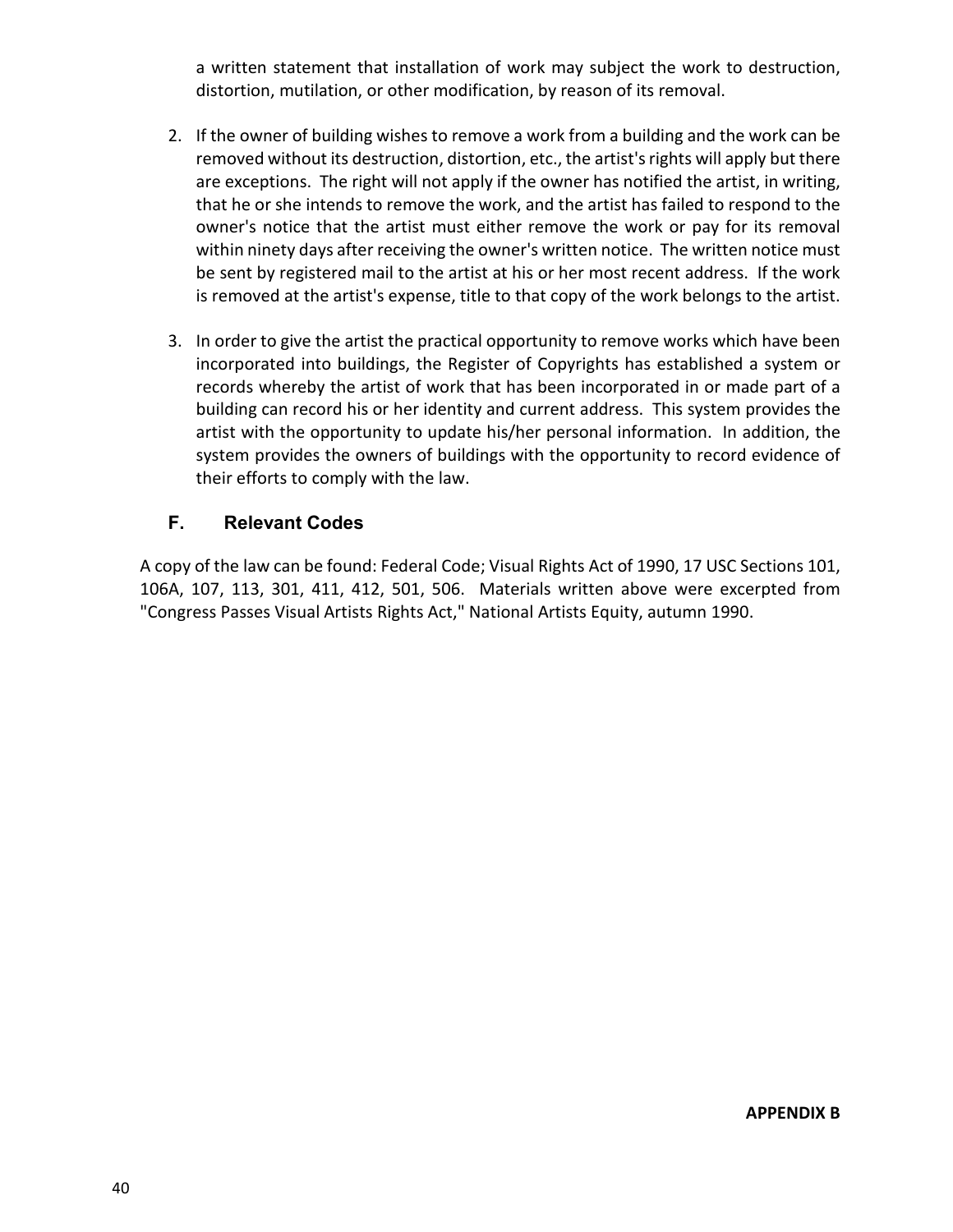#### **City of Brea Art in Public Places Program Developer Acknowledgment of APP Requirement**

The Art in Public Places (APP) program provides developers a way to make a lasting and visible contribution to the community to mitigate impacts of development. The current APP Ordinance No. 1050 was adopted by Brea City Council in 2001. The current APP Manual was adopted by City Council Resolution No. \_\_\_\_ on \_\_\_\_\_\_\_\_\_\_. The APP requirement is also found in City of Brea Zoning Code section 20.408.040 subsection C.4.

APP requirements are described in Brea's APP Policy Manual. Projects valued at \$1,500,000 or more must allocate 1 percent of the total project building valuation (based on ICC Building Valuation Data tables in effect at the time building permits are issued) to install permanent outdoor sculpture by a qualified artist at the project site. Sculpture is to remain on the property in perpetuity, with a covenant approved by the City, executed and filed with the County of Orange Recorder binding on successors to title of the subject property, which describes sculpture ownership responsibilities, the sculpture maintenance funding source, and includes a copy of the Comprehensive Maintenance Plan provided by the artist. Projects with a total project building valuation of between \$1,500,000 and \$3,999,999 have the option of contributing to the sculpture allocation to Brea's Art Fund. Projects with a total building valuation of \$4,000,000 million or more must install permanent on-site outdoor sculpture designed and fabricated by a qualified artist selected by the developer and approved by the City.

All requirements are described in Brea's current APP Manual. Satisfaction of the APP requirement is a multi-step process with deadlines that should be considered when developing a construction schedule. As part of the process, developers are required to:

- A. Meet with Cultural Arts Division staff to discuss their project and the sculpture requirement and satisfy part 1 of the sculpture application or, for projects with a total building valuation between \$1.5 and \$3.99 million who opt to contribute sculpture allocation funds, submit a Notification to Contribute Sculpture Funds, prior to issuance of Building Permits for their project.
- B. Submit part 2 of the sculpture application with all required materials and schedule a Committee review date or, for projects with a total building valuation between \$1.5 and \$3.99 million who opt to contribute sculpture allocation funds, contribute the confirmed sculpture allocation amount to Brea's Art Fund, within 6 months of issuance of building permits. Noncompliance will result in the issuance of a stop work notice.
- C. Install approved sculpture and related components, satisfy part 3 of the sculpture application, and complete the sculpture inspection requirement or, for projects with a total building valuation between \$1.5 and \$3.99 million who opt to contribute sculpture allocation funds, contribute any outstanding sculpture allocation amount to Brea's Art Fund, prior to issuance of Certificates of Occupancy for the project.

| Art in Public Places Program as a condition of approval of my Project. | I attest to the fact that I have read and understand, and agree to be bound by, the requirements of Brea's |
|------------------------------------------------------------------------|------------------------------------------------------------------------------------------------------------|
|                                                                        | Date                                                                                                       |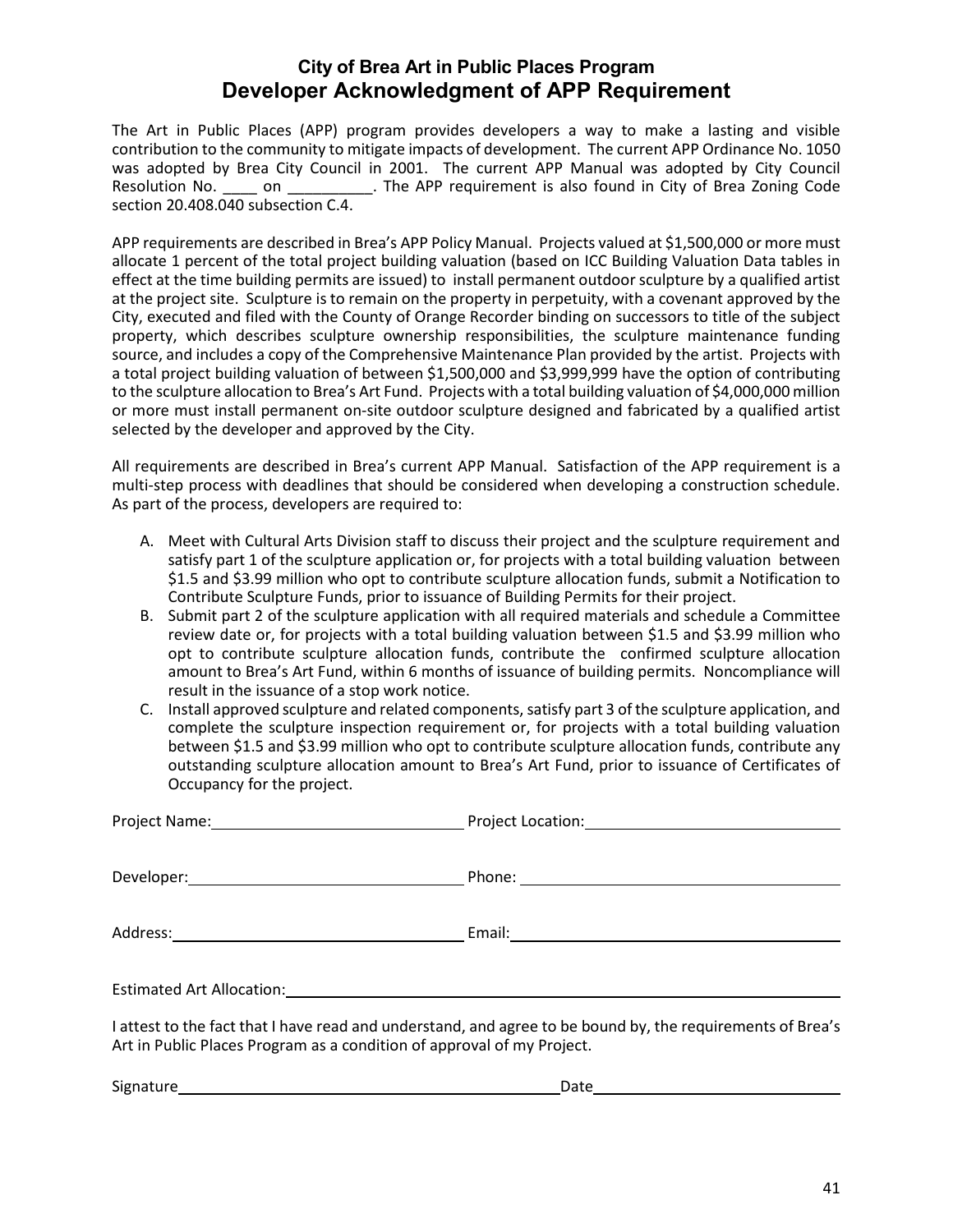# **City of Brea Art in Public Places Program ART IN PUBLIC PLACES APPLICATION COVERSHEET**

| Date Submitted:                                |                                  |
|------------------------------------------------|----------------------------------|
| <b>Estimated Minimum Sculpture Allocation:</b> | <b>Total Building Valuation:</b> |
| <b>Project Name:</b>                           |                                  |
| Project Location/Address:                      |                                  |
| Developer:                                     | <b>Contact Person:</b>           |
| Address:                                       |                                  |
| Phone:                                         | Email:                           |
| <b>Property Owner:</b>                         |                                  |
| Address:                                       |                                  |
| Phone:                                         | Email:                           |
| <b>Art Consultant:</b>                         |                                  |
| Address:                                       |                                  |
| Phone:                                         | Email:                           |
| Artist:                                        |                                  |
| Address:                                       |                                  |
| Phone:                                         | Email:                           |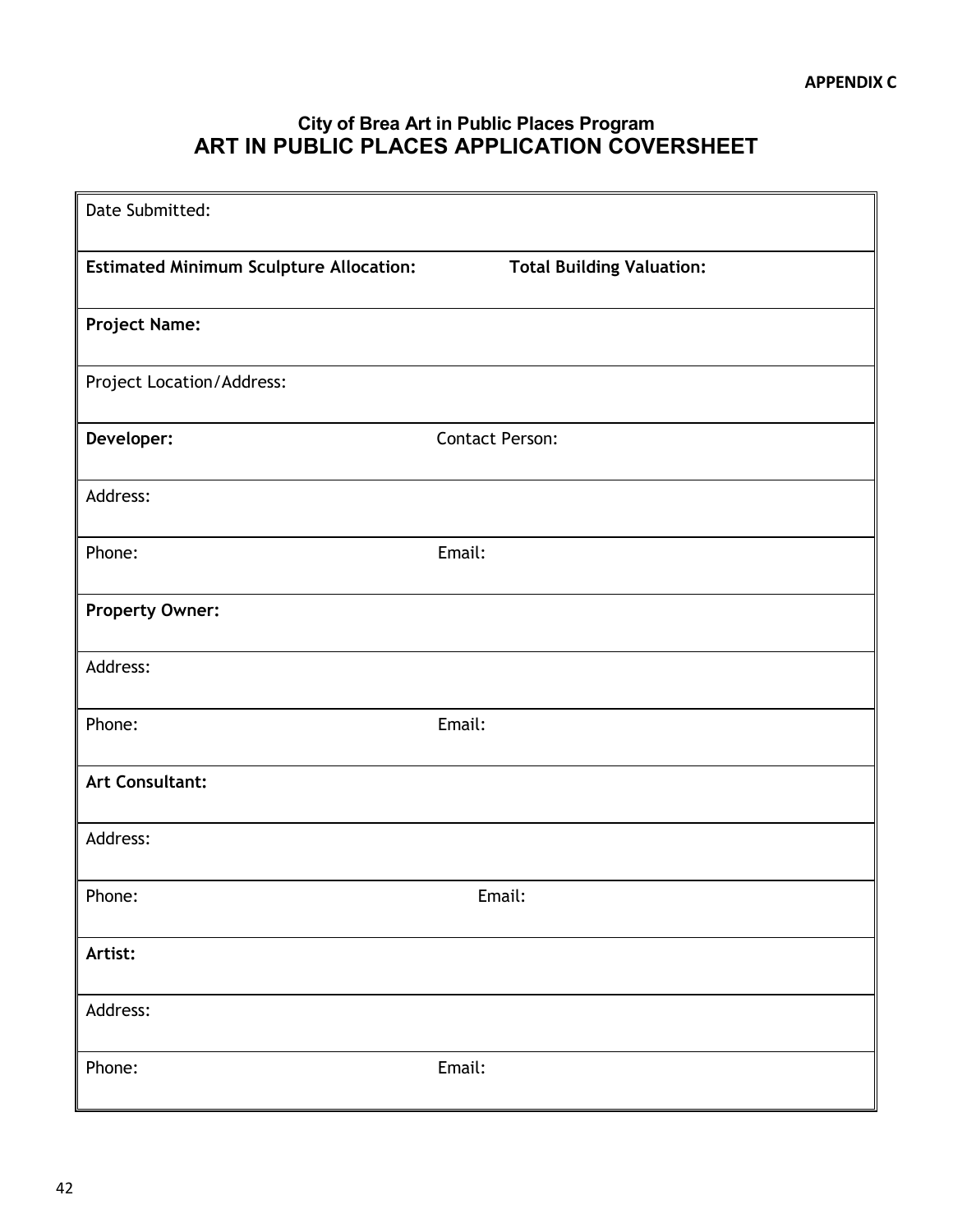#### **City of Brea Art in Public Places Program ARTIST'S HISTORY OF PUBLIC SCULPTURE COMMISSIONS**

Please list works similar to the proposed sculpture in order from most recent to older commissions. See *Verification of Artist's Past Public Sculpture Commissions* on page 13 for details. Use additional sheets if needed.

**Artist Name Project**

| Title                      | Medium | <b>Dimensions</b> | Purchaser, Phone Number,<br>and Email | Location | <b>Date of Commission</b> | <b>Commission Amount</b> |
|----------------------------|--------|-------------------|---------------------------------------|----------|---------------------------|--------------------------|
| Proposed work for<br>Brea: |        |                   |                                       |          | To be determined          |                          |
|                            |        |                   |                                       |          |                           |                          |
|                            |        |                   |                                       |          |                           |                          |
|                            |        |                   |                                       |          |                           |                          |
|                            |        |                   |                                       |          |                           |                          |
|                            |        |                   |                                       |          |                           |                          |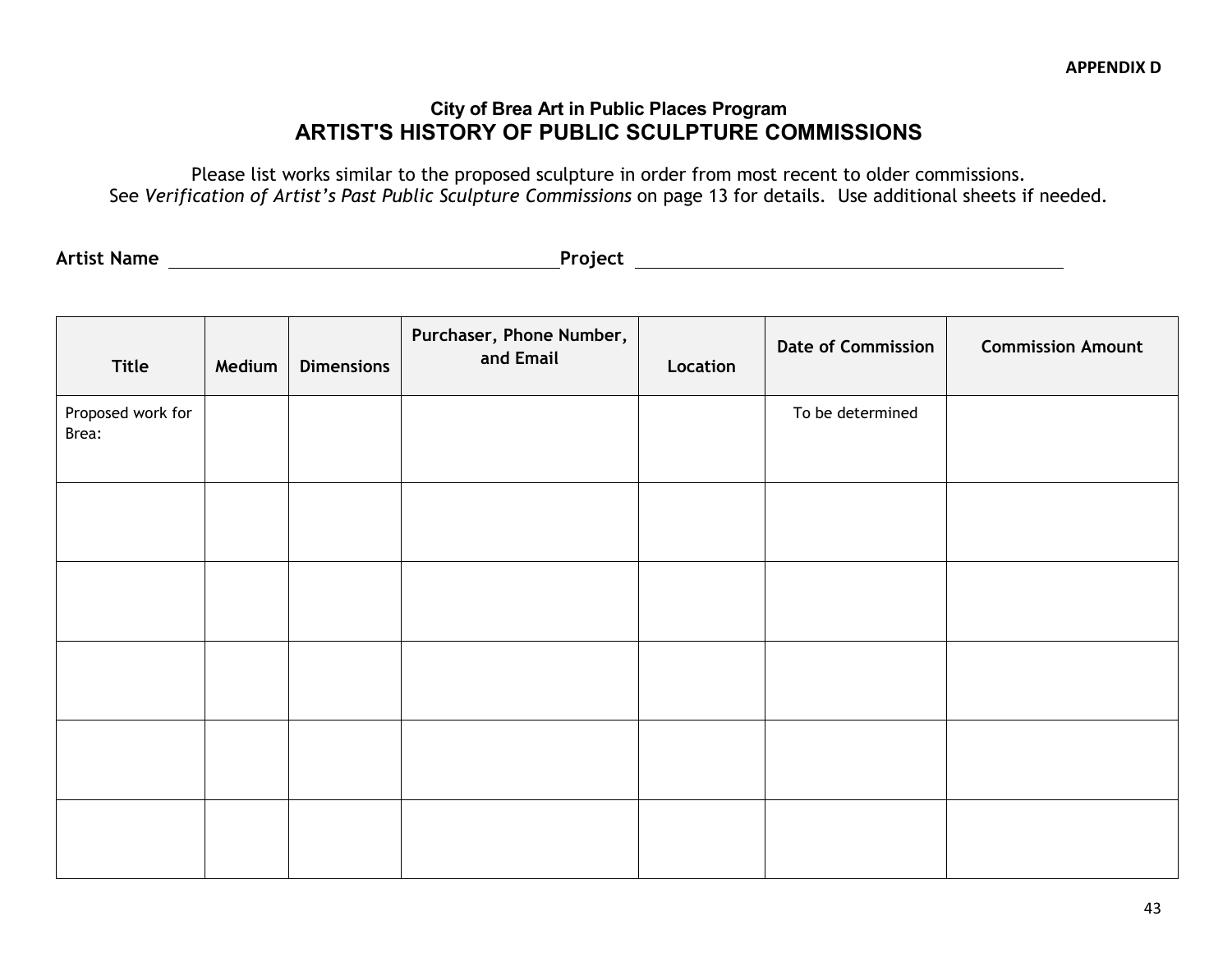## **City of Brea Art in Public Places Program Artist Warranties of Title and Originality**

The City of Brea's Art in Public Places (APP) Program provides opportunities for artists to integrate their unique perspectives permanently into the cityscape. Sculpture is to be conceptualized, designed, fabricated, and installed by qualified artists (see Artists Qualifications, pages 14-15 of Brea's APP Policy Manual), their staff, and/or contractors. Sculpture is to be original or an edition of 5 or fewer; similar editions may not be displayed within a 50 mile radius of the project site without prior approval by the City. Sculpture requirements are described in Brea's Art in Public Places Policy Manual, City of Brea Ordinance No. 1050, and City of Brea Zoning Code section 20.408.040 subsection C.4.

A. The Artist represents and warrants that:

The Sculpture is solely the result of the artistic effort of the Artist; and

The Artist has full and complete legal authority to create and transfer complete ownership of the Sculpture to the Developer; and

Except as otherwise disclosed in writing to the City and the Developer, the Sculpture is unique and original, or an edition of of five or less, and does not infringe upon any copyright or other intellectual property right; and

No similar edition is on display within a 50 mile radius of the project site.

| Artist Name:        |                                                           |  |
|---------------------|-----------------------------------------------------------|--|
|                     |                                                           |  |
| Title of Sculpture: | <u> 1989 - John Stein, Amerikaansk politiker (* 1958)</u> |  |
|                     |                                                           |  |
| Project Location:   |                                                           |  |
| Developer:          |                                                           |  |
|                     |                                                           |  |
| Artist Phone:       |                                                           |  |
|                     |                                                           |  |
| Artist Address:     |                                                           |  |

I declare under penalty of perjury under the laws of the State of California that all of the above information is true and accurate, and that if found to be other than true and accurate, I may be eliminated from current and future consideration for participation in this program.

Signature Date Date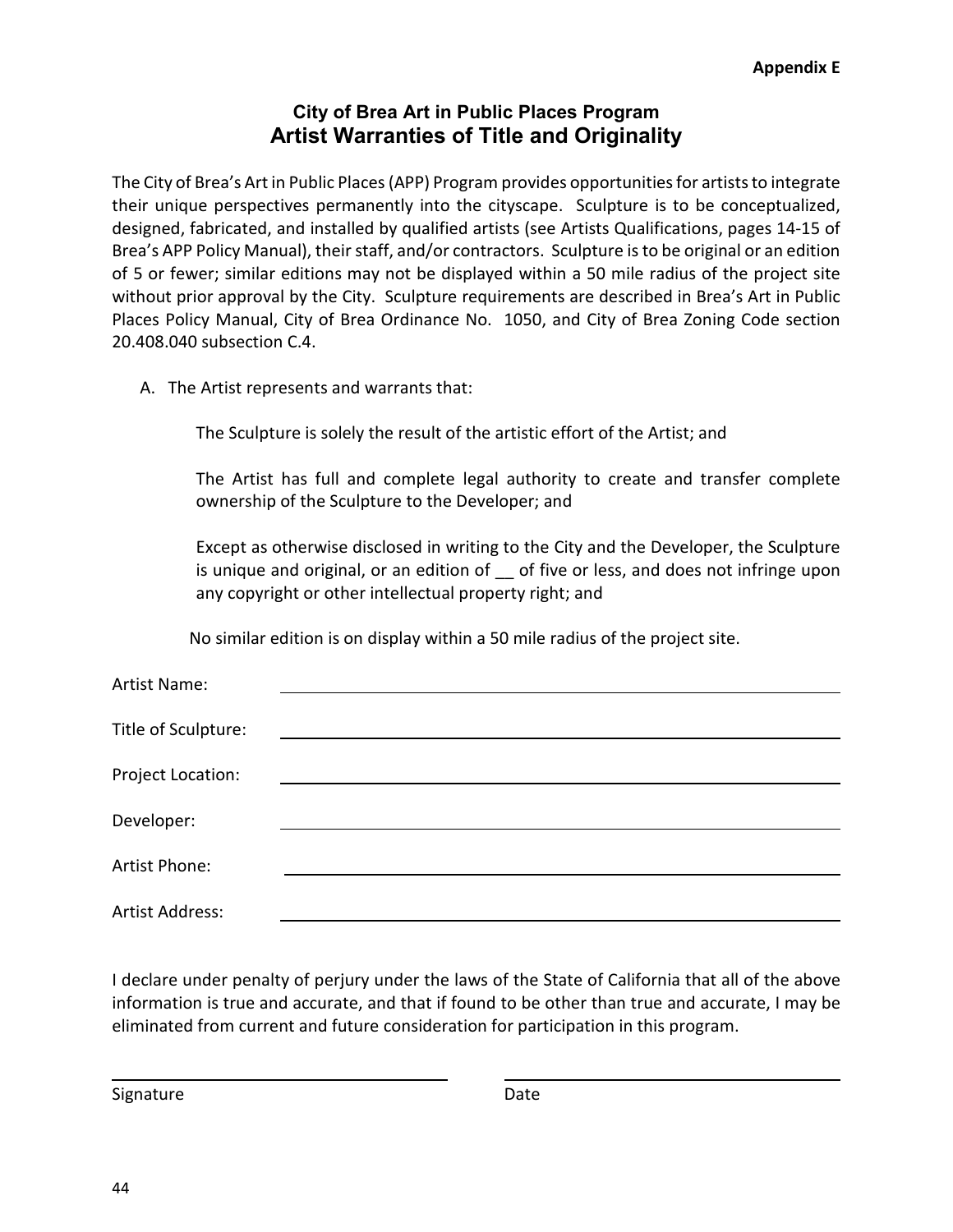# **SAMPLE**

# **City of Brea Art in Public Places Sculpture Allocation Breakdown**

| Artist Design                                                                                                          | \$ |
|------------------------------------------------------------------------------------------------------------------------|----|
| <b>Sculpture Materials</b>                                                                                             | \$ |
| <b>Sculpture Fabrication</b>                                                                                           | \$ |
| Art Consultant<br>(If applicable)                                                                                      | \$ |
| <b>Transportation of Sculpture</b>                                                                                     | \$ |
| <b>Sculpture Base</b>                                                                                                  | \$ |
| <b>Structural Engineering</b>                                                                                          | \$ |
| Lighting/Electrical (for sculpture only)                                                                               | \$ |
| Water Related Expenses (if applicable)                                                                                 | \$ |
| Art Appraisal (if applicable)                                                                                          | \$ |
| Other Expenses (please list)                                                                                           |    |
|                                                                                                                        |    |
|                                                                                                                        |    |
| <u> 1989 - Johann Stoff, deutscher Stoffen und der Stoffen und der Stoffen und der Stoffen und der Stoffen und der</u> |    |
|                                                                                                                        |    |
| *TOTAL                                                                                                                 | \$ |
|                                                                                                                        |    |

*\*The total should equal or exceed the minimum sculpture allocation for the project.*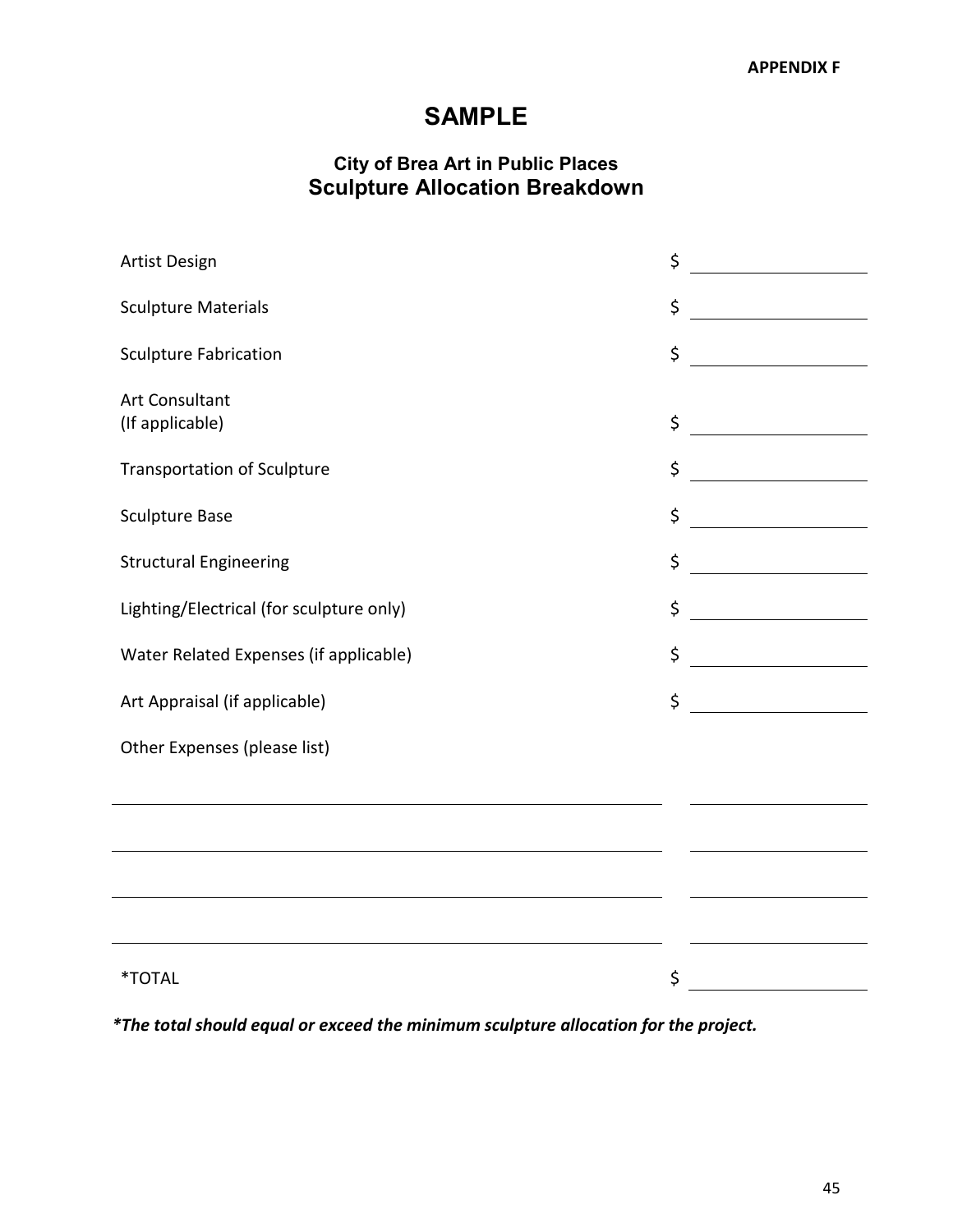# **SAMPLE**

# **City of Brea Art in Public Places CONTRACT OF SALE FOR A WORK OF ART**

#### **[NOTE: ARTIST AND COLLECTOR MUST OBTAIN THEIR OWN LEGAL ADVICE BEFORE RELYING ON OR USING THIS FORM OF AGREEMENT]**

AGREEMENT made as of the\_\_\_day of \_\_\_\_\_\_\_\_\_ in the year\_\_\_\_\_\_\_between\_\_\_\_ (herein referred to as the Collector) located in and and the contract of the contract of the Artist) and the Artist of the Artist of the Artist of the Artist of the Artist of the Artist of the Artist of the Artist of the Artist of the Artist of the Artist of the Artist o located in  $\blacksquare$ , with respect to the sale of a sculpture (herein referred to as the Work).

WHEREAS the Artist has created the Work and has full right, title, and interest therein; and

WHEREAS, the Artist wishes to sell the Work; and

WHEREAS, the Collector has viewed the Work and wishes to purchase it.

NOW, THEREFORE, in consideration of the foregoing premises and the mutual obligations, covenants, and conditions hereinafter set forth, and other valuable considerations, the parties hereto agree as follows:

#### **A. DESCRIPTION OF THE ARTWORK AND WARRANTY:**

[Include title, style, medium, dimensions, weight, year of creation, and any other description.]

The Artist represents and warrants that:

The Work is solely the result of the artistic effort of the Artist; and

The Artist has full and complete legal authority to create, sell and transfer complete ownership of the Work to the Collector; and

Except as otherwise disclosed in writing to the City and the Collector, the Work is unique and original, or an edition of of five or less, and does not infringe upon any copyright or other intellectual property right; and

No similar edition is on display within a 50 mile radius of the project site.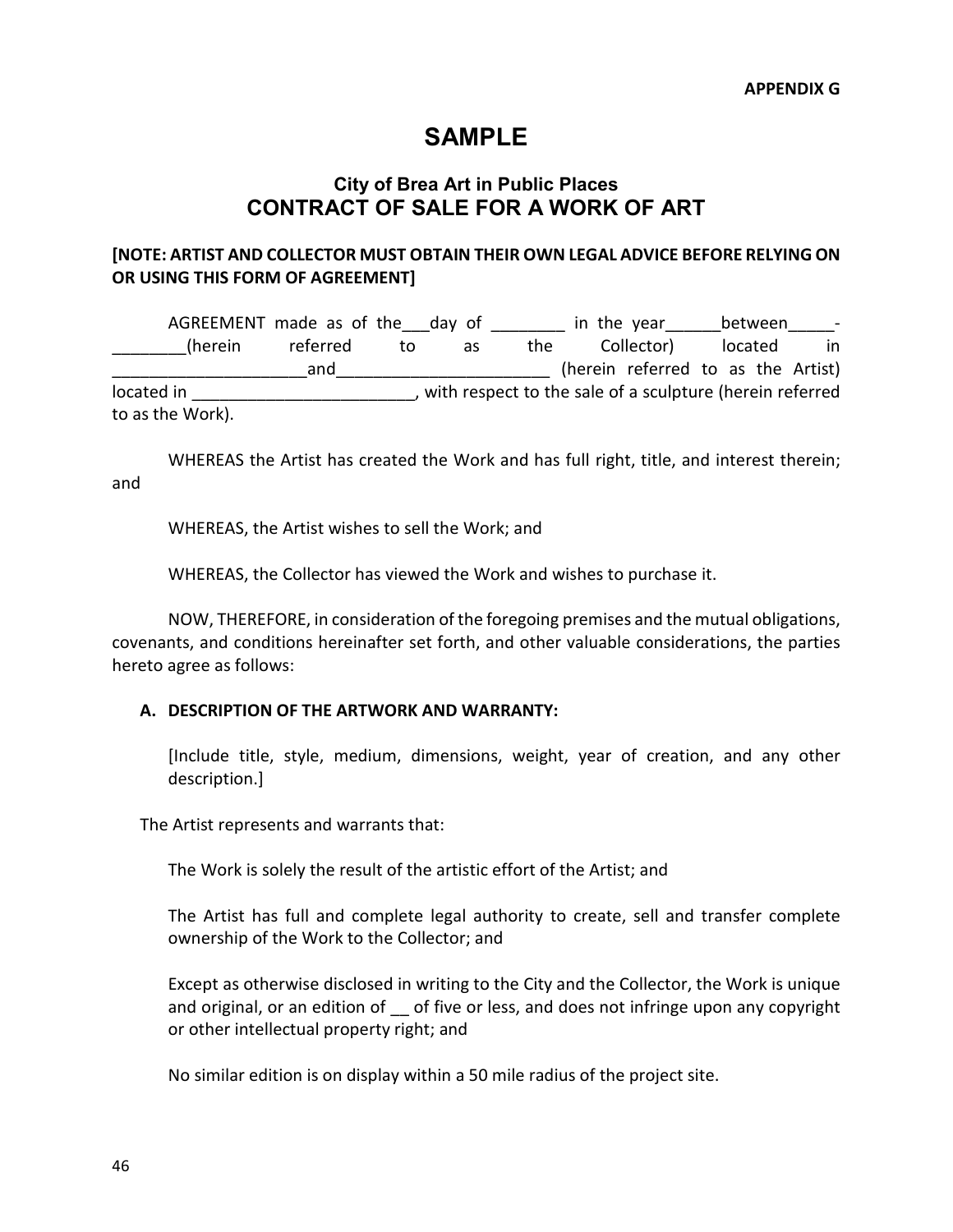#### **B. SALE AND PAYMENT**

The Artist hereby agrees to sell the Work and Collector agrees to purchase the Work for a purchase price of \_\_\_\_\_\_\_\_\_\_\_\_\_\_. Payment shall be made in \_\_\_\_\_ installments:

- a. A deposit of \$\_\_\_\_\_\_\_\_\_\_\_\_\_(\_\_\_\_\_%) upon the signing of this Agreement.
- b. A payment of \$\_\_\_\_\_\_\_\_\_\_\_\_\_\_\_(\_\_\_\_%) upon \_\_\_\_\_\_\_\_\_\_\_\_\_\_\_\_\_\_\_\_\_\_\_\_\_\_\_\_\_\_\_\_\_\_\_
- c. A final payment of \$\_\_\_\_\_\_\_\_\_\_\_\_\_ (\_\_\_\_%) upon delivery of the completed Work.

#### **C. DELIVERY AND INSTALLATION**

[Specify location of delivery and who is responsible for shipping and installation charges.]

#### **D. RISK OF LOSS AND INSURANCE**

The risk of loss or damage to the Work shall pass to Collector upon completion of installation. The provision of any insurance to cover such loss or damage shall be the responsibility of the Collector upon completion of installation.

#### **E. MAINTENANCE**

The Collector agrees to abide by the Maintenance Instructions of the Artist listed below, as a condition of sale of the Work.

[Artist instructions, including methods, materials, frequency of routine cleaning, and suggested practices for occasional preservation treatments or conservation.]

#### **F. NON-DESTRUCTION**

Collector will not undertake or permit any intentional destruction, damage, or modification to the Work.

#### **G. RESTORATION**

Artist agrees to be responsible for repairs, not arising from intentional damage or neglect, for up to year(s) (typically one year), without charge to the Collector. Collector agrees to notify Artist before any restoration is undertaken and the Artist shall have first opportunity to restore the Work, for a reasonable fee, if beyond the aforementioned time limit.

#### **H. FUNDING SOURCE**

Collector agrees to establish a funding source for necessary on-going maintenance. A homeowner's association has been designated (if applicable) to fund and care for the Work on the Collector's behalf, as specified by the Artist in this Agreement.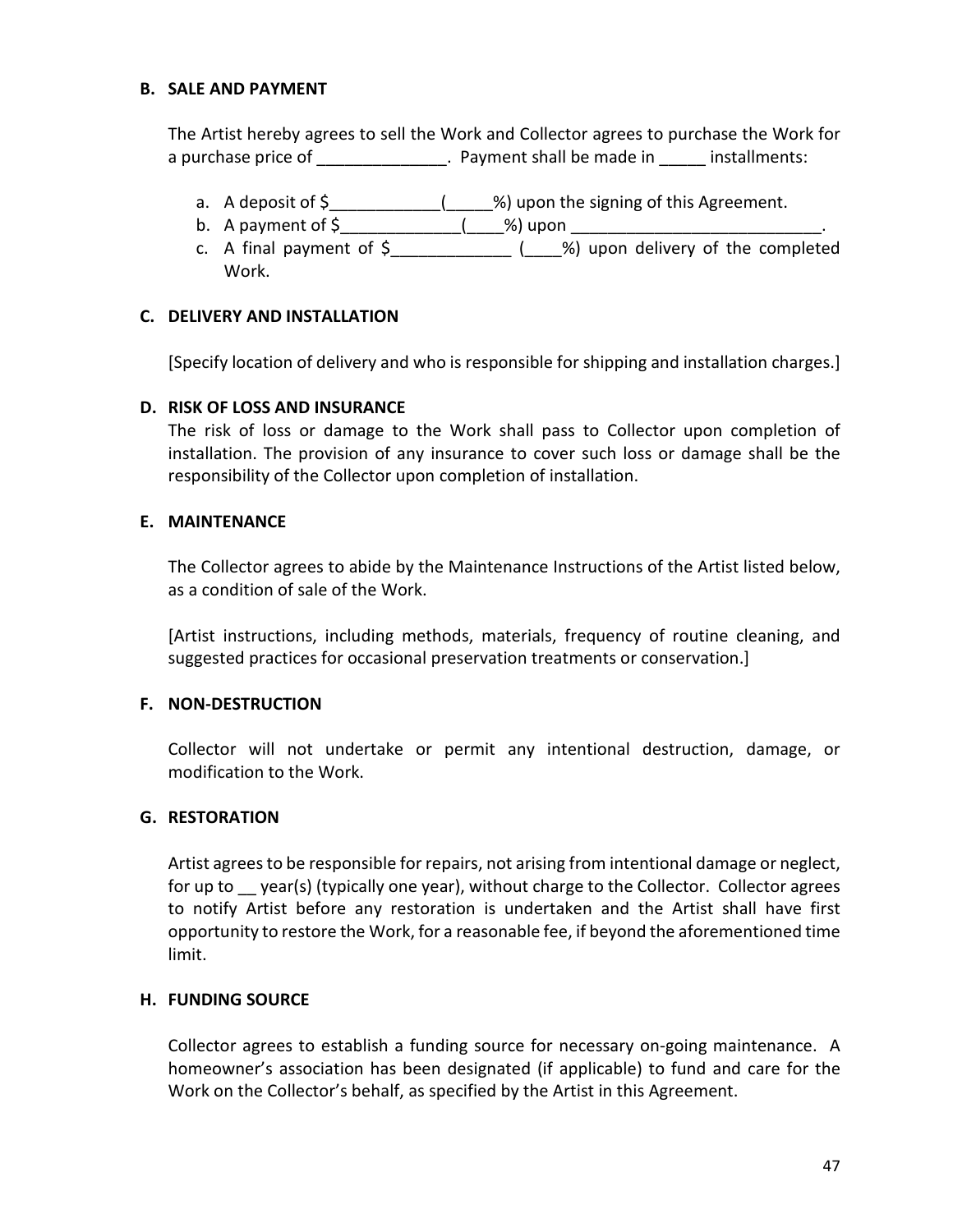#### **I. COPYRIGHT AND REPRODUCTION**

The Artist reserves all reproduction rights, including the right to claim statutory copyright, in the Work. All approved reproduction shall bear copyright notice with the Artist's name and date. Artist agrees that he or she shall not permit more than five (5) editions of the Work to exist.

#### **J. MISCELLANEOUS**

The Agreement shall be binding upon the parties hereto, their heirs, successors, assigns and personal representatives. The Agreement constitutes the entire understanding between the parties; only an instrument in writing assigned by all parties can modify its terms. A waiver of any breach of any of the provisions of this Agreement shall not be construed as a continuing waiver of other breeches of the same or other provisions hereof. The laws of the State of California shall govern this Agreement.

IN WITNESS WHEREOF the parties hereto have signed this Agreement as the date first set forth above.

| <b>ARTIST</b>                                                    | <b>DATE</b>                                                                        |
|------------------------------------------------------------------|------------------------------------------------------------------------------------|
| <b>COLLECTOR</b>                                                 | <b>DATE</b>                                                                        |
| [NOTE: ART CONSULTANT AND HOA ARE NOT PARTIES TO THIS AGREEMENT] | Sculpture Maintenance Contact (the City will contact this person for future needs) |
| Person Name, Title:                                              |                                                                                    |
| Company:                                                         |                                                                                    |
| <b>Mailing Address:</b>                                          |                                                                                    |
| Phone/Fax:                                                       |                                                                                    |
| E-mail:                                                          |                                                                                    |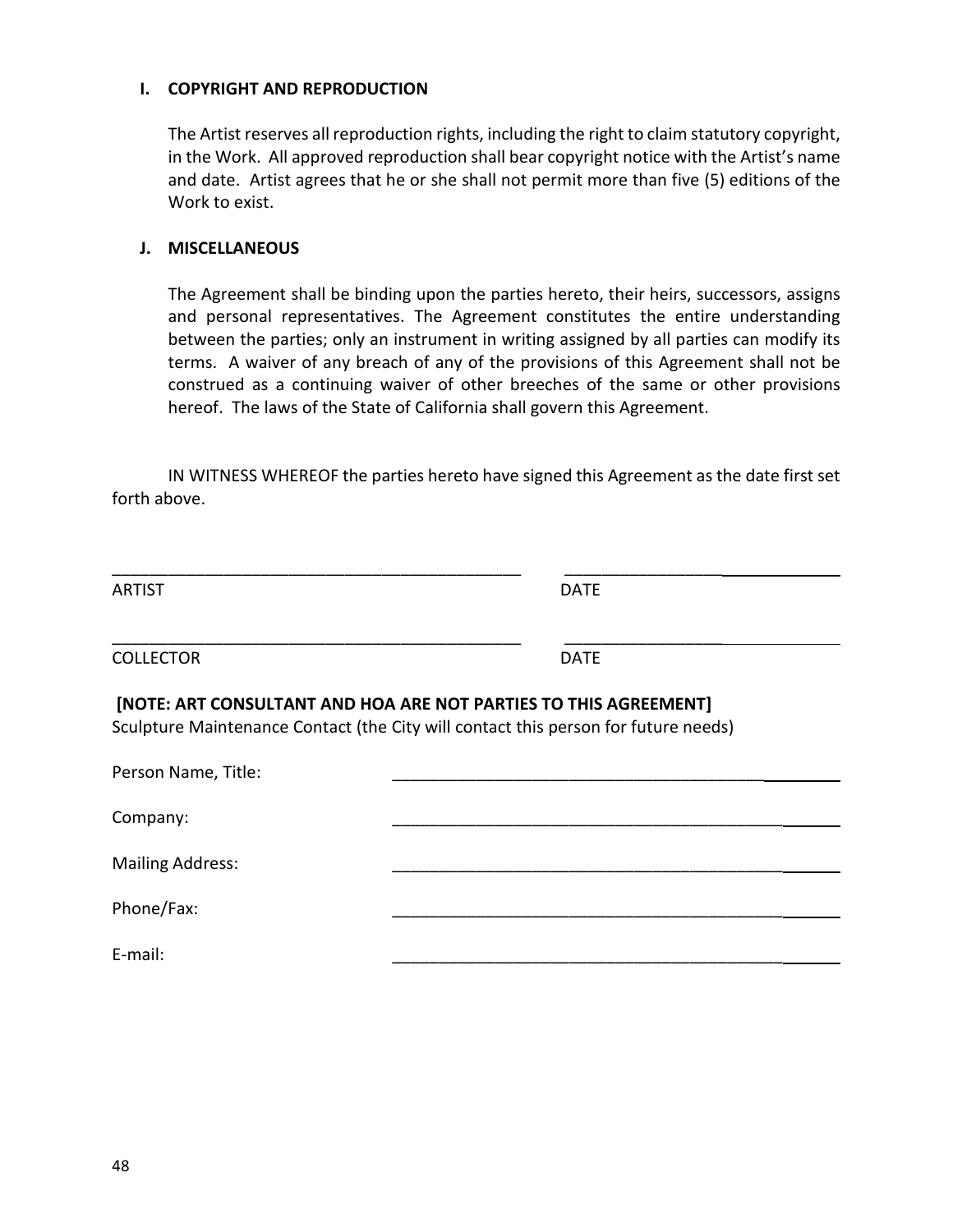**Art in Public Places Program** 

# **ADVISORY COMMITTEE CHECKLIST**

| Date: ____________________________Developer: ___________________________________                   |                          |                              |                 |
|----------------------------------------------------------------------------------------------------|--------------------------|------------------------------|-----------------|
|                                                                                                    |                          |                              |                 |
|                                                                                                    |                          |                              |                 |
|                                                                                                    |                          |                              |                 |
| Criteria                                                                                           | <b>Meets</b><br>Criteria | Does not<br>Meet<br>Criteria | <b>Comments</b> |
| I. Art Consultant Qualifications<br>Experience with public art projects of<br>similar scope        |                          |                              |                 |
| II. Artist Qualifications<br>Education/training in sculpture                                       |                          |                              |                 |
| Exhibit records & collections                                                                      |                          |                              |                 |
| Commissions/experience with large scale<br>permanent outdoor artwork of similar<br>scope/materials |                          |                              |                 |
| Verification of past commission amounts                                                            |                          |                              |                 |
| Copy of contract                                                                                   |                          |                              |                 |
| III. Artwork Site<br>Clearly visible to motorists $\alpha$ pedestrians  <br>from a public street   |                          |                              |                 |
| No more than 50 feet from public street                                                            |                          |                              |                 |
| No signage, utility boxes, landscaping, or<br>other items limiting public view                     |                          |                              |                 |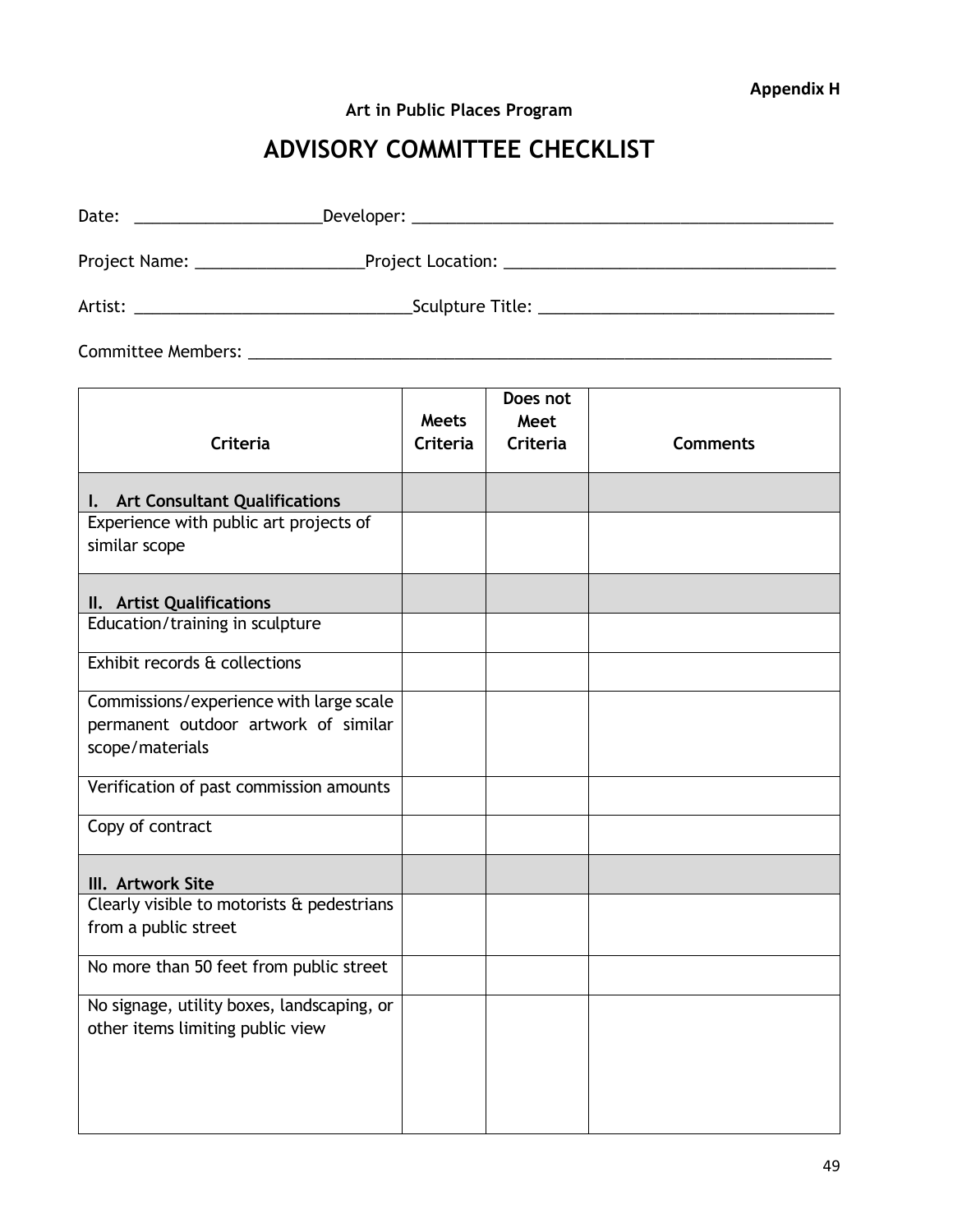|                                                                                                                                                                                |                 | Does not |                 |
|--------------------------------------------------------------------------------------------------------------------------------------------------------------------------------|-----------------|----------|-----------------|
|                                                                                                                                                                                | <b>Meets</b>    | Meet     |                 |
| Criteria                                                                                                                                                                       | <b>Criteria</b> | Criteria | <b>Comments</b> |
| IV. Artwork Concept/Design                                                                                                                                                     |                 |          |                 |
| Conceptualized<br>designed<br>and<br>by<br>approved artist                                                                                                                     |                 |          |                 |
| Original and does not infringe upon any<br>copyright (editions limited to 5)                                                                                                   |                 |          |                 |
| <b>Artwork</b><br>is<br>site<br>specific<br>site<br>or<br>appropriate                                                                                                          |                 |          |                 |
| Scale: 5' or larger (excluding base)                                                                                                                                           |                 |          |                 |
| Considered place in the APP Collection                                                                                                                                         |                 |          |                 |
| Proposal demonstrates how work will<br>engage public interest (e.g. provokes<br>discussion, intrigues, entertains, etc.)<br>Is community input/survey requested?               |                 |          |                 |
| Artistic Content (for discussion only):                                                                                                                                        |                 |          |                 |
| Expressive properties (mood, feeling,<br>$\bullet$<br>message, symbolism)<br>Formal properties (balance,<br>emphasis, color, repetition/rhythm,<br>unity, form/shape, texture) |                 |          |                 |
| V. Artwork Materials/Maintenance                                                                                                                                               |                 |          |                 |
| Comprehensive maintenance plan                                                                                                                                                 |                 |          |                 |
| List/samples<br>of<br>materials,<br>finishes,<br>manufacturer information,<br>fabricator<br>information, fabrication plans                                                     |                 |          |                 |
| Permanent, weather, and rust resistant<br>media, armature, and base; foundry<br>materials breakdown by percentage                                                              |                 |          |                 |
| Is art conservator or public art expert<br>input requested?                                                                                                                    |                 |          |                 |
| Resistant to vandalism and graffiti                                                                                                                                            |                 |          |                 |
| Landscape will not pose future visibility<br>or conservation problems                                                                                                          |                 |          |                 |